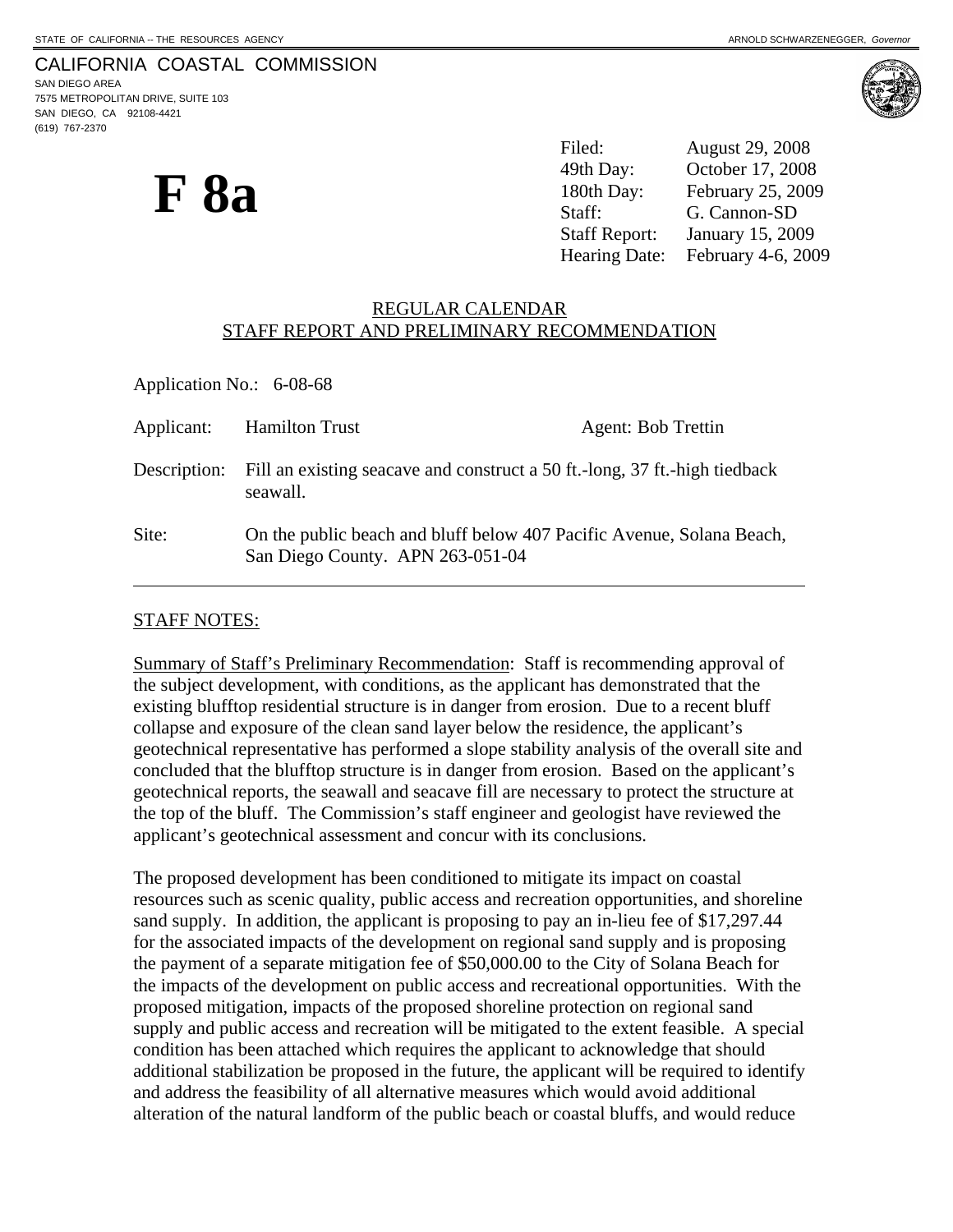the risk to the blufftop structures and provide reasonable use of the property. Other conditions involve such requirements as the timing of construction, the appearance of the seawall and approval from other agencies, among others.

\_\_\_\_\_\_\_\_\_\_\_\_\_\_\_\_\_\_\_\_\_\_\_\_\_\_\_\_\_\_\_\_\_\_\_\_\_\_\_\_\_\_\_\_\_\_\_\_\_\_\_\_\_\_\_\_\_\_\_\_\_\_\_\_\_\_\_\_\_\_\_\_

The City of Solana Beach does not yet have a certified LCP. Therefore, Chapter 3 policies of the Coastal Act are the standard of review.

Substantive File Documents: City of Solana Beach General Plan and Zoning Ordinance; City Resolution No. 2007-042/Interim Fee Process for Approvals Associated With Permits for Construction of Bluff Retention Devices; City of Solana Beach CUP #17-08- 11/Hamilton; "Preliminary Geotechnical Evaluation" by Soil Engineering Construction dated March 28, 2008; Coastal Development Permits Nos. 4-87-161/Pierce Family Trust and Morgan; 6-87-371, Van Buskirk; 5-87-576, Miser and Cooper; 6-00-9/Del Mar Beach Club, 6-99-100/Presnell, et. al, 6-99-103/ Coastal Preservation Association, 6-00- 66/Pierce, Monroe, 3-02-024/ Ocean Harbor House, 6-02-02/Gregg, Santina, 6-02- 84/Scism, 6-03-33/Surfsong; 6-04-83/Cumming, Johnson, 6-05-72/Las Brisas and 6-07- 134/Brehmer,Caccavo.

## I. PRELIMINARY STAFF RECOMMENDATION:

 $\overline{a}$ 

The staff recommends the Commission adopt the following resolution:

### **MOTION:** *I move that the Commission approve Coastal Development Permit No. 6-08-68 pursuant to the staff recommendation.*

### **STAFF RECOMMENDATION OF APPROVAL:**

Staff recommends a **YES** vote. Passage of this motion will result in approval of the permit as conditioned and adoption of the following resolution and findings. The motion passes only by affirmative vote of a majority of the Commissioners present.

# **RESOLUTION TO APPROVE THE PERMIT:**

The Commission hereby approves a coastal development permit for the proposed development and adopts the findings set forth below on grounds that the development as conditioned will be in conformity with the policies of Chapter 3 of the Coastal Act and will not prejudice the ability of the local government having jurisdiction over the area to prepare a Local Coastal Program conforming to the provisions of Chapter 3. Approval of the permit complies with the California Environmental Quality Act because either 1) feasible mitigation measures and/or alternatives have been incorporated to substantially lessen any significant adverse effects of the development on the environment, or 2) there are no further feasible mitigation measures or alternatives that would substantially lessen any significant adverse impacts of the development on the environment.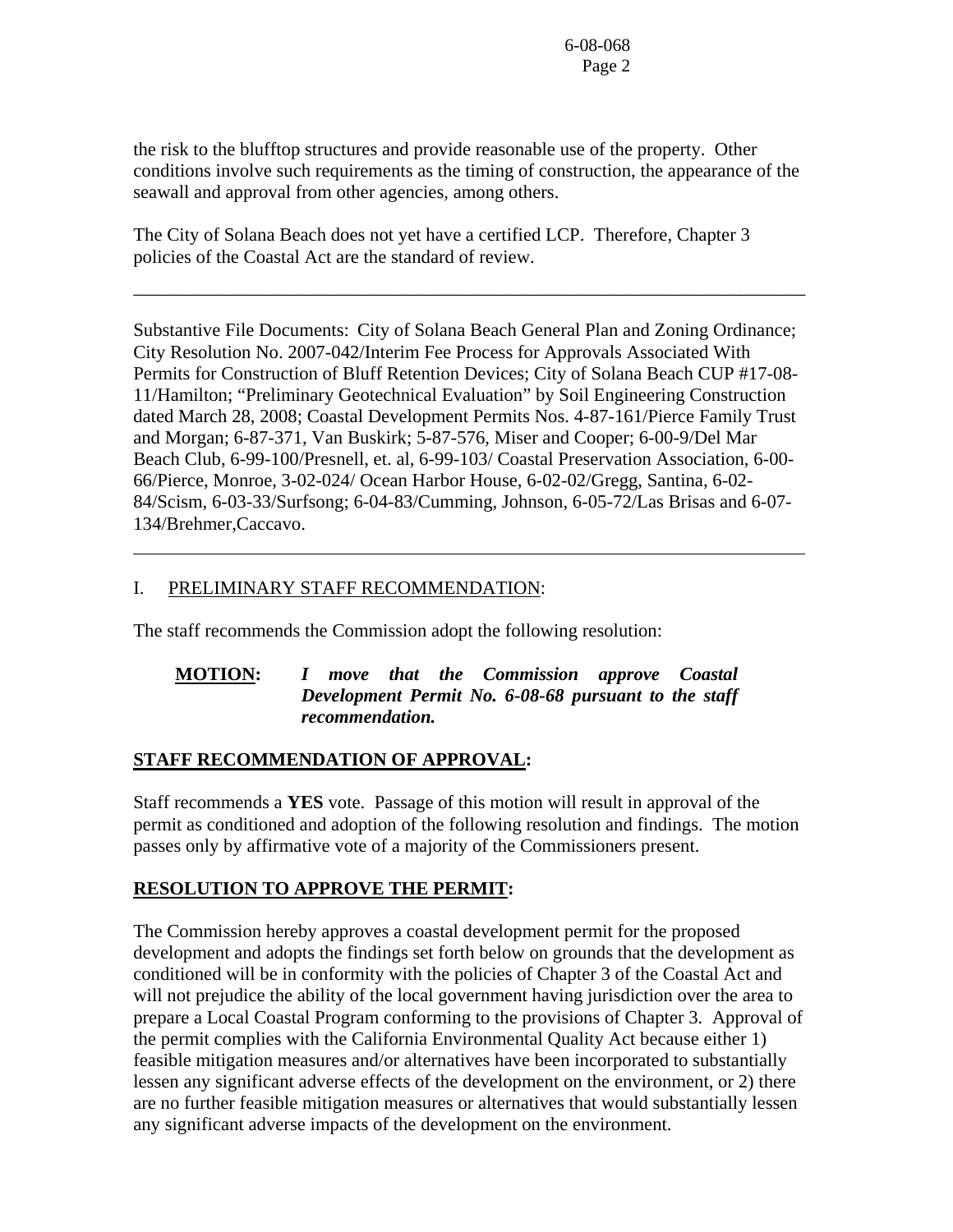II. Standard Conditions.

See attached page.

#### III. Special Conditions.

The permit is subject to the following conditions:

1. Final Revised Plans. **PRIOR TO THE ISSUANCE OF THE COASTAL DEVELOPMENT PERMIT**, the applicants shall submit for review and written approval of the Executive Director, final plans for the seawall and seacave fill that are in substantial conformance with the submitted plans dated 3/10/08 by Soil Engineering Construction, Inc. Said plans shall first be approved by the City of Solana Beach and be revised to include the following:

- a. Sufficient detail regarding the construction method and technology utilized for constructing the seawall so as to gradually blend it into the adjacent natural bluffs and/or existing seawalls to minimize the erosive effects of the approved seawall on adjacent bluffs.
- b. Sufficient detail regarding the construction method and technology utilized for texturing and coloring the seawall and concrete infill behind the seawall. Said plans shall confirm, and be of sufficient detail to verify, that the seawall and concrete backfill color and texture closely matches the adjacent natural bluffs, including provision of a color board indicating the color of the material.
- c. Any existing permanent irrigation system located on the bluff top site(s) shall be removed or capped.
- d. All runoff from impervious surfaces on the top of the bluff shall be collected and directed away from the bluff edge towards the street.
- e. Existing accessory improvements (i.e., decks, patios, walls, windscreens, etc.) located in the geologic setback area on the site(s) shall be detailed and drawn to scale on the final approved site plan and shall include measurements of the distance between the accessory improvements and the bluff edge (as defined by Section 13577 of the California Code of Regulations) taken at 3 or more locations. The locations for these measurements shall be identified through permanent markers, benchmarks, survey position, written description, or other method that enables accurate determination of the location of structures on the site. Any removed accessory structures located within 5 ft. of the bluff edge shall not be replaced in a location closer than 5 feet landward of the natural bluff edge or approved reconstructed bluff edge. Any new Plexiglas or other glass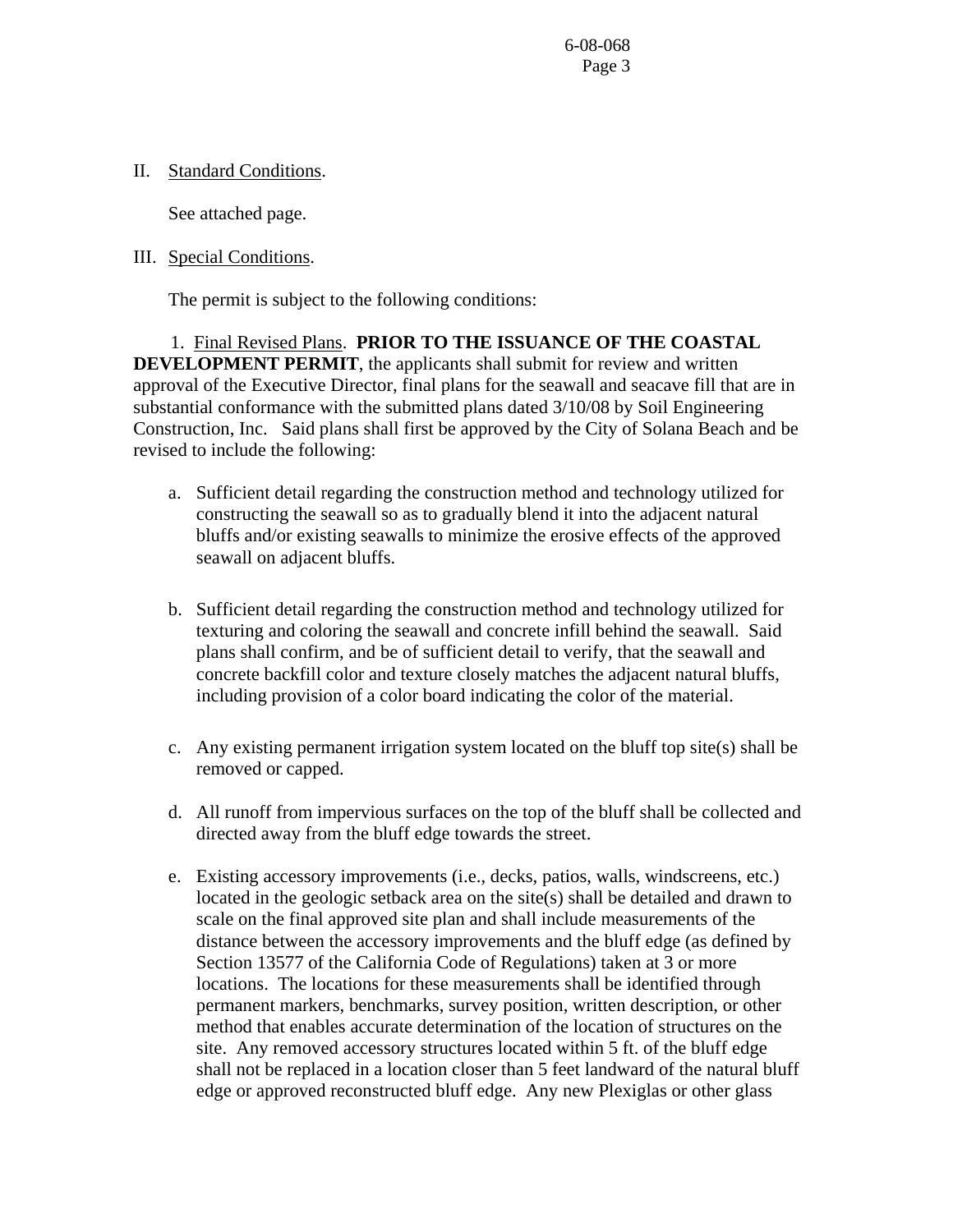wall shall be non-clear, tinted, frosted or incorporate other elements to inhibit bird strikes.

The permittees shall undertake the development in accordance with the approved plans. Any proposed changes to the approved plans shall be reported to the Executive Director. No changes to the plans shall occur without a Coastal Commission approved amendment to this coastal development permit unless the Executive Director determines that no amendment is legally required.

 2. Mitigation for Impacts to Sand Supply. **PRIOR TO ISSUANCE OF THE COASTAL DEVELOPMENT PERMIT**, the applicants shall provide evidence, in a form and content acceptable to the Executive Director, that a fee of \$17,297.44 has been deposited in an interest bearing account designated by the Executive Director, in-lieu of providing the total amount of sand to replace the sand and beach area that will be lost due to the impacts of the proposed protective structure. All interest earned by the account shall be payable to the account for the purposes stated below.

The developed mitigation plan covers impacts only through the identified 20-year design life of the seawall. No later than 19 years after the issuance of this permit, the permittees or their successor in interest shall apply for and obtain an amendment to this permit that either requires the removal of the seawall within its initial design life or requires mitigation for the effects of the seawall on shoreline sand supply for the expected life of the seawall beyond the initial 20-year design life. If, within the initial design life of the seawall, the permittees or their successor in interest obtain a coastal development permit or an amendment to this permit to enlarge or reconstruct the seawall or perform repair work that extends the expected life of the seawall, the permittee shall provide mitigation for the effects of the seawall on shoreline sand supply for the expected life of the seawall beyond the initial 20-year design life.

The purpose of the account shall be to establish a beach sand replenishment fund to aid SANDAG, or a Commission-approved alternate entity, in the restoration of the beaches within San Diego County. The funds shall be used solely to implement projects which provide sand to the region's beaches, not to fund operations, maintenance or planning studies. The funds shall be released only upon approval of an appropriate project by the Executive Director of the Coastal Commission. The funds shall be released as provided for in a MOA between SANDAG, or a Commission-approved alternate entity and the Commission, setting forth terms and conditions to assure that the in-lieu fee will be expended in the manner intended by the Commission. If the MOA is terminated, the Commission can appoint an alternative entity to administer the fund.

 3. Mitigation for Impacts to Public Access and Recreational Use. **PRIOR TO COMMENCEMENT OF CONSTRUCTION,** the applicants shall provide evidence, in a form and content acceptable to the Executive Director, that the interim mitigation fee of \$50,000.00, required by the City of Solana Beach to address adverse impacts of the shoreline protection on public access and recreational, has been satisfied.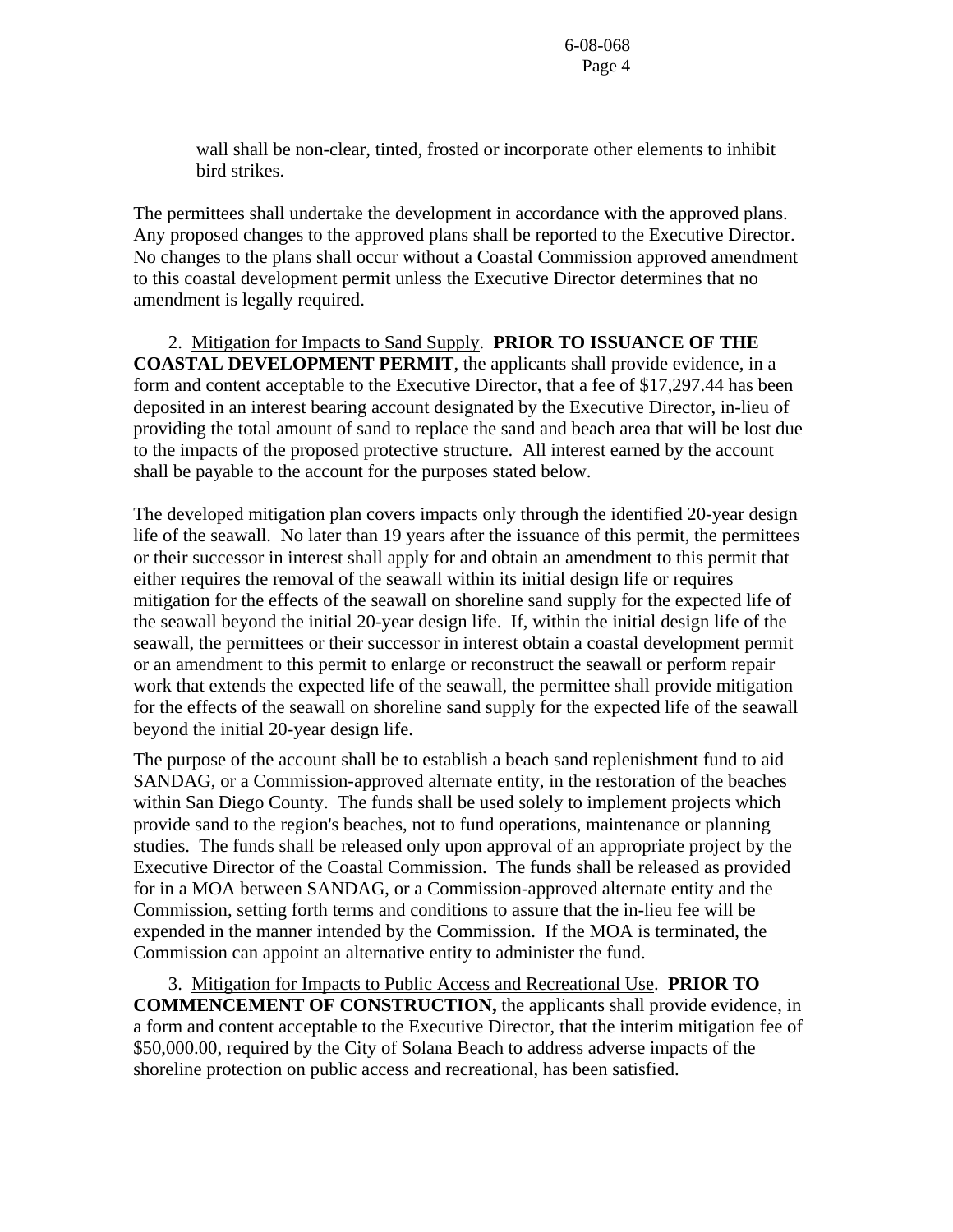**WITHIN 6 MONTHS** of approval of the City's economic study of the impacts associated with shoreline devices, the applicant shall submit to the Executive Director for review and written approval, documentation of the final mitigation fee amount required by the City to address impacts of the proposed shoreline protection on public access and recreation. If the amount differs from the interim amount required above, then the applicant shall submit an application for an amendment to this permit to adjust the mitigation fee to be paid to the City to address adverse impacts to public access and recreational use resulting from the proposed development.

 4. Monitoring Program. **PRIOR TO ISSUANCE OF THE COASTAL DEVELOPMENT PERMIT**, the applicants shall submit to the Executive Director for review and written approval, a monitoring program prepared by a licensed civil engineer or geotechnical engineer to monitor the performance of the seawall, seacave fill and concrete backfill which requires the following:

- a. An annual evaluation of the condition and performance of the seawall, seacave fill and concrete backfill addressing whether any significant weathering or damage has occurred that would adversely impact the future performance of the structures. This evaluation shall include an assessment of the color and texture of the seawall and backfill comparing the appearance of the structures to the surrounding native bluffs.
- b. Annual measurements of any differential retreat between the natural bluff face and the seawall face, at the north and south ends of the seawall and at 20-foot intervals (maximum) along the top of the seawall face/bluff face intersection. The program shall describe the method by which such measurements shall be taken.
- c. Provisions for submittal of a report to the Executive Director of the Coastal Commission by May 1 of each year (beginning the first year after construction of the project is completed) for a period of three years and then, each third year following the last the annual report, for the life of the approved seawall. However, reports shall be submitted in the Spring immediately following either:

1. An "El Niño" storm event – comparable to or greater than a 20-year storm.

2. An earthquake of magnitude 5.5 or greater with an epicenter in San Diego County.

Thus, reports may be submitted more frequently depending on the occurrence of the above events in any given year.

d. Each report shall be prepared by a licensed civil, geotechnical engineer or geologist. The report shall contain the measurements and evaluation required in sections a, and b above. The report shall also summarize all measurements and analyze trends such as erosion of the bluffs or changes in sea level and the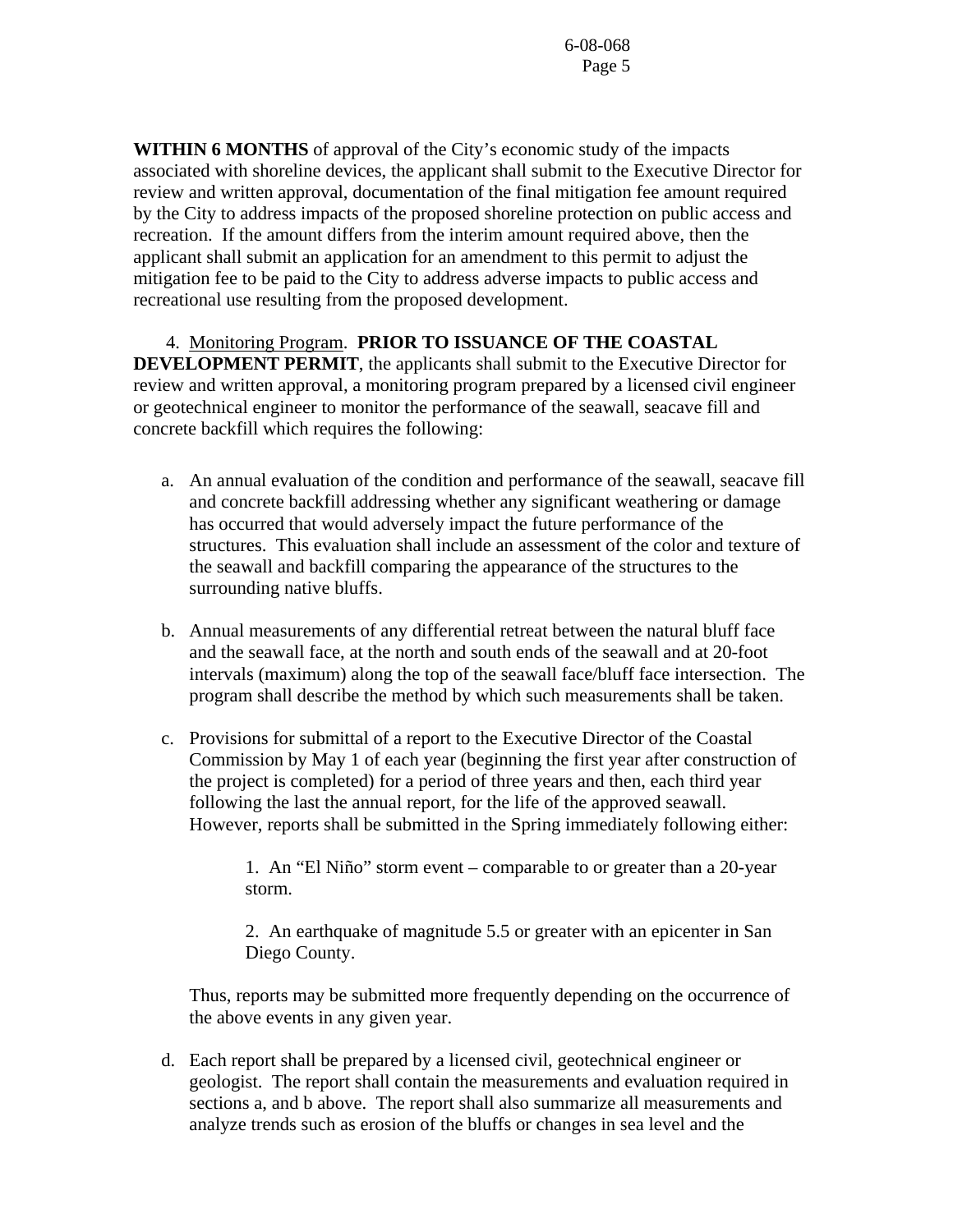stability of the overall bluff face, including the upper bluff area, and the impact of the seawall on the bluffs to either side of the wall. In addition, each report shall contain recommendations, if any, for necessary maintenance, repair, changes or modifications to the project.

e. An agreement that the permittee shall apply for a coastal development permit within 90 days of submission of the report required in subsection c. above for any necessary maintenance, repair, changes or modifications to the project recommended by the report that require a coastal development permit.

The permittee shall undertake monitoring in accordance with the approved monitoring program. Any proposed changes to the approved monitoring program shall be reported to the Executive Director. No changes to the monitoring program shall occur without a Coastal Commission approved amendment to this coastal development permit unless the Executive Director determines that no amendment is legally required.

 5. Storage and Staging Areas/Access Corridors. **PRIOR TO THE ISSUANCE OF THE COASTAL DEVELOPMENT PERMIT**, the applicant shall submit to the Executive Director for review and written approval, final plans approved by the City of Solana Beach indicating the location of access corridors to the construction site and staging areas. The final plans shall indicate that:

- a. No overnight storage of equipment or materials shall occur on sandy beach or public parking spaces at Fletcher Cove. During the construction stages of the project, the permittee shall not store any construction materials or waste where it will be or could potentially be subject to wave erosion and dispersion. In addition, no machinery shall be placed, stored or otherwise located in the intertidal zone at any time, except for the minimum necessary to construct the seacave infill and seawall. Construction equipment shall not be washed on the beach or in the Fletcher Cove parking lot or access road.
- b. Access corridors shall be located in a manner that has the least impact on public access to and along the shoreline.
- c. No work shall occur on the beach on weekends, holidays or between Memorial Day weekend and Labor Day of any year.
- d. The applicant shall submit evidence that the approved plans/notes have been incorporated into construction bid documents. The staging site shall be removed and/or restored immediately following completion of the development.

The permittee shall undertake the development in accordance with the approved plans. Any proposed changes to the approved plans shall be reported to the Executive Director. No changes to the plans shall occur without a Coastal Commission approved amendment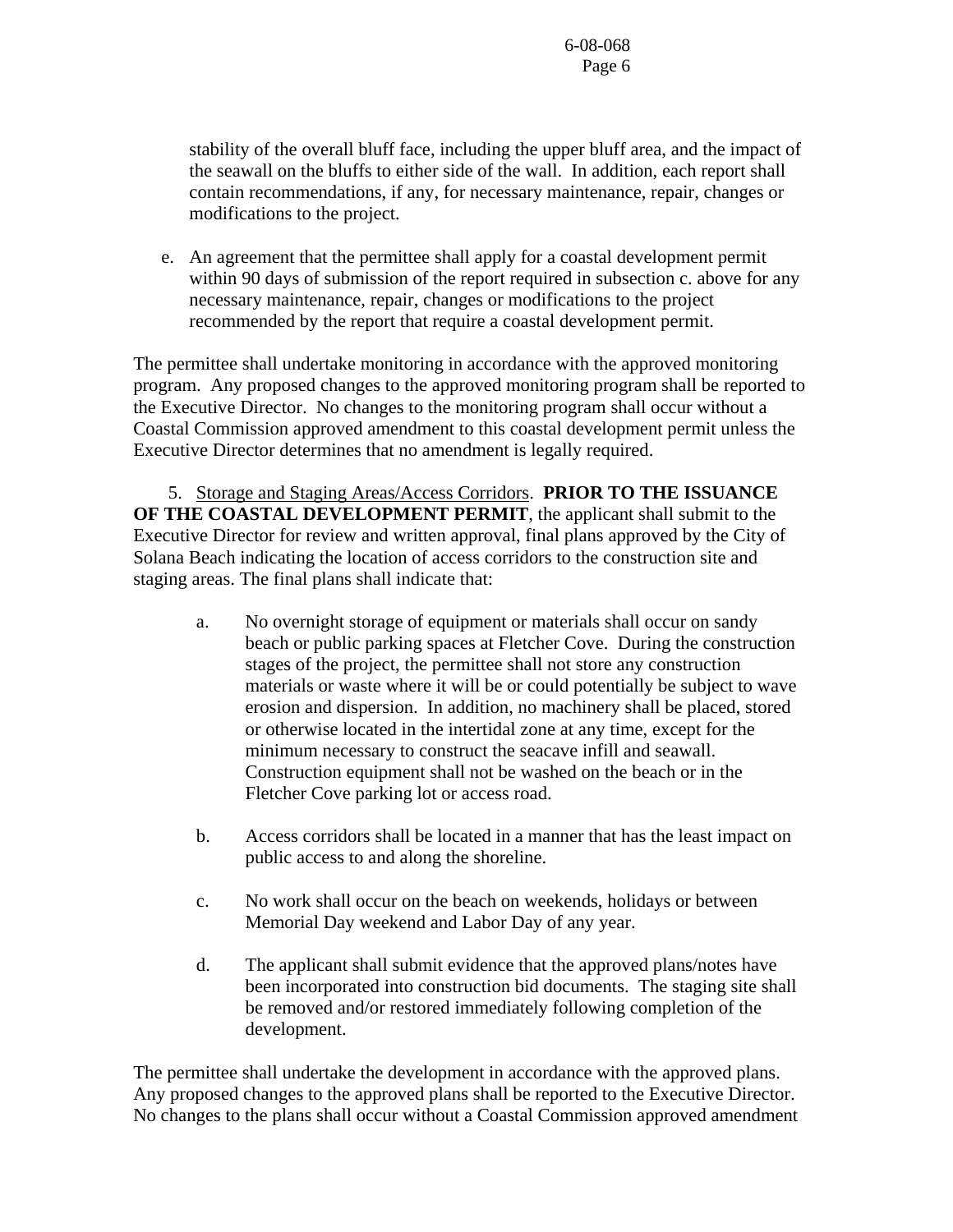to this coastal development permit unless the Executive Director determines that no amendment is legally required.

 6. Storm Design/Certified Plans. **PRIOR TO THE ISSUANCE OF THE COASTAL DEVELOPMENT PERMIT**, the applicant shall submit certification by a registered civil engineer that the proposed shoreline protective devices are designed to withstand storms comparable to the winter storms of 1982-83.

In addition, **within 60 days following construction**, the permittee shall submit certification by a registered civil engineer, acceptable to the Executive Director, verifying the seawall, seacave fill and concrete backfill have been constructed in conformance with the approved plans for the project.

 7. Future Response to Erosion. If in the future the permittee seeks a coastal development permit to construct additional bluff or shoreline protective devices, the permittee will be required to include in the permit application information concerning alternatives to the proposed bluff or shoreline protection that will eliminate impacts to scenic visual resources, recreation and shoreline processes. Alternatives shall include but not be limited to: relocation of all or portions of the principle structure that are threatened, structural underpinning, and other remedial measures capable of protecting the principal structure and providing reasonable use of the property, without constructing bluff or shoreline stabilization devices. The information concerning these alternatives must be sufficiently detailed to enable the Coastal Commission or the applicable certified local government to evaluate the feasibility of each alternative, and whether each alternative is capable of protecting existing structures that are in danger from erosion. No additional bluff or shoreline protective devices shall be constructed on the adjacent public bluff face above the approved seawall or on the beach in front of the proposed seawall unless the alternatives required above are demonstrated to be infeasible. No shoreline protective devices shall be constructed in order to protect ancillary improvements (patios, decks, fences, landscaping, etc.) located between the principal residential structures and the ocean.

 8. Future Maintenance. The permittee shall maintain the permitted seawall, seacave fill and concrete backfill in its approved state. Maintenance of the seawall and concrete backfill shall include maintaining their color, texture and integrity. Any change in the design of the project or future additions/reinforcement of the seawall, seacave fill and concrete backfill beyond exempt maintenance as defined in Section 13252 of the California Code of Regulations to restore the structure to its original condition as approved herein, will require a coastal development permit. **However, in all cases, if after inspection, it is apparent that repair and maintenance is necessary, including maintenance of the color of the structures to ensure a continued match with the surrounding native bluffs, the permittee shall contact the Executive Director to determine whether a coastal development permit or an amendment to this permit is legally required, and, if required, shall subsequently apply for a coastal development permit or permit amendment for the required maintenance.**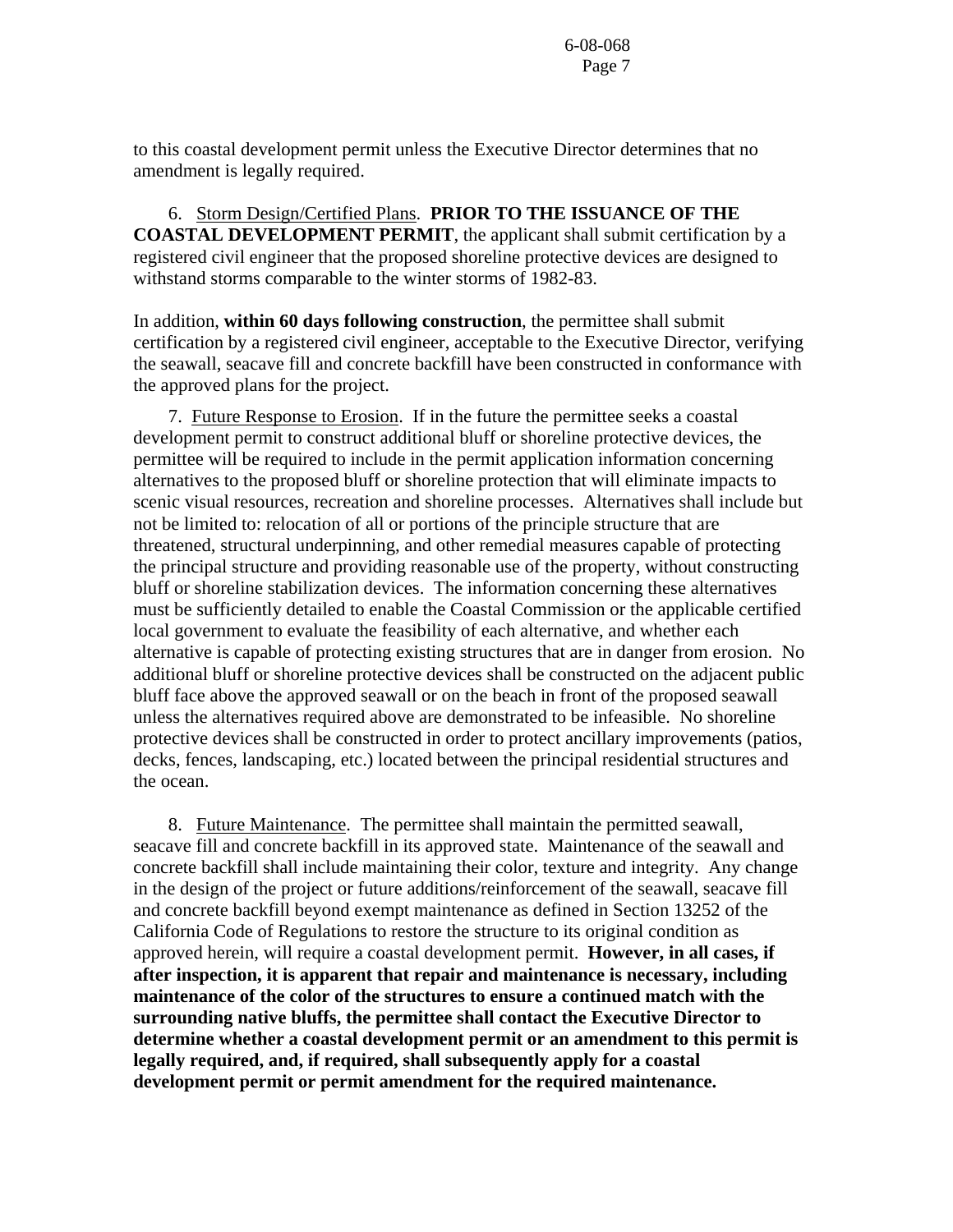9. Other Permits. **PRIOR TO COMMENCEMENT OF CONSTRUCTION,** the permittee shall provide to the Executive Director copies of all other required local, state or federal discretionary permits for the development authorized by CDP #6-08-68. The applicant shall inform the Executive Director of any changes to the project required by other local, state or federal agencies. Such changes shall not be incorporated into the project until the applicant obtains a Commission amendment to this permit, unless the Executive Director determines that no amendment is legally required.

 10. State Lands Commission Approval. **PRIOR TO COMMENCEMENT OF CONSTRUCTION**, the applicants shall submit to the Executive Director for review and written approval, a written determination from the State Lands Commission that:

a) No state lands are involved in the development; or

 b) State lands are involved in the development, and all permits required by the State Lands Commission have been obtained; or

 c) State lands may be involved in the development, but pending a final determination of state lands involvement, an agreement has been made by the applicant with the State Lands Commission for the project to proceed without prejudice to the determination.

 11. Public Rights. The Coastal Commission's approval of this permit shall not constitute a waiver of any public rights that exist or may exist on the property. The permittee shall not use this permit as evidence of a waiver of any public rights that exist or may exist on the property.

12. Assumption of Risk, Waiver of Liability and Indemnity Agreement. By acceptance of this permit, the applicant acknowledges and agrees (i) that the site may be subject to hazards from erosion and coastal bluff collapse; (ii) to assume the risks to the applicant and the property that is the subject of this permit of injury and damage from such hazards in connection with this permitted development; (iii) to unconditionally waive any claim of damage or liability against the Commission, its officers, agents, and employees for injury or damage from such hazards; and (iv) to indemnify and hold harmless the Commission, its officers, agents, and employees with respect to the Commission's approval of the project against any and all liability, claims, demands, damages, costs (including costs and fees incurred in defense of such claims), expenses, and amounts paid in settlement arising from any injury or damage due to such hazards.

#### 13. Best Management Practices. **PRIOR TO THE ISSUANCE OF THE**

**COASTAL DEVELOPMENT PERMIT**, the applicants shall submit for review and written approval of the Executive Director, a Best Management Plan approved by the City of Solana Beach that effectively assures no shotcrete or other construction byproduct will be allowed onto the sandy beach and/or allowed to enter into coastal waters. The Plan shall apply to both concrete pouring/pumping activities as well as shotcrete/concrete application activities. During shotcrete/concrete application specifically, the Plan shall at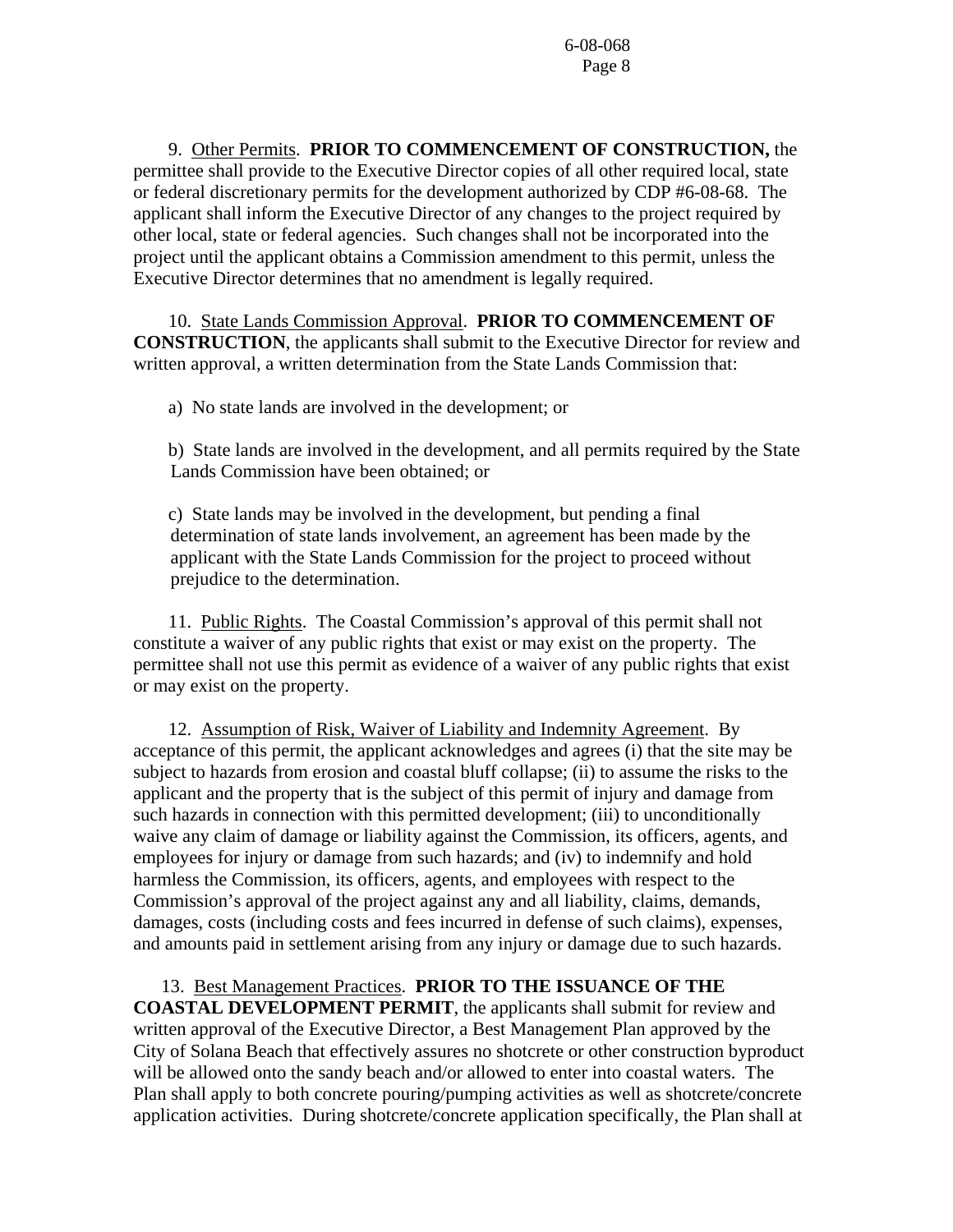a minimum provide for all shotcrete/concrete to be contained through the use of tarps or similar barriers that completely enclose the application area and that prevent shotcrete/concrete contact with beach sands and/or coastal waters. All shotcrete and other construction byproduct shall be properly collected and disposed of off-site.

The applicant shall undertake the development in accordance with the approved Plan. Any proposed changes to the approved Plan shall be reported to the Executive Director. No changes to the Plan shall occur without a Coastal Commission approved amendment to this coastal development permit unless the Executive Director determines that no amendment is legally required.

 14. Other Special Conditions of the City of Solana Beach Permit #17-08-11. Except as provided by this coastal development permit, this permit has no effect on conditions imposed by the City of Solana Beach pursuant to an authority other than the Coastal Act.

#### 15. Deed Restriction. **PRIOR TO ISSUANCE OF THE COASTAL**

**DEVELOPMENT PERMIT**, the applicant shall submit to the Executive Director for review and approval documentation demonstrating that the applicant has executed and recorded against the parcel(s) governed by this permit a deed restriction, in a form and content acceptable to the Executive Director: (1) indicating that, pursuant to this permit, the California Coastal Commission has authorized development on the subject property, subject to terms and conditions that restrict the use and enjoyment of that property; and (2) imposing the Special Conditions of this permit as covenants, conditions and restrictions on the use and enjoyment of the Property. The deed restriction shall include a legal description of the entire parcel or parcels governed by this permit. The deed restriction shall also indicate that, in the event of an extinguishment or termination of the deed restriction for any reason, the terms and conditions of this permit shall continue to restrict the use and enjoyment of the subject property so long as either this permit or the development it authorizes, or any part, modification, or amendment thereof, remains in existence on or with respect to the subject property.

#### IV. Findings and Declarations.

The Commission finds and declares as follows:

 1. Detailed Project Description/History. Proposed is the infill of an existing seacave (approximately 74 cu. yds.) and construction of an approximately 50 ft.-long, 37 ft. high, 2 ft.-wide colored and textured concrete tiedback seawall on the public beach below a residential structure at 407 Pacific Avenue in the City of Solana Beach. The seawall will be located over the face of the seacave and will include five feet of concrete backfill behind and above the seawall. The applicant also proposes to pay an in-lieu fee to mitigate the adverse effects of the shoreline protective devices on the local sand supply of \$17,297.44 and to pay an in-lieu to the City of Solana Beach of \$50.000.00 to mitigate the adverse impacts to public access and recreational use.

The residence is located approximately 26 feet from the edge of the bluff edge and the applicant has demonstrated through a slope stability analysis that the existing residence is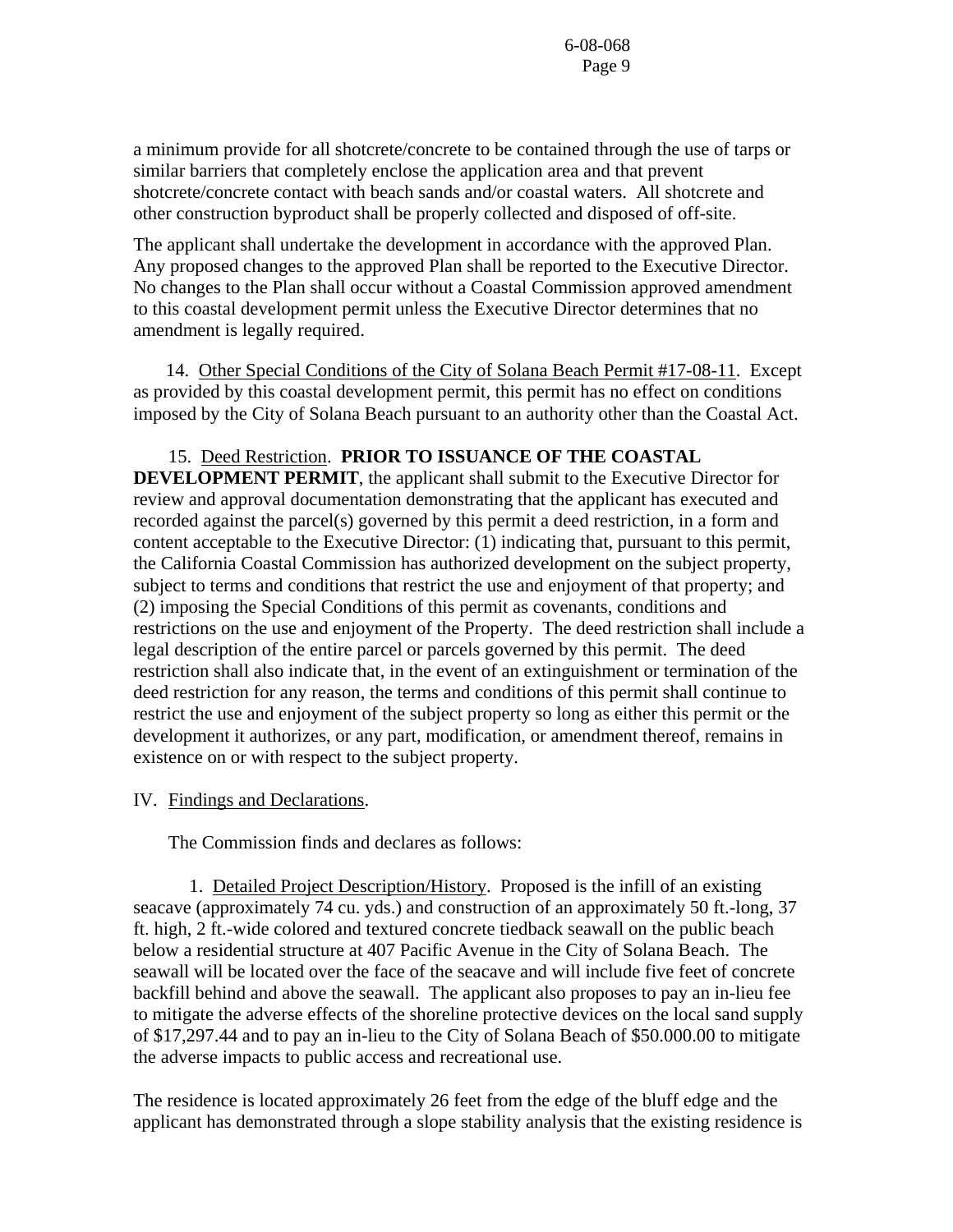at threat from erosion. The home was constructed in 1973 and the seacave has been subject to previous coastal permitting. An emergency permit was authorized in February of 1998 to fill the seacave/undercut area (Ref. 6-98-9-G/Hamilton) and the work subsequently occurred. The Commission approved a regular follow-up coastal development permit for the seacave fill in 1998 (Ref. CDP 6-98-9/Hamilton). The permit was approved with special conditions requiring, among other things, the submittal of a monitoring report, maintenance of the fill, and the approval from the State Lands Commission and other permitting agencies. However, the applicant failed to comply with the conditions of approval such that the existing fill is unpermitted. In addition, in April of 2005, the Commission approved an amendment to the seacave fill (Ref. CDP 6- 98-9-A1/Hamilton) that permitted additional fill for an expanded portion of the seacave. The conditions of the amendment were also never satisfied and the work did not occur. The applicant is proposing to fill the unfilled sections of the seacave as part of the subject permit request.

The site is located west of Pacific Avenue, south of Tide Beach Park, in the City of Solana Beach. The City of Solana Beach owns the bluff face and beach below the residence. The project will be located approximately 300 feet south of Tide Beach Park public access stairway and approximately ½ mile to the north of Fletcher Cove, the City's central beach access location. The City of Solana Beach does not yet have a certified LCP. Therefore, the Chapter 3 policies of the Coastal Act are the standard of review.

 2. Geologic Conditions and Hazards. Section 30235 of the Coastal Act states, in part:

Revetments, breakwaters, groins, harbor channels, seawalls, cliff retaining walls, and other such construction that alters natural shoreline processes shall be permitted when required to serve coastal-dependent uses or to protect existing structures or public beaches in danger from erosion, and when designed to eliminate or mitigate adverse impacts on local shoreline sand supply.

In addition, Section 30253 of the Coastal Act states, in part:

New development shall do all of the following:

 (a) Minimize risks to life and property in areas of high geologic, flood, and fire hazard.

 (b) Assure stability and structural integrity, and neither create nor contribute significantly to erosion, geologic instability, or destruction of the site or surrounding area or in any way require the construction of protective devices that would substantially alter natural landforms along bluffs and cliffs...

The proposed project involves the fill of an existing seacave and the construction of an approximately 50 ft.-long, 37 ft.-high tiedback seawall and concrete infill behind the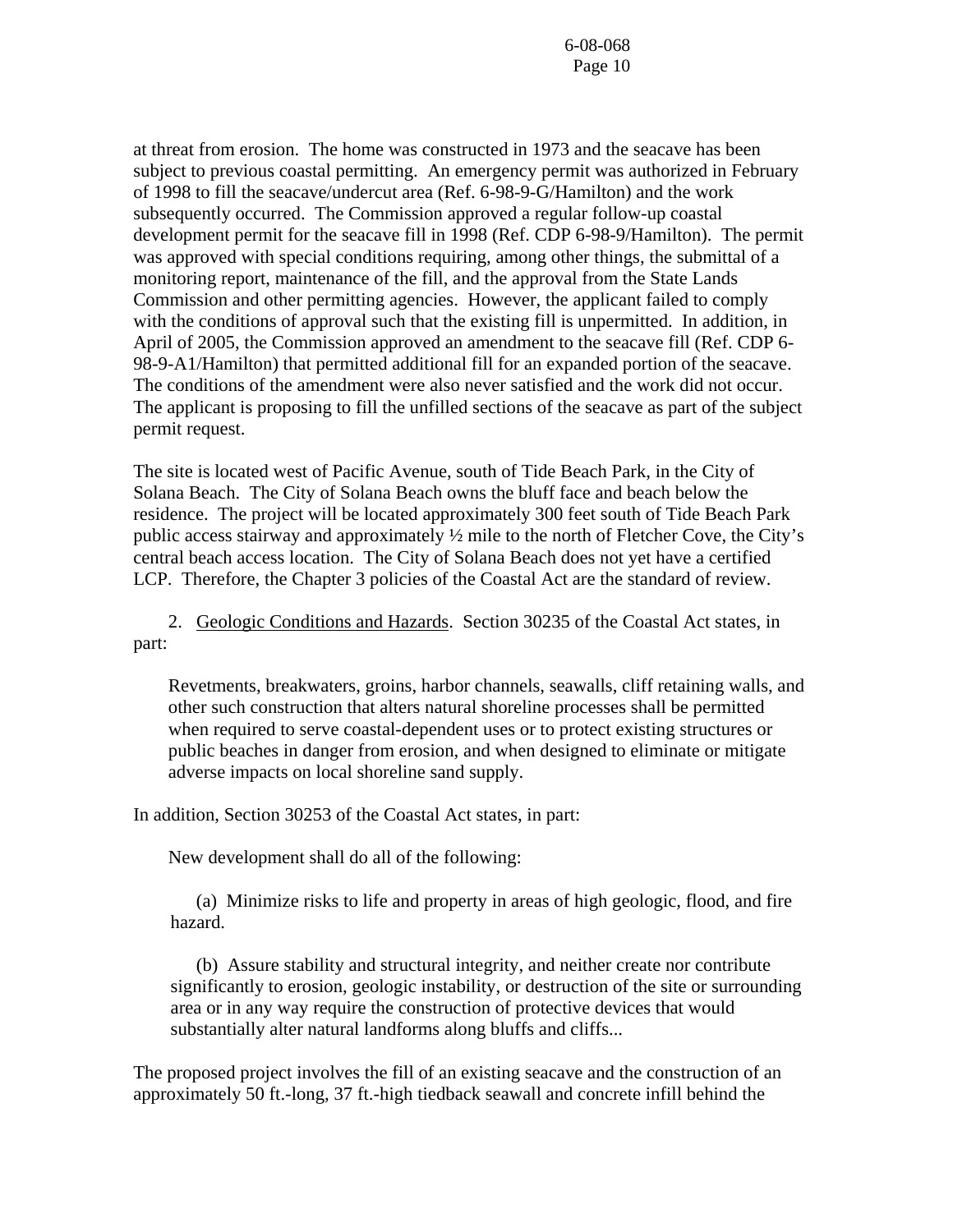seawall to a level of approximately 5 ft. above the seawall. The threatened residential structure on the blufftop is located as close as 26 ft. from the edge of the bluff.

The applicants' geotechnical reports indicate that the project is required to protect the residential structure threatened by erosion due to the unstable geologic composition of the lower bluff, the exposed clean sands layer within the mid-bluff area as well as the seacave and its potential failure. The applicants' geotechnical report from March 2008 identifies that:

Based on our observation, the lower sandstone bluff is undercut several feet (6+ feet east) from the face of previously repaired undercut fill. This undercutting/cave extends from the property line extension south over 21 feet behind the concrete infill plug. It is our opinion that this lower bluff condition is subject to imminent collapse which, in turn, would cause a rather significant mid to upper bluff failure which will threaten the residential structure above as well as the neighboring properties. In addition, at present, the clean sand lense is exposed at the north end of the property above the severely undercut sandstone bluff below. Our slope stability analysis indicates that by ignoring the affects of the severely undercut lower bluff, the factor of safety is approximately 1.27. However, if we assume that the lower bluff has collapsed, exposing the just a moderate vertical clean sand exposure, the factor of safety at the residence is 1.17. It is our opinion the 1.17 factor of safety should be used to judge the stability of the residential structure and is justification for the repairs proposed in this report. ("Preliminary Geotechnical Evaluation" by Soil Engineering Construction dated March 28, 2008)

The applicant's geotechnical reports describe the clean sands lens as being located between the Torrey Sandstone and Marine Terrace deposits at approximately elevation 25-35 ft. Mean Sea Level (MSL). To protect the residence, in addition to the seacave fill, the applicants are proposing to construct a seawall up to 37 ft. MSL which will effectively cover the exposed section of the clean sands lens and prevent collapse of the upper bluff area above the clean sands layer.

According to the Commission's staff geologist, the clean sands lens consists of a layer of sand with a limited amount of capillary tension and a very minor amount of cohesion, which causes the material to erode easily, making this clean sand layer, once exposed, susceptible to wind blown erosion and continued sloughing as the sand dries out and loses the capillary tension that initially held the materials together. Geotechnical reports associated with developments near this site have stated that gentle sea breezes and any other perturbations, such as landing birds or vibrations from low-flying helicopters, can be sufficient triggers of small- or large-volume bluff collapses, since the loss of the clean sands eliminates the support for the overlying, slightly more cemented, terrace deposits.

The presence of this clean sands layer within the bluffs along the Solana Beach shoreline has previously been identified in geotechnical reports submitted in conjunction with seawall, seacave and notch infill projects in Solana Beach (ref. CDP 6-00-9/Del Mar Beach Club, CDP #6-99-100/Presnell, et. al, #6-99-103/ Coastal Preservation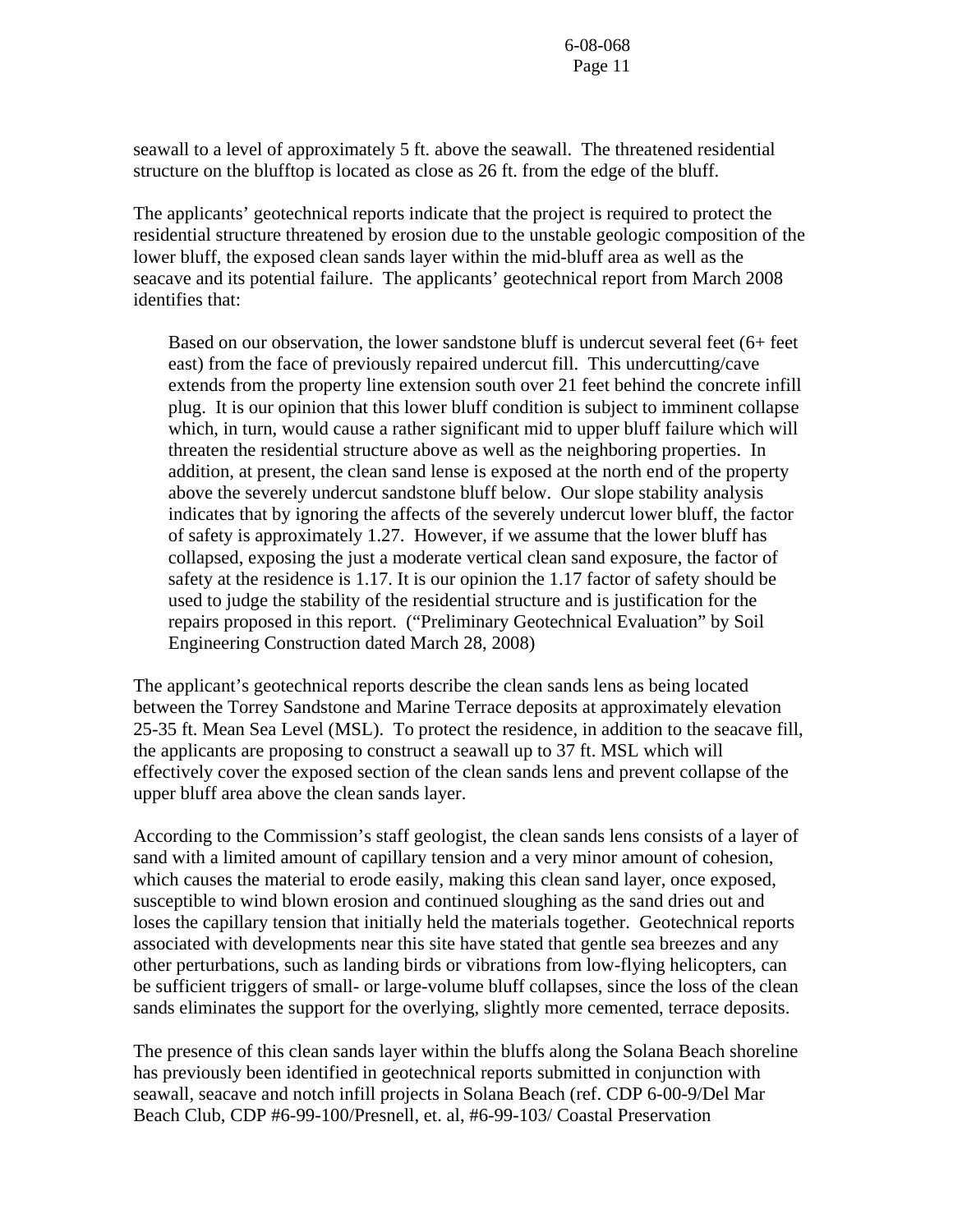Association, #6-00-66/Pierce, Monroe, #6-02-02/Gregg, Santina, #6-02-84/Scism and #6-03-33/Surfsong; #6-04-83, Cumming, Johnson, #6-05-72/Las Brisas and 6-07- 134/Caccavo, et. al). According to the Commission's staff geologist, the typical mechanism of sea cliff retreat along the Solana Beach shoreline involves the slow abrasion and undercutting of the Torrey Sandstone bedrock, which forms the sea cliff at the base of the bluffs, from wave action which becomes more pronounced in periods of storms, high surf and high tides. Other contributing factors to sea cliff retreat include fracturing, jointing, sea cave and overhang collapse and the lack of sand along the shoreline. When the lower sea cliff is undercut sufficiently, it commonly fails in blocks. The weaker terrace deposits are then unsupported, resulting in the collapse of the terrace deposits through circular failures. Such paired, episodic failures eventually result in a reduction in the steepness of the upper bluff, and the landward retreat of the bluff edge. Such retreat may threaten structures at the top of the slope. When failures of the upper bluff have sufficiently reduced the overall gradient of the upper bluff, a period of relative stability ensues, which persists until the lower bluff becomes sufficiently undercut to initiate a block failure once more, triggering a repetition of the entire process.

The mechanism of bluff retreat that occurs in conjunction with the exposure of the clean sands layer is somewhat different than the paired, episodic failure model described above. Because of the cohesionless character of the clean sands, once they are exposed, they continue to slump on an ongoing basis as a result of very small triggers such as traffic vibrations or wind erosion. Continued sloughage results in the further exposure of more clean sand, and ongoing upper bluff collapse. This cycle occurs so quickly (over months or days, rather than years) that the upper bluff may never achieve a stable angle of repose. Unless the base of the bluff is afforded shoreline protection and the clean sands lens is contained, additional bluff failures can further expose the layer of clean sands and result in a potential upper bluff failure and an immediate threat to the structures at the top of the bluff.

According to the Commission's staff geologist, the best regional estimate of historical long-term bluff retreat for Solana Beach is from a FEMA-funded study summarized in Benumof and Griggs (1999). These authors report an average long-term retreat rate of 0.27 ft/yr for the Solana Beach area over the period 1932 - 1994. Episodic erosion events such as sea cave or notch overhang collapses, and erosion related to severe winter storms, can lead to short-term bluff retreat rates well above the long-term average. These shortterm retreat rates are inherently included in the estimation of the long-term retreat rate for Solana Beach and, therefore, are included in the methodology used for the in-lieu fee sand replenishment calculations.

While the existing residence is set back from the bluff edge approximately 26 feet, the slope stability analysis performed by the applicant's engineer indicates that further collapse of the upper bluff would threaten the residence at the top of the bluff. The factor of safety against sliding along the most likely slide planes were estimated to be at approximately 1.27 for the subject residence. (The factor of safety is an indicator of slope stability where a value of 1.5 is the industry-standard value for new development. In theory, failure should occur when the factor of safety drops to 1.0, and no slope should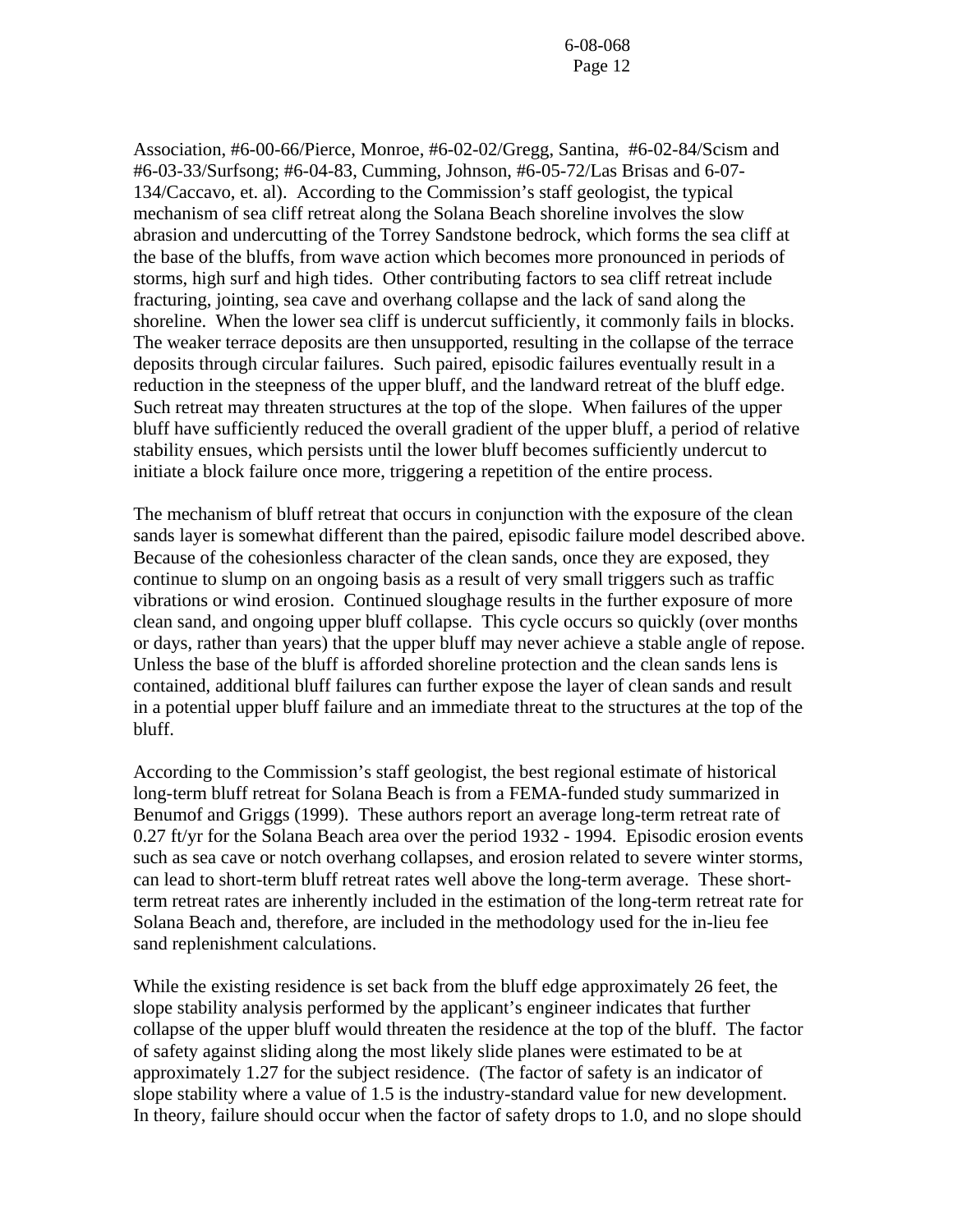have a factor of safety less than 1.0.) In addition, if the seacave were to collapse, the applicant's geotechnical engineer identifies the factor of safety would fall to 1.17. Following construction of the proposed 50 ft.-long seawall and seacave fill, the applicant's engineer has demonstrated that the factor of safety for the home will be at 1.5.

Thus, given the significant bluff collapses that have occurred over the recent years, the potential collapse of the seacave, the presence of the clean sands layer, the extreme erodibility of these sands once exposed, and the low factor of safety on the subject bluffs, substantial evidence has been provided to document that the existing primary blufftop structures are in danger from erosion. However, there are a variety of ways in which the threat from erosion could be addressed. Under the policies of the Coastal Act, the project must eliminate or mitigate adverse effects on shoreline sand supply and minimize adverse effects on public access, recreation, and the visual quality of the shoreline.

#### Alternatives

The applicant's engineer has identified that removal or relocation of the residential structure is not feasible or practical because of the expense and/or the lack of available area on the lot to setback the structure so as to not be threatened by the ongoing erosion. Maintenance of the existing seacave fill alone will also not effectively protect the residence since upper bluff failures will occur as a result of the exposure of the clean sands lense. Control of groundwater and irrigation restrictions, while recommended by the applicants' representative as a way of reducing bluff sloughage, will not prevent the bluff collapses that occur at the subject site. Underpinning of the existing residence or construction of an upper bluff retention system has also been examined by the applicant, however without controlling the ongoing failures, the underpinnings would soon be exposed. In the case of the seawall, the applicant's engineer has also identified that the height of the wall at 37 ft. is the minimum size necessary to protect the toe of the bluff from marine erosion and contain the layer of clean sands which has been determined to be located between 25 ft. and 35 ft. MSL.

In summary, the exposure of the clean sands layer and expansion of the seacave presents a threat of rapid erosion and bluff collapses that must be addressed by a solution that effectively contains the clean sands and affords protection to the residence at the top of the bluff. Given the substantial amount of documented erosion on the site over the last few years, the presence of the clean sands, the extreme erodibility of these sands, the potential of seacave collapse and the low factor of safety on the subject bluffs, substantial evidence has been provided to document that the existing primary blufftop structure is in danger from erosion and that the proposed seawall, seacave fill and concrete fill behind the seawall is necessary to protect the structure at the top of the bluff from the danger of erosion. In addition, the above-described alternatives presented by the applicant do not suggest there is a less-environmentally-damaging feasible alternative. The Commission's staff geologist and coastal engineer have reviewed the applicant's geotechnical assessment of the site along with their alternatives analysis and concur with its conclusions and recommendations. Therefore, the Commission finds that the proposed seawall, seacave fill and concrete fill behind the seawall are the least environmentally damaging feasible alternative.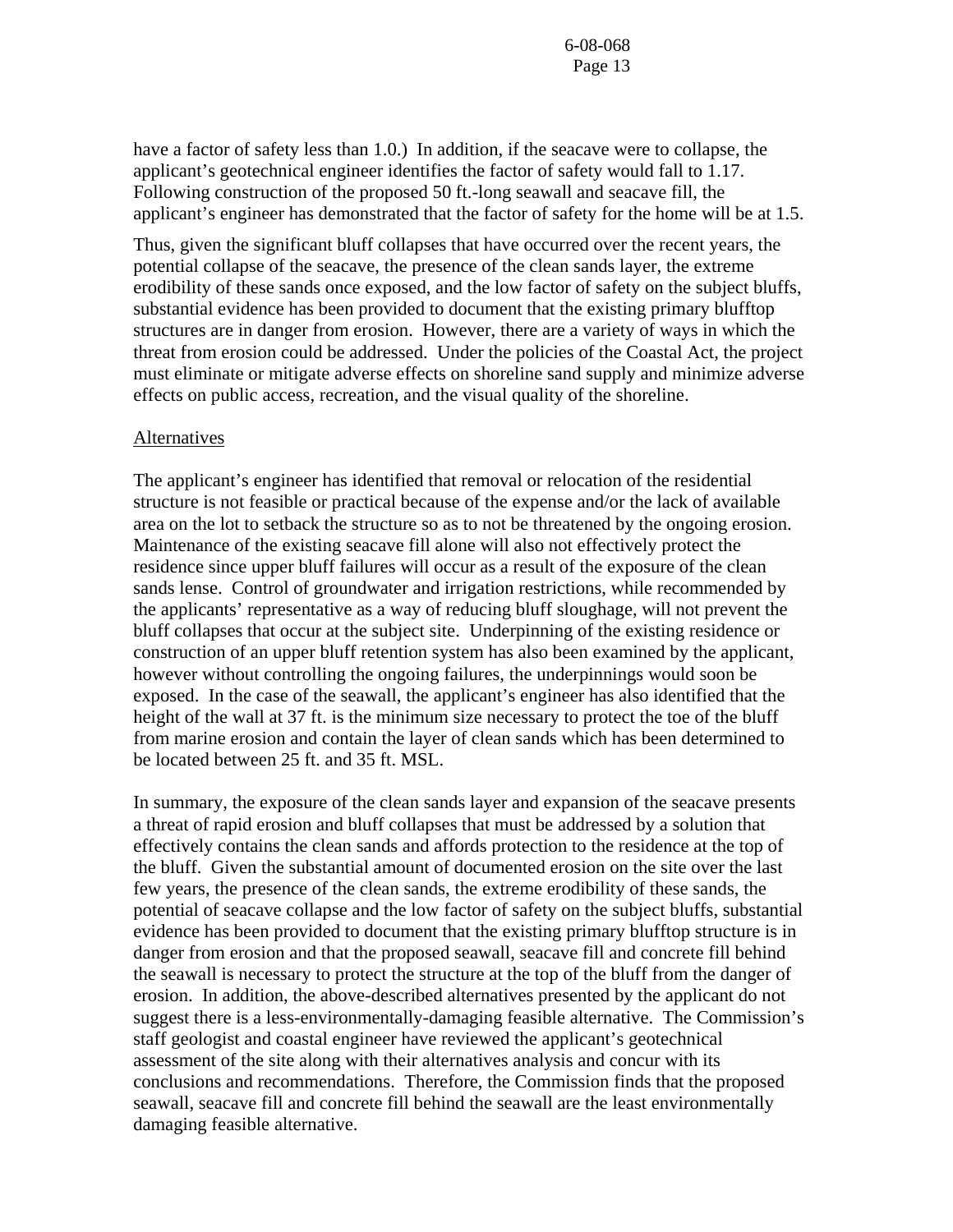#### Sand Supply/In Lieu Mitigation Fee

Although construction of the seawall and fill of the seacave is required to protect the existing principle structure on the site, Section 30235 of the Coastal Act requires that the shoreline protection be designed to eliminate or mitigate adverse impacts on local shoreline sand supply. There are a number of adverse impacts to public resources associated with the construction of shoreline protection. The natural shoreline processes referenced in Section 30235, such as the formation and retention of sandy beaches, can be significantly altered by construction of a seawall, since bluff retreat is one of several ways that beach area and beach quality sand is added to the shoreline. This retreat is a natural process resulting from many different factors such as erosion by wave action causing cave formation, enlargement and eventual collapse, saturation of the bluff soil from ground water causing the bluff to slough off and natural bluff deterioration. When a seawall is constructed on the beach at the toe of the bluff, it directly impedes these natural processes.

Some of the effects of a shoreline protective structure on the beach such as scour, end effects and modification to the beach profile are temporary or difficult to distinguish from all the other actions which modify the shoreline. Seawalls also have non-quantifiable effects to the character of the shoreline and visual quality. However, some of the effects which a structure may have on natural shoreline processes can be quantified. Three of the effects from a shoreline protective device which can be quantified are: 1) loss of the beach area on which the structure is located; 2) the long-term loss of beach which will result when the back beach location is fixed on an eroding shoreline; and 3) the amount of material which would have been supplied to the beach if the back beach or bluff were to erode naturally.

Loss of beach material and loss of beach area are two separate concerns. A beach is the result of both sandy material and a physical area between the water and the back beach. Thus, beach area is not simply a factor of the quantity of sandy beach material. In Solana Beach, the shoreline is a shallow bedrock layer covered by a thin veneer of sand. The bedrock layer provides an area for collection of sandy material. The sand material is important to the overall beach experience, but even without the sand, the bedrock layer provides an area for coastal access between the coastal bluff and the ocean. The loss of beach material that will be a direct result of this project can be balanced or mitigated by obtaining similar quality and quantity of sediment from outside the littoral cell and adding this sediment to the littoral cell. There are sources of beach quality sediment that can be drawn upon to obtain new sediment for the littoral cell. Unfortunately there is not a source of extra beach land that can be used to add new land area to the littoral cell. Beach nourishment is a method that allows us to shift the shore profile seaward and create a new area of dry beach. This will not create new coastal land, but will provide many of the same benefits that will be lost when the beach area is covered by a seawall or "lost" through passive erosion when the back bluff location is fixed.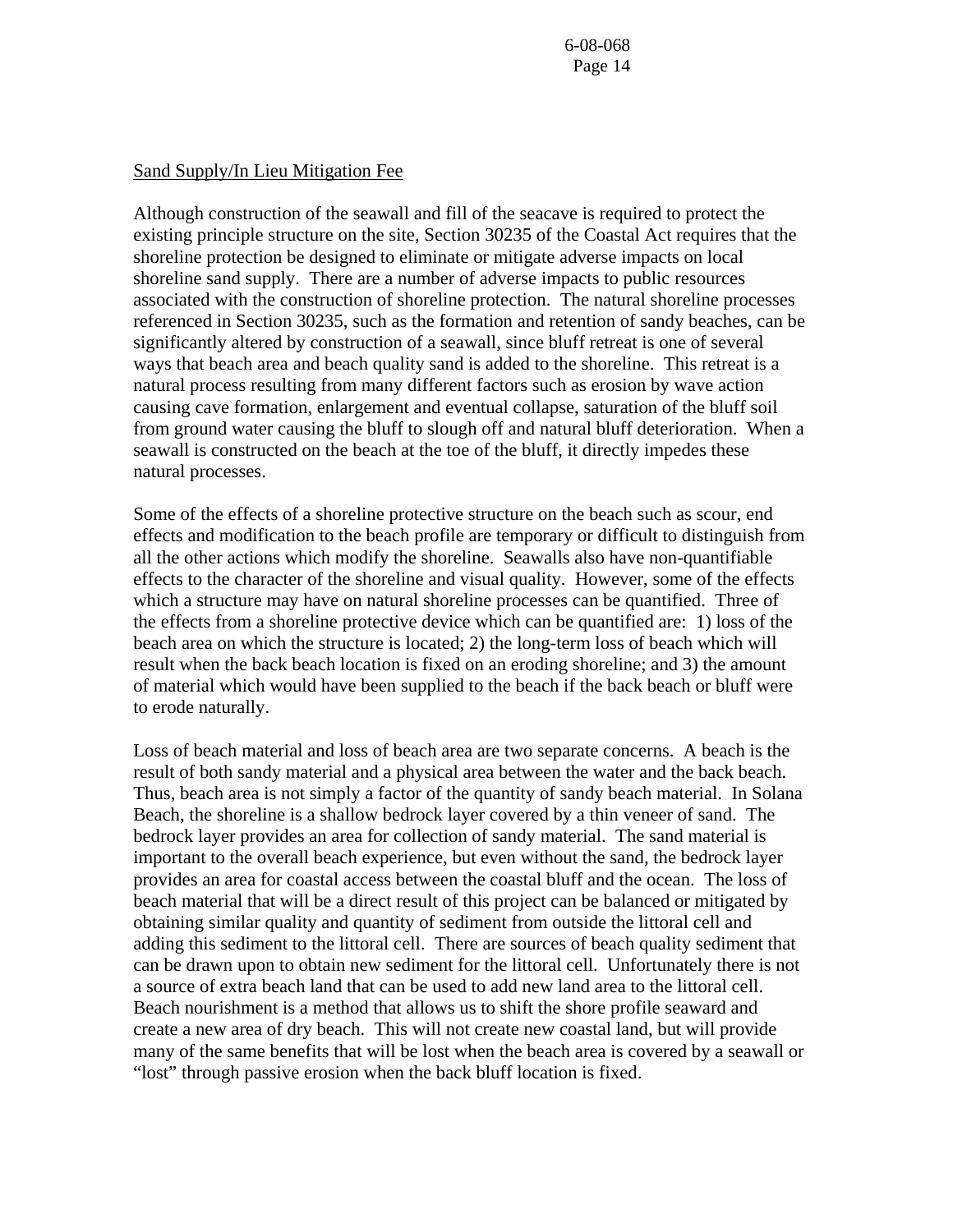The volume of sand that is calculated by the Beach Sand In-lieu Fee Mitigation Program currently utilized by the Commission is the quantification of the direct impacts to the existing recreational beach from the proposed seawall project. The mitigation program that has been proposed by the applicant and recommended as a special condition for this project includes quantification of the impacts from wall and infill encroachments, denial of sand to the littoral cell and passive erosion, as discussed herein. The purpose of the Beach Sand In-Lieu Fee Mitigation Program is to mitigate for the small, persistent loss of recreational beach, such as will result from the proposed project, by placing funds into a program that will be used for placement of sand on the beach in this area. This Beach Sand In-Lieu Fee Mitigation Program is administered by the San Diego Association of Governments (SANDAG) and has been in place in San Diego County for many years.

It is possible to estimate the volume of sand needed to create a given area of dry beach through beach nourishment. The proposed project will result in a loss of 100 sq. ft. of beach due to the long-term physical encroachment of the seawall (based on a 50-foot length and 2- foot width). In addition, there will be 270 sq. ft. of beach area that will no longer be formed because the back of the beach will be fixed (50 ft. x .27 [erosion rate] x 20 [estimated life of the seawall in years]). This  $370$  sq. ft. of beach area  $(100 + 270)$ cannot be directly replaced by land, but a comparable area can be built through the onetime placement of 333 cubic yards of sand on the beach seaward of the seawall as beach nourishment. Further explanation of this calculation is provided below. Thus, the impact of the seawall on beach area can be quantified as 333 cubic yards of sand. In addition to the impact on beach area, there is the amount of sand material in the bluff that would have been added to the beach if natural erosion had been allowed to continue at the site, which is calculated to be a volume of 589.53 cubic yards. Therefore, the amount of sand necessary to mitigate for the impacts associated with the seawall construction is estimated to be 922.53 cubic yards (333 cy. yds. + 589.53 cu. yds.). This estimate is only a "rough approximation" of the impact of the seawall on beach area because a one-time placement of this volume of sand cannot result in creation of beach area over the long term.

Special Condition #2 reflects the applicant's proposal to deposit an in-lieu fee to fund beach sand replenishment of 922.53 cubic yards of sand, as mitigation for impacts of the proposed shoreline protective device on beach sand supply and shoreline processes. In the case of the proposed project, the fee is \$17,297.44, based on 922.53 cubic yards of sand multiplied by the cost of obtaining and placing a cubic yard of sand on the beach, as proposed by the applicants' engineer, at \$18.75 per cu. yd.

The following is the methodology used by the Commission in developing the in-lieu fee amount. The methodology uses site-specific information provided by the applicant as well as estimates, derived from region-specific criteria, of both the loss of beach material and beach area which could occur over the life of the structure, and of the cost to purchase an equivalent amount of beach quality material and to deliver this material to beaches in the project vicinity.

The following is a description of the methodology: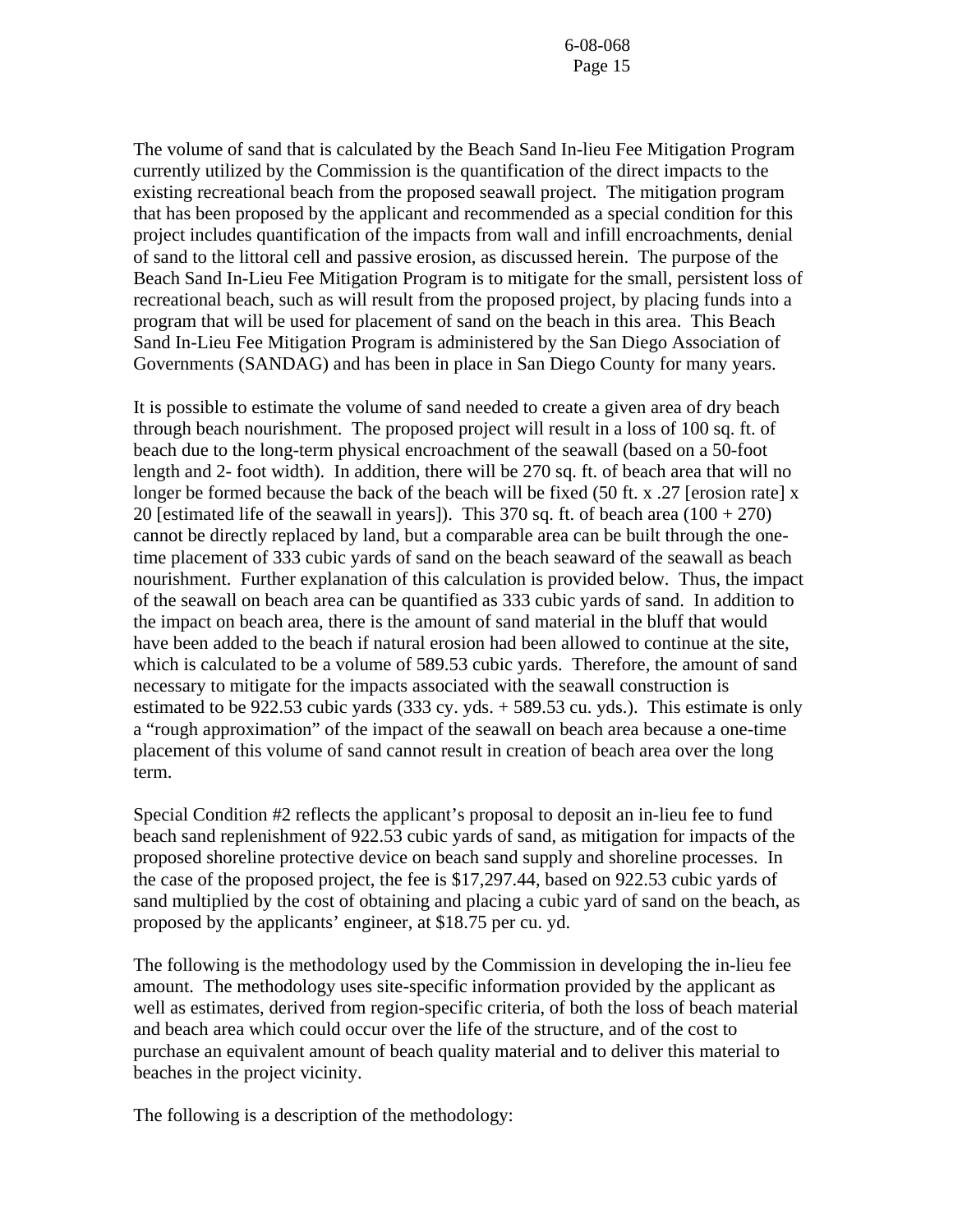Fee  $=$  (Volume of sand for mitigation) x (unit cost to buy and deliver sand)

#### $M = V_t x C$

where  $M =$  Mitigation Fee

 $V<sub>t</sub>$  = Total volume of sand required to replace losses due to the structure, through reduction in material from the bluff, reduction in nearshore area and loss of available beach area (cubic yards). Derived from calculations provided below.

 $C =$  Cost, per cubic yard of sand, of purchasing and transporting beach quality material to the project vicinity (\$ per cubic yard). Derived from the average of three written estimates from sand supply companies within the project vicinity that would be capable of transporting beach quality material to the subject beach, and placing it on the beach or in the near shore area.

 $V_t = V_b + V_w + V_e$ 

where  $V_b$  = Volume of beach material that would have been supplied to the beach if natural erosion continued, based on the long-term regional bluff retreat rate, design life of the structure, percent of beach quality material in the bluff, and bluff geometry (cubic yards). This is equivalent to the long-term reduction in the supply of bluff material to the beach resulting from the structure.

> $V_W$  = Volume of sand necessary to replace the beach area that would have been created by the natural landward migration of the beach profile without the seawall, based on the long-term regional bluff retreat rate, and beach and nearshore profiles (cubic yards)

 $V_{\rho}$  = Volume of sand necessary to replace the area of beach lost due to encroachment by the seawall; based on the seawall design and beach and nearshore profiles (cubic yards)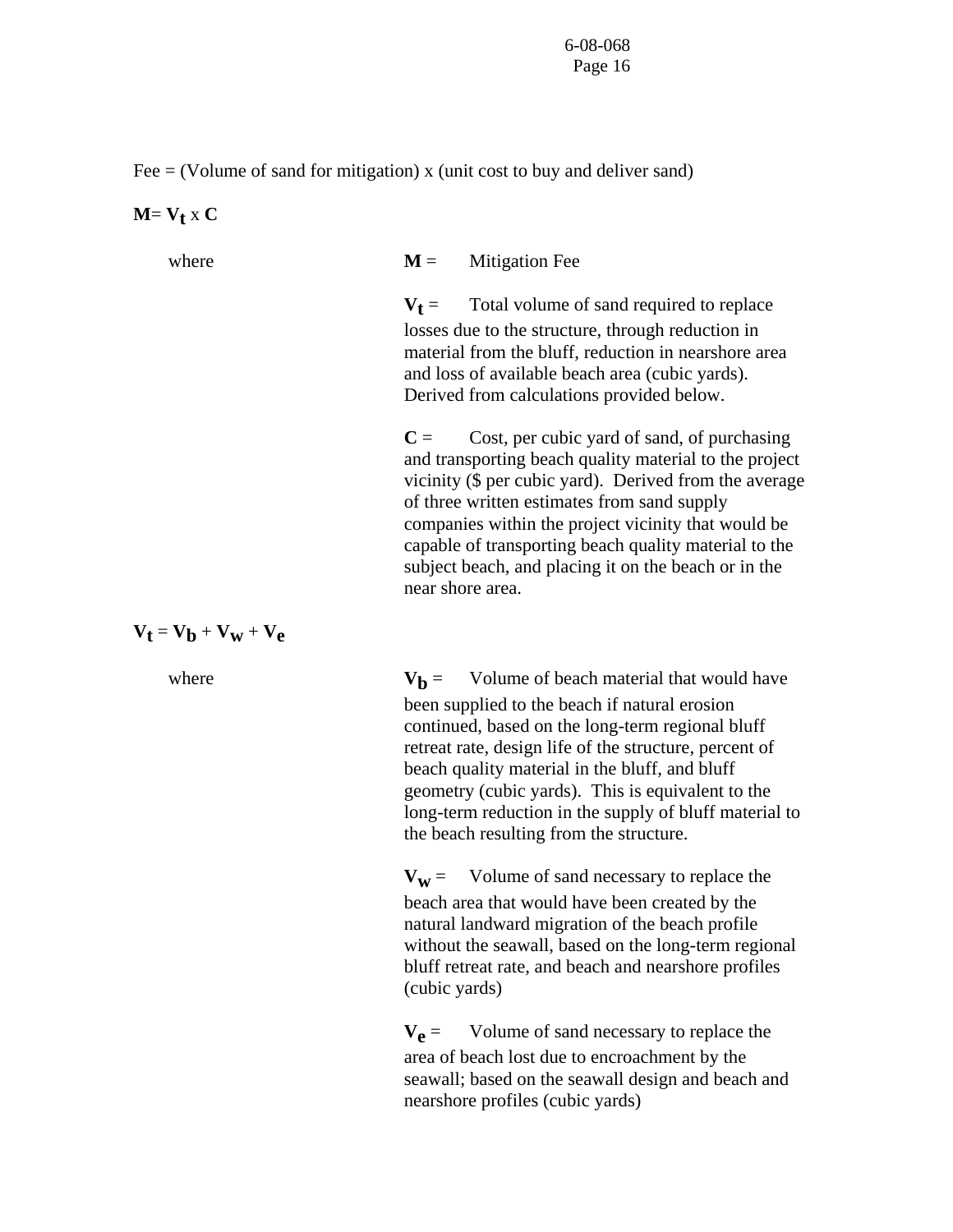$$
V_b = (S x W x L/27) x [(R h_s) + (h_u/2 x (R + (R_{cu} - R_{cs})))]
$$

where **R** = Long-term regional bluff retreat rate (ft./yr.), based on historic erosion, erosion trends, aerial photographs, land surveys, or other accepted techniques. For the Solana Beach area, this regional retreat has been estimated by the applicants' representative to be 0.27 ft./year. The use of any alternative retreat rates must be documented by the applicant and should be the same as the predicted retreat rate used to estimate the need for shoreline armoring.

> $L =$  Design life of armoring without maintenance (yr.) If maintenance is proposed and extends the life of the seawall beyond the initial estimated design life, a revised fee shall be determined through the coastal development permit process.

 $W =$  Width of property to be armored (ft.)

 $h =$  Total height of armored bluff (ft.)

 $S =$  Fraction of beach quality material in the bluff material, based on analysis of bluff material to be provided by the applicant

 $h<sub>S</sub>$  = Height of the seawall from the base to the top (ft)

 $h_{\text{H}} =$  Height of the unprotected upper bluff, from the top of the seawall to the crest of the bluff (ft)

 $R_{\text{CII}} =$  Predicted rate of retreat of the crest of the bluff, during the period that the seawall would be in place, assuming no seawall were installed (ft/yr). This value can be assumed to be the same as R unless the applicant provides site-specific geotechnical information supporting a different value.

 $R_{cs}$  = Predicted rate of retreat of the crest of the bluff, during the period that the seawall would be in place, assuming the seawall has been installed (ft/yr). This value will be assumed to be zero unless the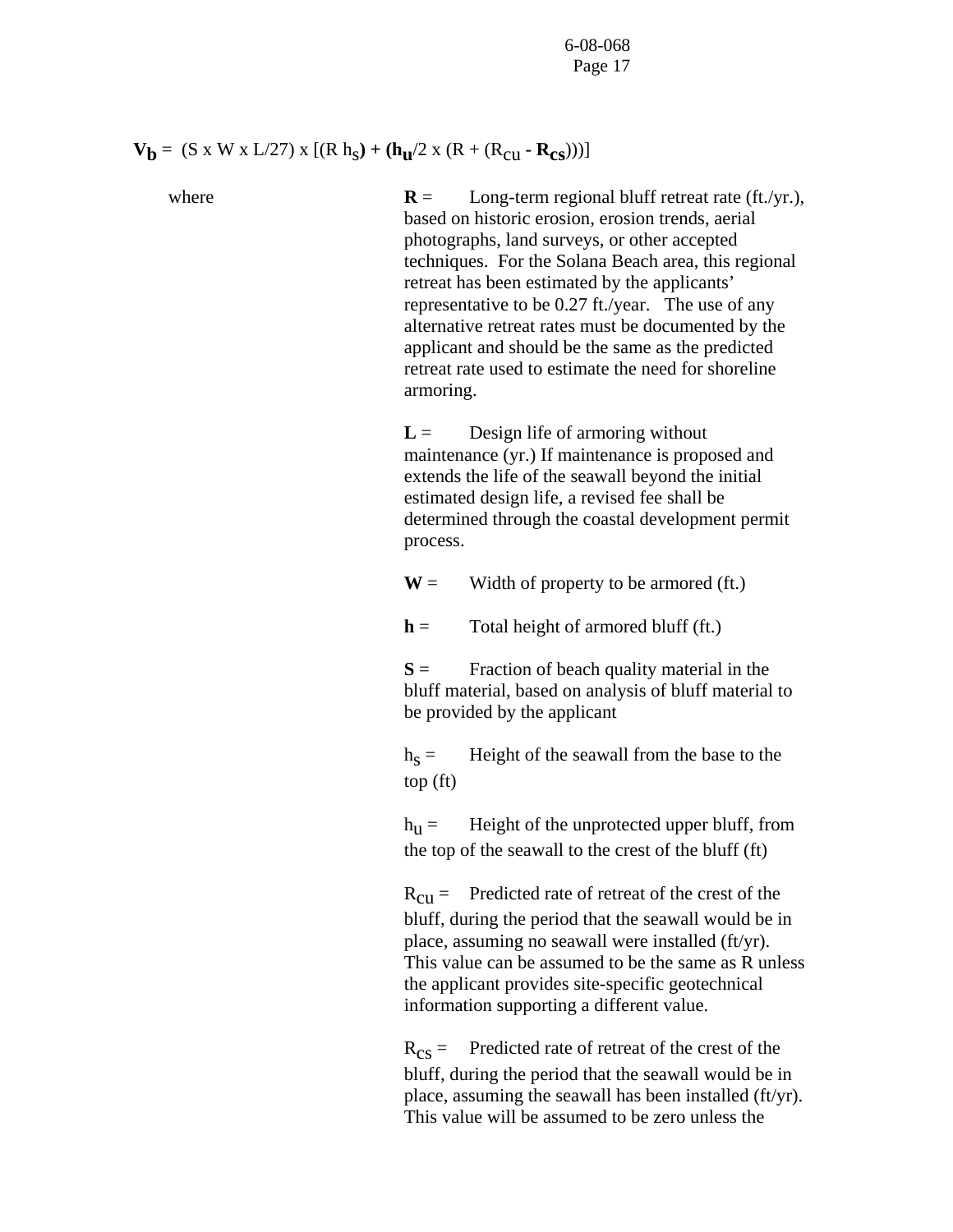applicant provides site-specific geotechnical information supporting a different value.

NOTE: For conditions where the upper bluff retreat will closely follow the lower bluff, this volume will approach a volume of material equal to the height of the total bluff, the width of the property and a thickness equal to the total bluff retreat that would have occurred if the seawall had not been constructed. For conditions where the upper bluff has retreated significantly and would not be expected to retreat further during the time that the seawall is in place, this volume would approach the volume of material immediately behind the seawall, with a thickness equal to the total bluff retreat that would have occurred if the seawall had not been constructed.

#### $V_w = R \times L \times V \times W$

where **R** = Long-term regional bluff retreat rate (ft./yr.), based on historic erosion, erosion trends, aerial photographs, land surveys, or other accepted techniques. For the Solana Beach area, this regional retreat has been estimated by the applicants' representative to be 0.27 ft./year. The use of any alternative retreat rates must be documented by the applicant and should be the same as the predicted retreat rate used to estimate the need for shoreline armoring.

> $L =$  Design life of armoring without maintenance (yr.) If maintenance is proposed and extends the life of the seawall beyond the initial estimated design life, a revised fee shall be determined through the coastal development permit process.

**v** = Volume of material required, per unit width of beach, to replace or reestablish one foot of beach seaward of the seawall; based on the vertical distance from the top of the beach berm to the seaward limit of reversible sediment movement (cubic yards/ft of width and ft. of retreat). The value of v is often taken to be 1 cubic yard per square foot of beach. In the report, Oceanside Littoral Cell Preliminary Sediment Budget Report" (December 1987, part of the Coast of California Storm and Tide Wave Study, Document #87-4), a value for v of 0.9 cubic yards/square foot was suggested. If a vertical distance of 40 feet is used for the range of reversible sediment movement, v would have a value of 1.5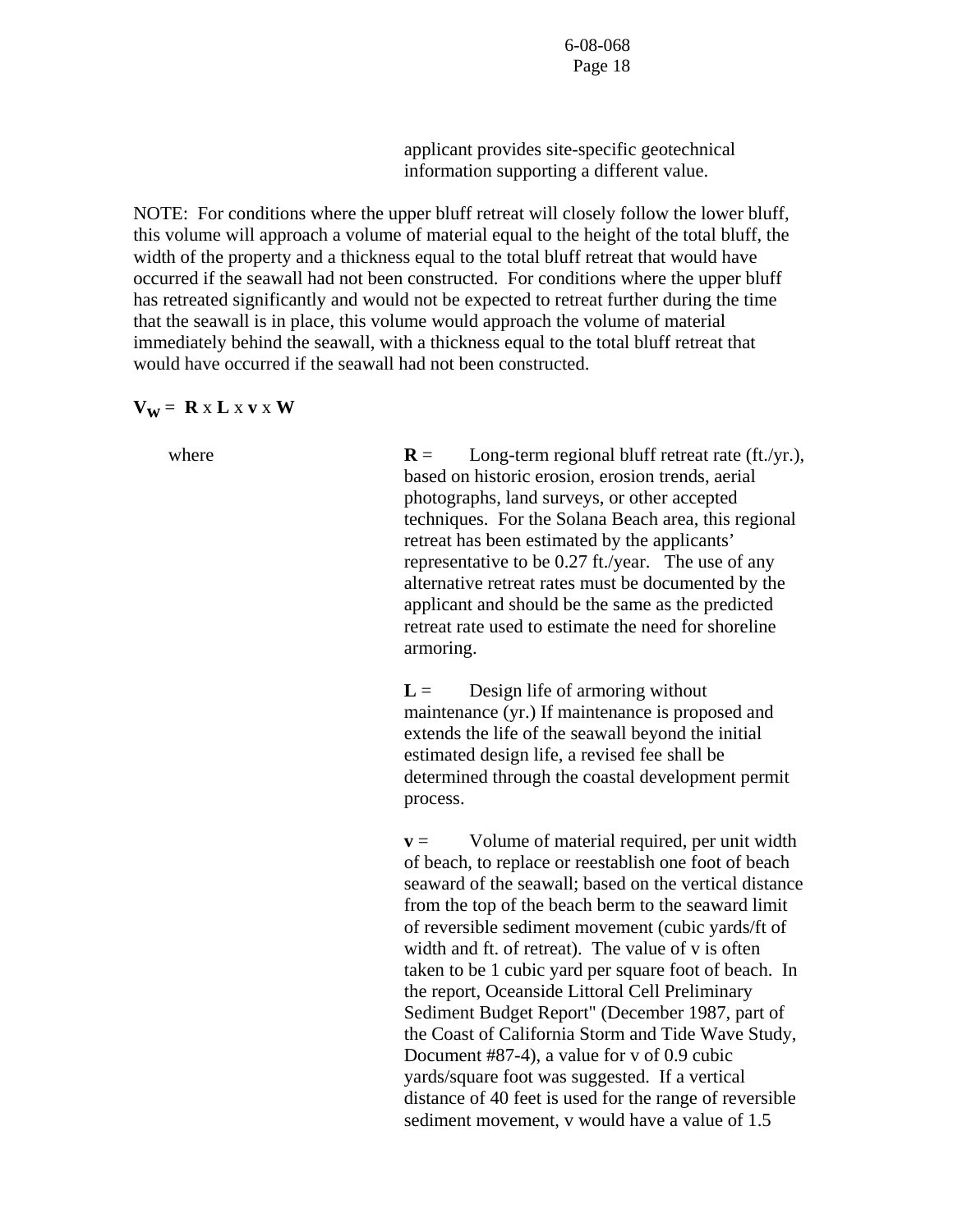cubic yards/square foot (40 feet x 1 foot x 1 foot  $/ 27$ cubic feet per cubic yard). These different approaches yield a range of values for v from 0.9 to 1.5 cubic yards per square foot. The value for v would be valid for a region, and would not vary from one property to the adjoining one. Until further technical information is available for a more exact value of v, any value within the range of 0.9 to 1.5 cubic yards per square foot could be used by the applicant without additional documentation. Values below or above this range would require additional technical support.

 $W =$  Width of property to be armored (ft.)

| where | $E =$ Encroachment by seawall, measured from<br>the toe of the bluff or back beach (ft.) |
|-------|------------------------------------------------------------------------------------------|
|       |                                                                                          |

 $W =$  Width of property to be armored (ft.)

 $v =$  Volume of material required, per unit width of beach, to replace or reestablish one foot of beach seaward of the seawall, as described above;

The San Diego Association of Governments (SANDAG) has adopted the Shoreline Preservation Strategy for the San Diego region and is currently working on techniques toward its implementation. The Strategy considers a full range of shoreline management tactics, but emphasizes beach replenishment to preserve and enhance the environmental quality, recreational capacity, and property protection benefits of the region's shoreline. Funding from a variety of sources will be required to implement the beach replenishment and maintenance programs identified in the SANDAG Strategy. In this particular case, SANDAG has agreed to administer a program which would identify projects which may be appropriate for support from the beach sand replenishment fund, through input from the Shoreline Preservation Working Group which is made up of representatives from all the coastal jurisdictions in San Diego County. The Shoreline Preservation Working Group is currently monitoring several large scale projects, both in and out of the coastal zone, they term "opportunistic sand projects", that will generate large quantities of beach quality material suitable for replenishing the region's beaches. The purpose of the account is to aid in the restoration of the beaches within San Diego County. One means to do this would be to provide funds necessary to get such "opportunistic" sources of sand to the shoreline.

The applicant is being required to pay a fee in-lieu of directly depositing the sand on the beach, because the benefit/cost ratio of such an approach would be too low. Many of the

 $V_e = E \times W \times V$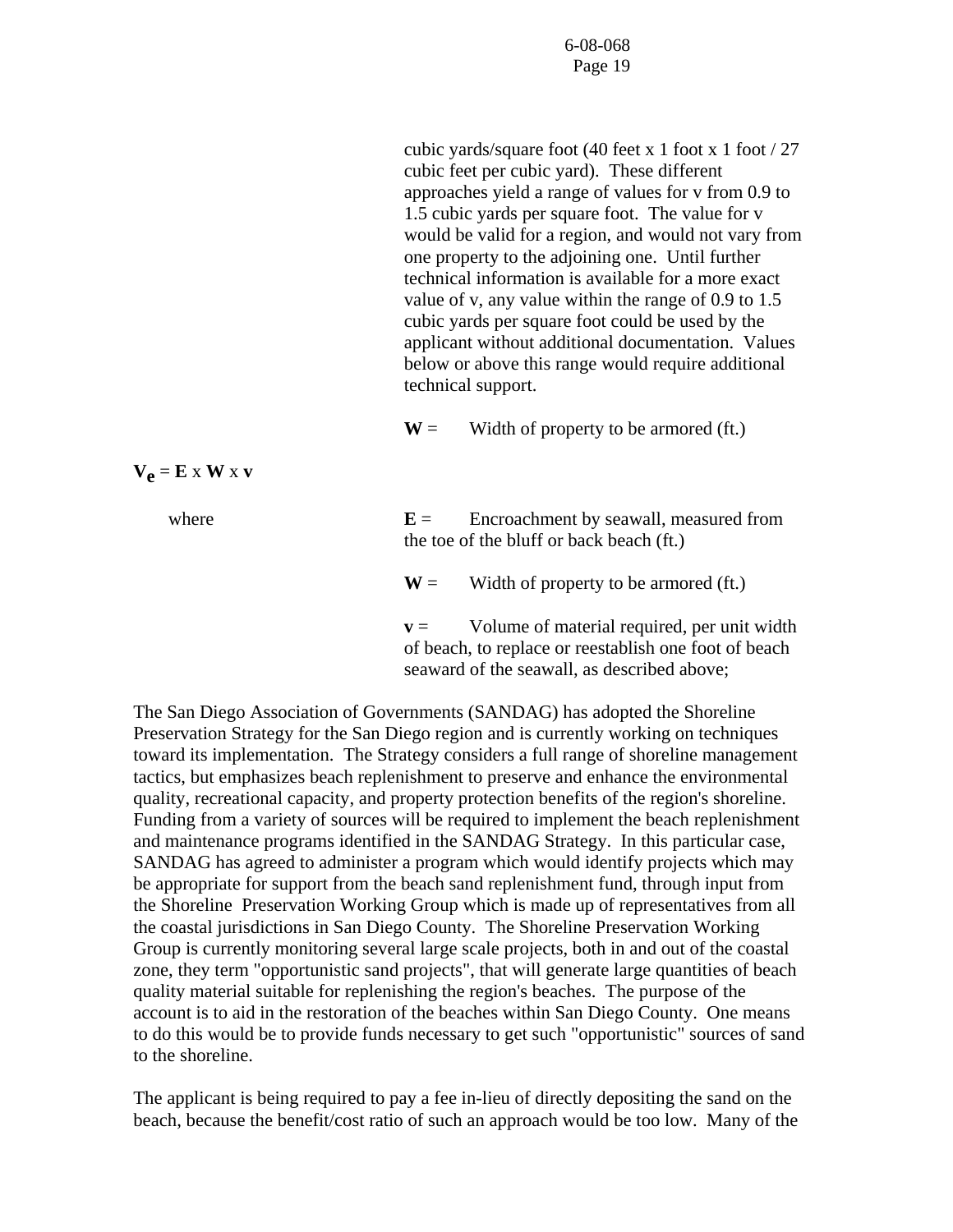adverse effects of the seawall on sand supply will occur gradually. In addition, the adverse effects impact the entire littoral cell but to different degrees in different locations throughout the cell (based upon wave action, submarine canyons, etc.) Therefore, mitigation of the adverse effects on sand supply is most effective if it is part of a larger project that can take advantage of the economies of scale and result in quantities of sand at appropriate locations in the affected littoral cell in which it is located. The funds will be used only to implement projects which benefit the area where the fee was derived, and provide sand to the region's beaches, not to fund operations, maintenance or planning studies. Such a fund will aid in the long-term goal of increasing the sand supply and thereby reduce the need for additional armoring of the shoreline in the future. The fund also will insure that there will be sandy beach available for recreational uses. The methodology, as proposed, ensures that the fee is roughly proportional to the impacts to sand supply attributable to the proposed seawall. The methodology provides a means to quantify the sand and beach area that would be available for public use, were it not for the presence of the seawall.

The above-described impacts on the beach and sand supply have previously been found to result from seawalls in other areas of North County. In March of 1993, the Commission approved CDP #6-93-85/Auerbach, et al for the construction of a seawall fronting six non-continuous properties located in the City of Encinitas north of the subject site. In its finding for approval, the Commission found the proposed shoreline protection would have specific adverse impacts on the beach and sand supply and required mitigation for such impacts as a condition of approval. The Commission made a similar finding for several other seawall developments within San Diego County including an August 1999 approval (ref. CDP No. 6-99-100/Presnell, et. al) for the approximately 352-foot-long seawall project located approximately ¼ mile south of the subject development and a March 2003 approval (ref. CDP No. 6-02-84/Scism) located 2 lots south of the subject site. (Also ref. CDP Nos. 6-93-36-G/Clayton, 6-93- 131/Richards, et al, 6-93-136/Favero, 6-95-66/Hann, 6-98-39/Denver/Canter and 6-99- 41/Bradley; 6-00-138/Kinzel, Greenberg; 6-02-02/Gregg, Santina and 6-03-33/Surfsong, 604-83,Cumming, Johnson, 6-05-72 Las Brisas and 6-07-134/Caccavo, et. al).

The proposed seawall will be constructed so as to connect to an existing and similarly designed seawall on its south side. On its north side, however, there is not currently a seawall although one has recently been approved for development (CDP #6-07-134/ Caccavo, et. al). In the event the neighboring seawall to the north is not constructed, the subject seawall could have adverse impacts to the unprotected bluffs on its north side.

In addition to the adverse impacts the seawall will have on the beach as detailed above, the Commission finds that the proposed seawall could also have adverse impacts on adjacent unprotected properties caused by wave reflection, which leads to accelerated erosion. Numerous studies have indicated that when continuous protection is not provided, unprotected adjacent properties experience a greater retreat rate than would occur if the protective device were not present. This is due primarily to wave reflection off the protective structure and from increased turbulence at the terminus of the seawall. According to James F. Tait and Gary B. Griggs in Beach Response to the Presence of a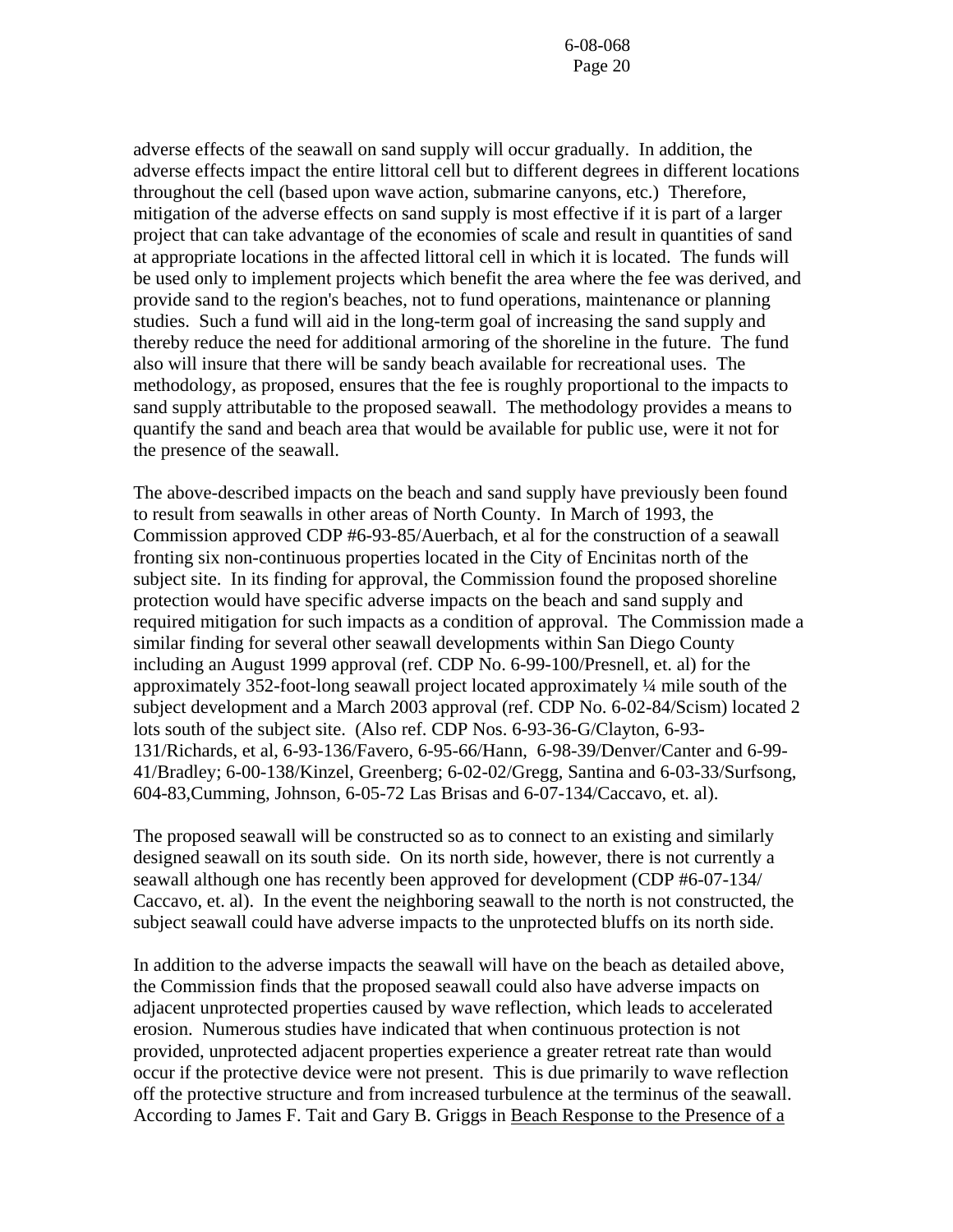Seawall (A Comparison of Field Observations) "[t]he most prominent example of lasting impacts of seawalls on the shore is the creation of end scour via updrift sand impoundment and downdrift wave reflection. Such end scour exposes the back beach, bluff, or dune areas to higher swash energies and wave erosion." As such, as the base of the bluff continues to erode on the unprotected adjacent properties, failure of the bluff is likely. Thus, future failures could "spill over" onto other adjacent unprotected properties, prompting requests for much more substantial and environmentally damaging seawalls to protect the residences. This then starts a "domino" effect of individual requests for protection.

According to information contained in the Planners Handbook (dated March 1993), which is included as Technical Appendix III of the Shoreline Preservation Strategy adopted by the San Diego Association of Governments (SANDAG) on October 10, 1993, "[a] longer return wall will increase the magnitude of the reflected wave energy. On a coast where the shoreline is retreating, there will be strong incentives to extend the length of the return wall landward as adjacent property is eroded, thereby increasing the return wall, and its effects on neighboring property, with time."

The plans for the subject seawall submitted by the applicant do not address the design of the north and south ends of the seawall in terms of how the design will mitigate these known effects. Therefore, Special Condition #1 has been attached which requires the submission of revised final plans that reflect the end design of the proposed seawall. The condition requires that the returns incorporate a design to gradually blend into the adjacent natural bluffs which will help to reduce the turbulence at the end of the wall or, if a seawall is ultimately constructed on the north side of the project site, incorporation of a design to blend with the adjacent northern seawall.

If the proposed wall were damaged in the future (e.g. as a result of wave action, storms, etc.) it could threaten the stability of the site, which could lead to the need for more bluff alteration. In addition, damage to the seawall could adversely affect the beach by resulting in debris on the beach and/or creating a hazard to the public using the beach. In addition, excessive wear of the seawall could result in the loss of or damage to the color or texture of the seawall resulting in adverse visual impacts (discussed in more detail in a subsequent section of this report). Therefore, in order to find the proposed seawall consistent with the Coastal Act, the Commission finds that the condition of the seawall, seacave fill and concrete backfill behind the seawall in its approved state must be maintained for the life of the seawall. Further, in order to ensure that the permittee and the Commission know when repairs or maintenance are required, the permittee must monitor the condition of the seawall annually, for three years and at three-year intervals after that, unless a major storm event occurs. The monitoring will ensure that the permittee and the Commission are aware of any damage to or weathering of the seawall and can determine whether repairs or other actions are necessary to maintain the seawall in its approved state.

Therefore, Special Condition #4 requires the applicant to submit a monitoring report which evaluates the condition and performance of the seawall, seacave fill and concrete backfill behind the seawall and overall site stability, and submit an annual report with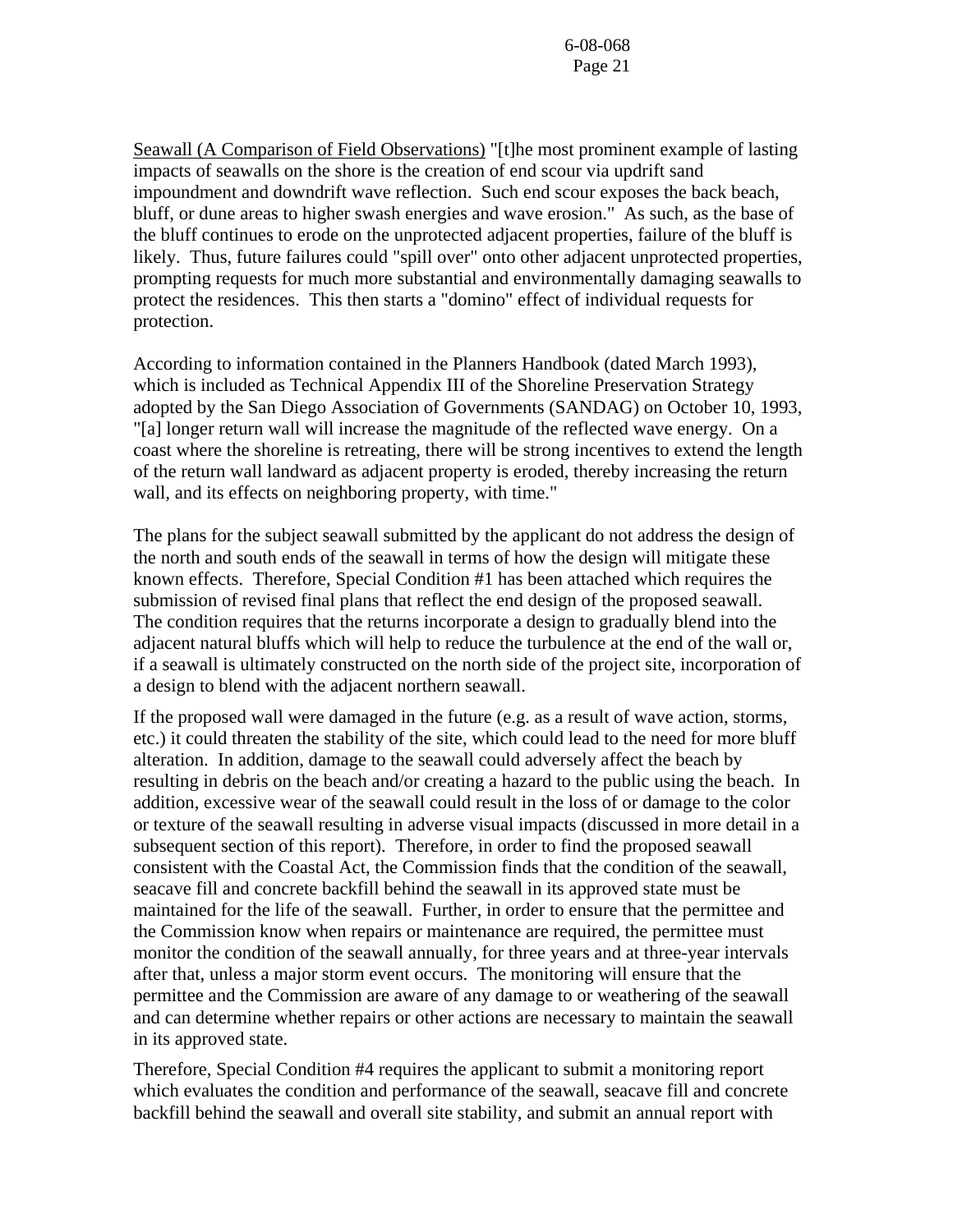recommendations, if any, for necessary maintenance, repair, changes or modifications to the project. In addition, the condition requires the applicant to perform the necessary repairs through the coastal development permit process.

Special Condition #7 requires that feasible alternative measures must be implemented on the applicant's blufftop property in the future, should additional stabilization be required, which would avoid additional alteration of the natural landform of the public beach or coastal bluffs, but would reduce risk to the principle residential structures and provide reasonable use of the property. The condition will ensure that future property owners will be aware that any future proposals for additional shoreline protection, such as upper bluff stabilization, will require an alternatives analysis similar to one required for the subject project. If there are feasible alternatives to shoreline protection that would have less impact on visual quality, sand supply, or public access, the Commission (or, where applicable, the City of Solana Beach after the effective certification of its Local Coastal Program) will require implementation of those alternatives. The condition also states that no shore or bluff protection shall be permitted for ancillary improvements located within the blufftop setback area. Through this condition, the property owner is required to acknowledge the risks inherent in the subject property and that there are limits to the structural protective measures that may be permitted on the adjacent public property in order to protect the existing development in its current location.

Special Condition #1 requires the applicant to submit final plans for the project indicating that the seawall conforms to the bluff contours, details the design of any needed return wall, details of the seacave fill and concrete backfill behind the seawall and that demonstrate that any existing irrigation systems on the blufftop have been removed, as these would impact the ability of the seawall and other shoreline protection devices to adequately stabilize the site. Submission of final plans will ensure that overall site conditions which could adversely impact the stability of the bluff have been addressed.

Special Condition #8 notifies the applicants that they are responsible for maintenance of the herein approved shore protection. The condition also indicates that, should it be determined that maintenance of the proposed structures are required in the future, including maintenance of the color and texture, the applicant shall contact the Commission to determine if permits are required.

To assure the proposed shore protection has been constructed properly, Special Condition #6 has been proposed. This condition requires that, within 60 days of completion of the project, as built-plans and certification by a registered civil engineer be submitted that verifies the proposed seawall has been constructed in accordance with the approved plans.

Special Conditions #9 requires the applicants to submit a copy of any required permits from other local, state or federal agencies to ensure that no additional requirements are placed on the applicants that could require an amendment to this permit.

Also, due to the inherent risk of shoreline development, Special Condition #12 requires the applicants to waive liability and indemnify the Commission against damages that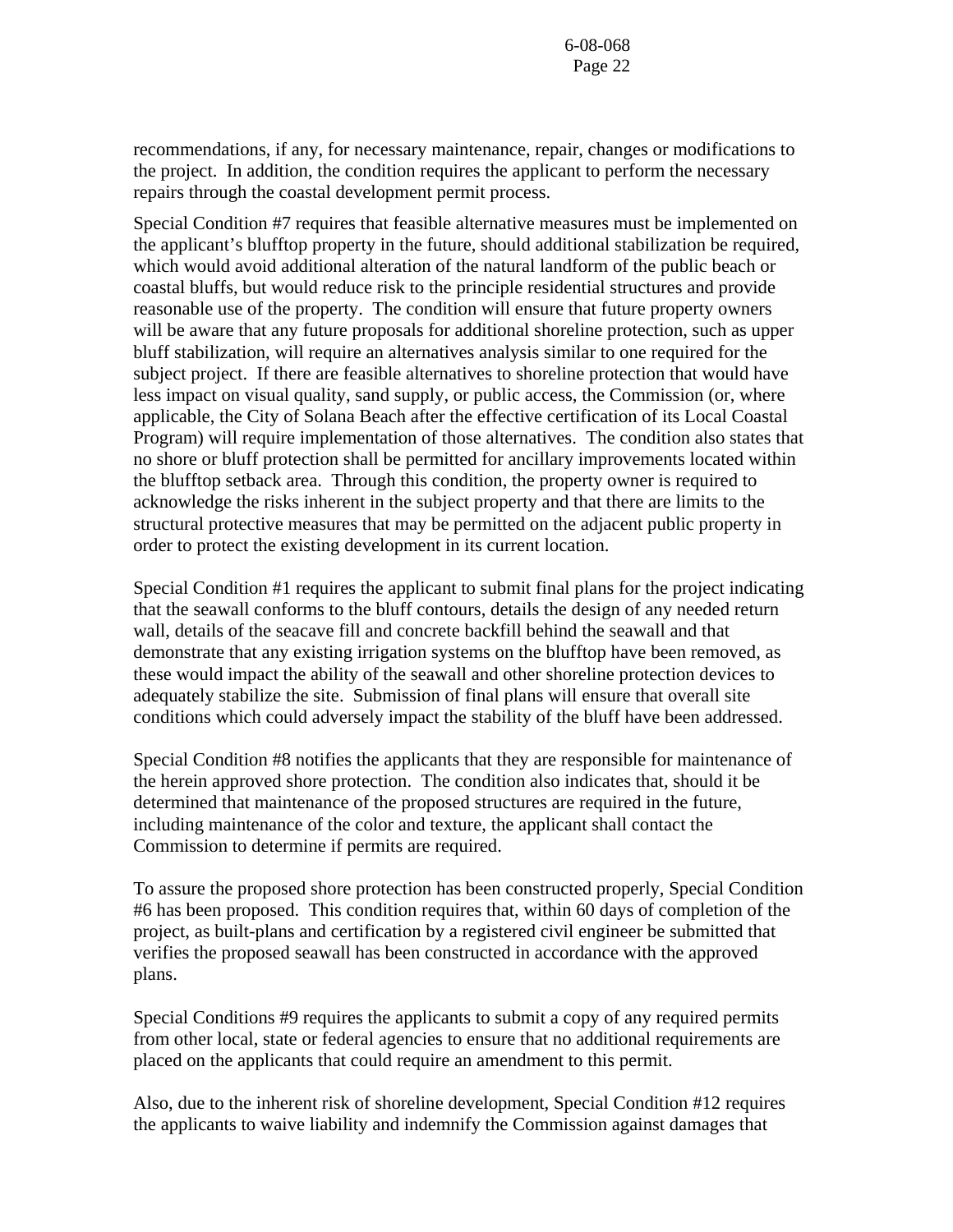might result from the proposed shoreline devices or their construction. The risks of the proposed development include that the proposed shoreline devices will not protect against damage to the residences from bluff failure and erosion. In addition, the structures themselves may cause damage either to the applicants' residence or to neighboring properties by increasing erosion of the bluffs. Such damage may also result from wave action that damages the seawall. Although the Commission has sought to minimize these risks, the risks cannot be eliminated entirely. Given that the applicants have chosen to construct the proposed shoreline devices despite these risks, the applicants must assume the risks. Special Condition #15 requires the applicant to record a deed restriction imposing the conditions of this permit as covenants, conditions and restrictions on the use and enjoyment of the property. Only as conditioned can the proposed project be found consistent with Sections 30235 and 30253 of the Coastal Act.

In summary, the applicants have documented that the existing blufftop primary residential structure is in danger from erosion and subsequent bluff collapse and that the proposed project is necessary to protect the existing structure. As conditioned, there are no other less damaging alternatives available to reduce the risk from bluff erosion. Thus, the Commission is required to approve the proposed protection for the residential structure. Since the proposed seawall will contribute to erosion and geologic instability over time and also deplete sand supply, occupy public beach and fix the back of the beach, Special Condition #2 requires the applicants to pay an in-lieu mitigation fee to offset this impact. Therefore, as conditioned, the Commission finds that the proposed seawall is consistent with Sections 30235 and 30253 of the Coastal Act.

3. Public Access/Recreation. In addition to the adverse impacts on local sand supply, shoreline protective devices also have significant adverse impacts to public access and recreation. Coastal Act Section 30604(c) requires that every coastal development permit issued for any development between the nearest public road and the sea "shall include a specific finding that the development is in conformity with the public access and public recreation policies of [Coastal Act] Chapter 3." The proposed project is located seaward of the first through public road, on the beach. Coastal Act Sections 30210 through 30213, as well as Sections 30220 and 30221 specifically protect public access and recreation, and state:

**Section 30210:** In carrying out the requirement of Section 4 of Article X of the California Constitution, maximum access, which shall be conspicuously posted, and recreational opportunities shall be provided for all the people consistent with public safety needs and the need to protect public rights, rights of private property owners, and natural resource areas from overuse.

**Section 30211:** Development shall not interfere with the public's right of access to the sea where acquired through use or legislative authorization, including, but not limited to, the use of dry sand and rocky coastal beaches to the first line of terrestrial vegetation.

**Section 30212(a):** Public access from the nearest public roadway to the shoreline and along the coast shall be provided in new development projects…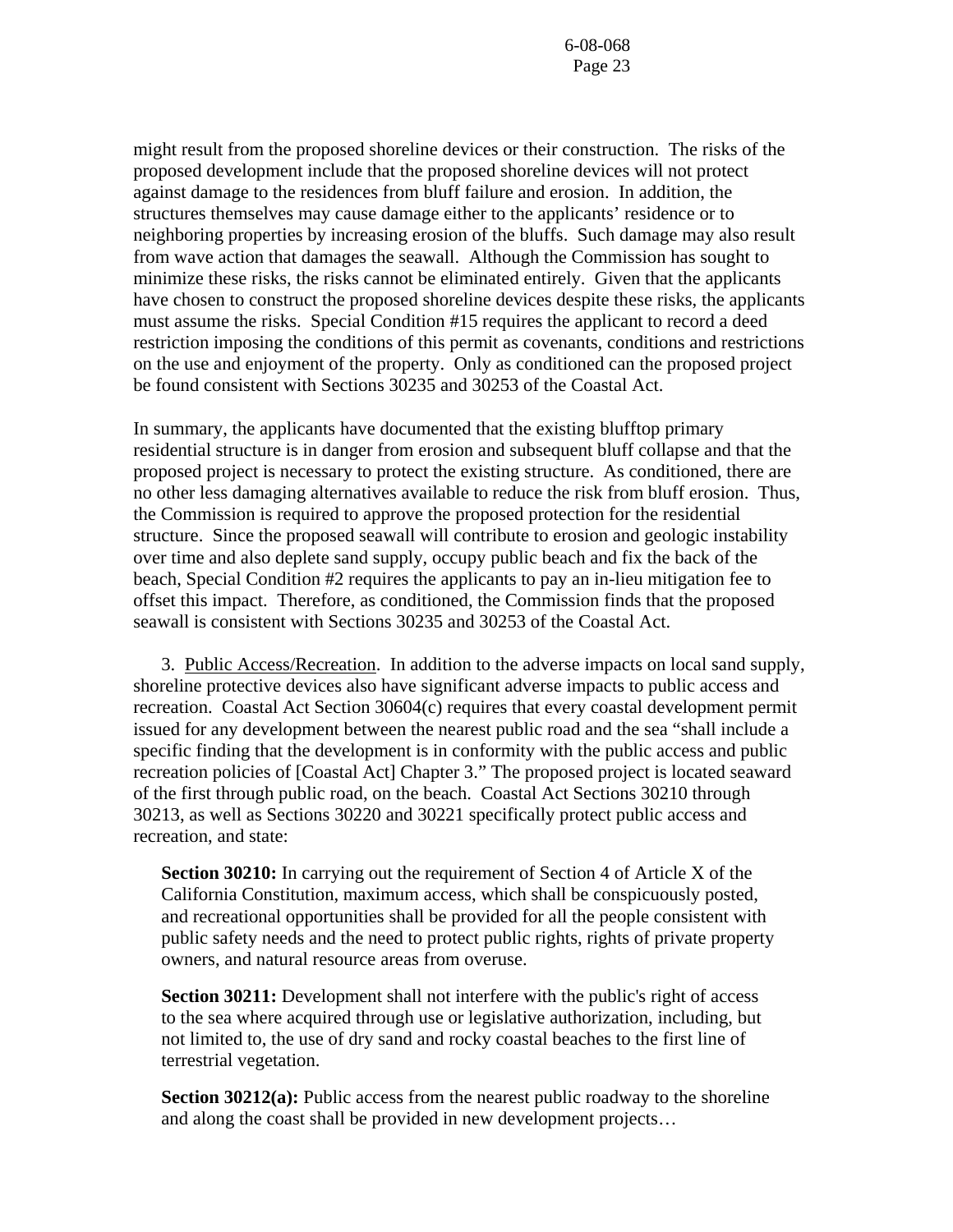**Section 30213:** Lower cost visitor and recreational facilities shall be protected, encouraged, and, where feasible, provided. Developments providing public recreational opportunities are preferred. …

**Section 30220:** Coastal areas suited for water-oriented recreational activities that cannot readily be provided at inland water areas shall be protected for such uses.

**Section 30221:** Oceanfront land suitable for recreational use shall be protected for recreational use and development unless present and foreseeable future demand for public or commercial recreational activities that could be accommodated on the property is already adequately provided for in the area.

Coastal Act Section 30240(b) also protects parks and recreation areas such as Fletcher Cove and Tide Beach Parks. Section 30240(b) states:

**Section 30240(b).** Development in areas adjacent to environmentally sensitive habitat areas and parks and recreation areas shall be sited and designed to prevent impacts which would significantly degrade those areas, and shall be compatible with the continuance of those habitat and recreation areas.

The project site is located on a public beach utilized by local residents and visitors for a variety of recreational activities such as swimming, surfing, jogging, walking, surf fishing, beachcombing and sunbathing. The site is located about 300 ft. south of the Tide Beach Park public access stairway and approximately ½ mile north of Fletcher Cove, the City's main beach access location. The proposed seawall and seacave fill will be constructed on sandy beach area that is currently available to the public and will have both immediate and long-term adverse impacts on public access and recreational opportunities.

Although the proposed seawall has been designed to be as narrow as feasible, it will project approximately 2 feet seaward of the toe of the bluff. In addition, although the seaward encroachment of the wall appears at first glance to be minimal, the beach along this area of the coast is narrow and at high tides and winter beach profiles, the public may be forced to walk virtually at the toe of the bluff or the area could be impassable. As such, an encroachment of any amount, including 2 feet for a length of 50 feet onto the sandy beach, reduces the small beach area available for public use and is therefore a significant adverse impact. This is particularly true given the existing beach profiles and relatively narrow beach where access is sometimes only available at low tides. In addition, however, were it not for the seawall, the seaward face of the bluff would naturally recede making additional beach area available for public use. During the 20 year life of the seawall, as the beach area available to the public is reduced, dry sandy beach will become less available seaward of the seawall such that beachgoers will not want to sit or lay a towel in this area. In addition, over time as the surrounding unprotected bluffs recede, the seawall structure, along with others constructed to the south, will likely impede or completely eliminate public access to the beach south of Tide Beach Park at the subject site.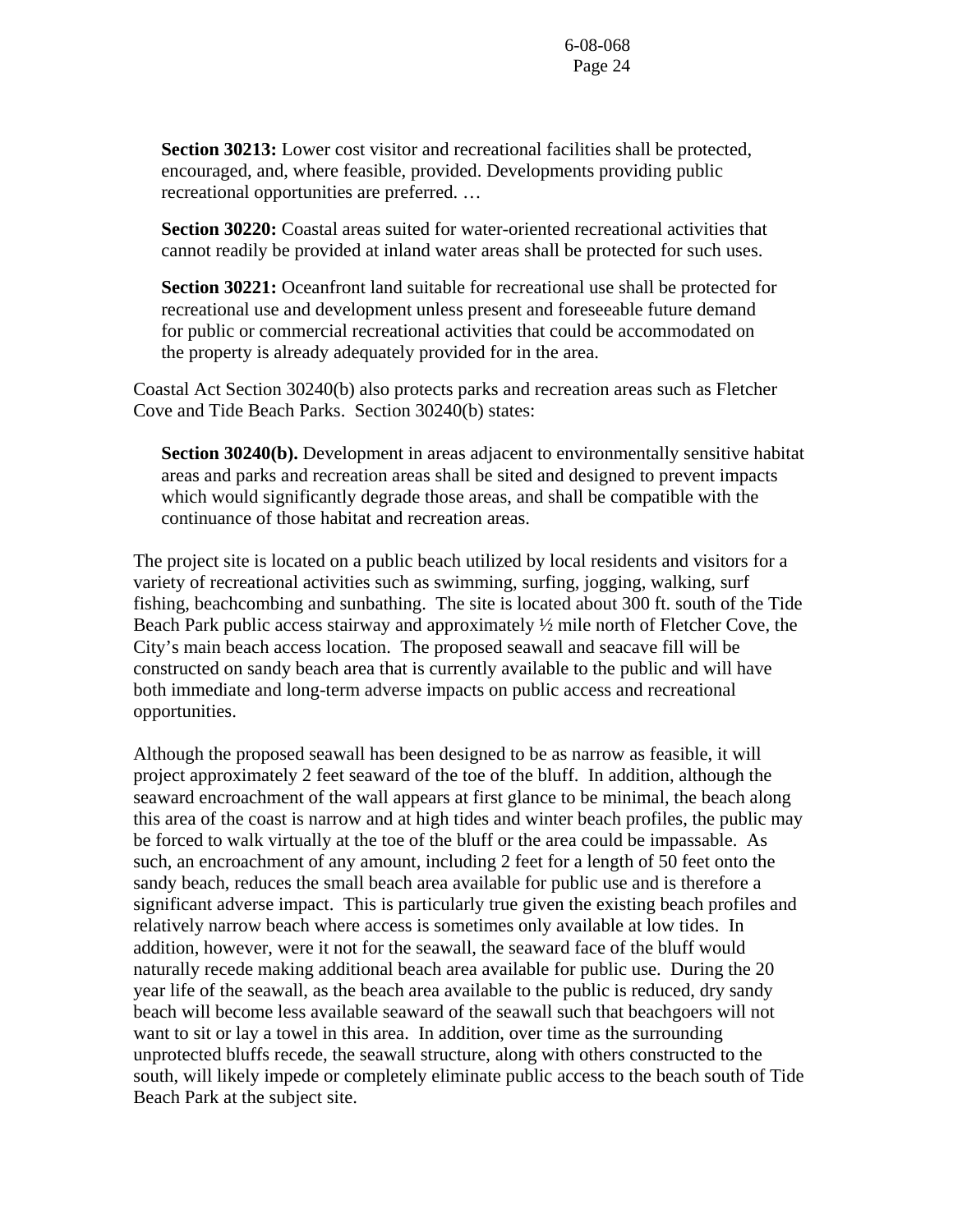As explained in Section 2 of this report, the proposed seawall will result in the encroachment and the fixing of the back of the beach, which will result in the immediate loss of 100 square feet of beach and after 20 years, with no recession of the bluff, will result in the loss of a total approximately 370 square feet of public beach. The sand that would have reached the beach were it not for the proposed seawall is generally mitigated by the applicant's proposal to pay an in-lieu fee for the purchase of an equal amount of sand for future placement. However, the loss of this approximately 370 sq. ft. of recreational area is not mitigated by the one-time placement of sand since that area will not be available for public use (or placement of sand) over the estimated 20 year life of the seawall. Since any loss of public beach area will significantly affect public access and recreational opportunities along the beach adjacent to Tide Beach Park, additional mitigation is required.

Development along the shoreline which may burden public access in several respects has been approved by the Commission. However, when impacts can't be avoided and have been reduced to the maximum extent feasible, mitigation for any remaining adverse impacts of the development on access and public resources is always required. The Commission's permit history reflects the experience that development can physically impede public access directly, through construction adjacent to the mean high tide line in areas of narrow beaches, or through the placement or construction of protective devices seawalls, rip-rap, and revetments. Since physical impediments adversely impact public access and create private benefit for the property owners, the Commission has found in such cases (in permit findings of CDP #4-87-161,Pierce Family Trust and Morgan; CDP #6-87-371, Van Buskirk; CDP #5-87-576/Miser and Cooper; CDP 3-02-024/Ocean Harbor House; 6-05-72/ Las Brisas and 6-07-134/Caccavo, et. al) that a public benefit must arise through mitigation conditions in order that the development will be consistent with the access policies of the Coastal Act, as stated in Sections 30210, 30211, and 30212.

Appropriate mitigation for the subject development would be creation of additional public beach area in close proximity to the impacted beach area. However, all of the beach areas in Solana Beach are already in public ownership such that there is not private beach area available for purchase. In addition to the more qualitative social benefits of beaches (recreational, aesthetic, habitat values, etc.), beaches provide significant direct and indirect revenues to local economies, the state, and the nation. There is little doubt that the loss of 370 sq. ft. of sandy beach in an urban area such as Solana Beach represents a significant impact to public access and recreation, including a loss of the social and economic value of this recreational opportunity. The question becomes how to adequately mitigate for these qualitative impacts on public recreational beach use and in particular, how to determine a reasonable value of this impact to serve as a basis for mitigation.

In the past ten to fifteen years, the Commission has approved the construction of shoreline devices in San Diego County when they are necessary to protect an existing primary structure and when mitigation is provided according to a formula that the Commission developed to address some of the more easily quantifiable effects on local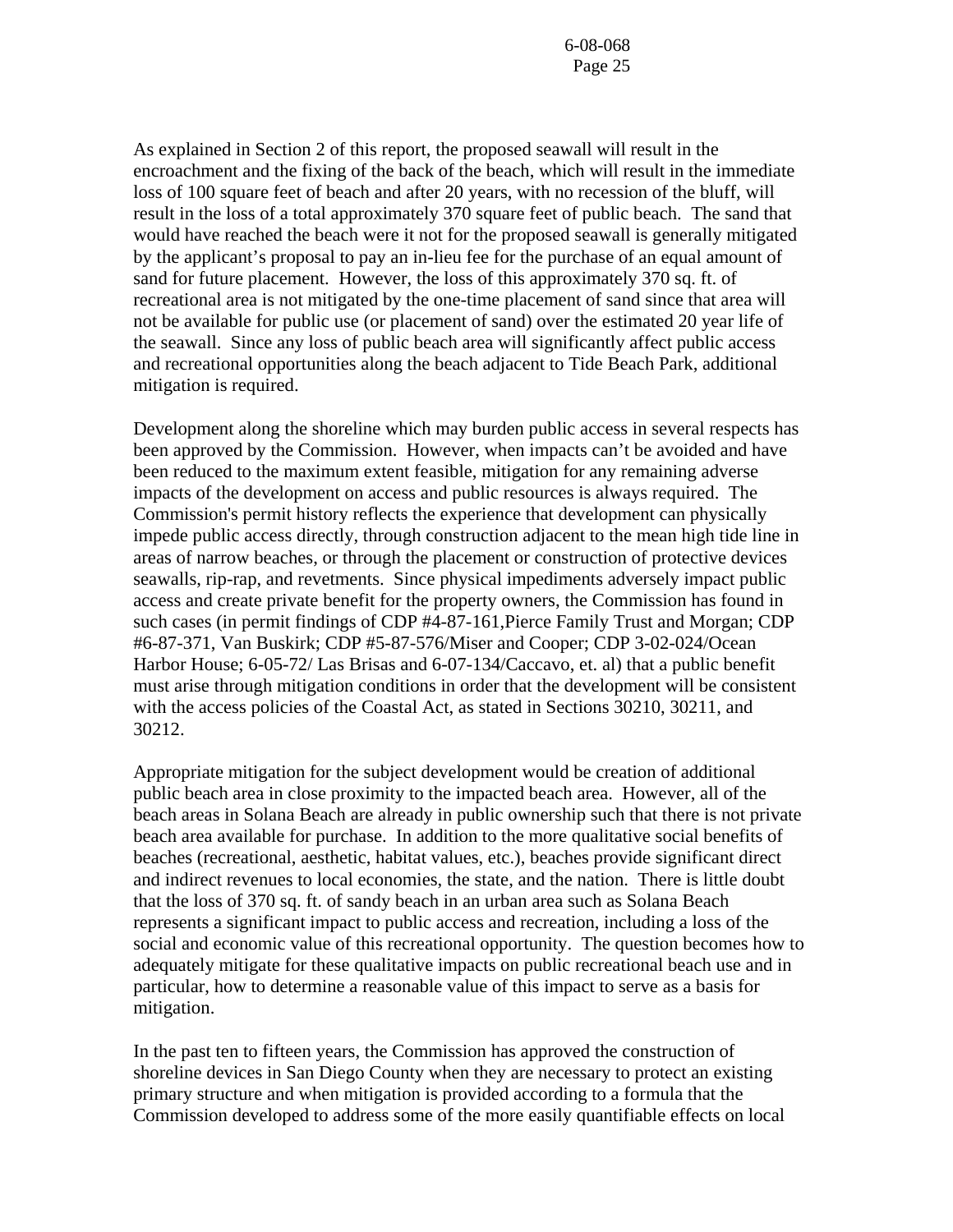sand supply, as required by Section 30235 of the Coastal Act. In each of those decisions, the Commission recognized that the mitigation in the form of an in-lieu fee paid for the purchase of sand to offset the sand lost by the shoreline structure, provided some, but not all mitigation, associated with the adverse impacts of shoreline devices.

In recent years, the Commission has sought additional ways to quantify the adverse impacts to public access and recreation that result from shoreline protective devices and, thereby, develop more appropriate mitigation for those impacts. However, except in a few cases, the Commission has been unable to adequately quantify those impacts and thus has been unable to accurately evaluate the economic loss to public access/recreation associated with necessary shoreline protection projects.

In 2005, the Commission contracted with Dr. Phillip King, Chair of the Economics Department at San Francisco State University, to perform an economic analysis of the loss of recreational values associated with a seawall located adjacent to Fletcher Cove Beach Park approximately ½ mile south of the subject site (Ref. CDP #6-04-92/Las Brisas). Since that time, Commission staff have attempted to use Dr. King's study as a basis for evaluating the subject site, but because the character of the beach at Fletcher Cove is different in terms of accessibility, number of users and width of beach, and several other variables, staff has concluded Dr. King's study cannot be used as basis for determining impacts to the subject site. For instance, Dr. King estimated the number of beach users at Fletcher Cove on what he described as a "flawed" parking study for the Fletcher Cove parking lot. He also identified that most the beachgoers place their towels no further than 150 ft. from the Fletcher Cove access ramp. Since these numbers are the only known figures for beach attendance in Solana Beach and are based on a "flawed" parking study and, according to his report, those beach users generally do not go beyond 150 ft. from Fletcher Cove, his report was deemed insufficient for use on the subject seawall project where most users likely use the Tide Beach public access stairway. In addition, the City does not have attendance records for beach use at Tide Beach Park or elsewhere along the shoreline.

However, as a filing requirement for seawall applications, applicants have recently been asked to address the adverse impacts of shoreline devices on public access and recreation opportunities and to consider ways those impacts could be mitigated. Mitigation might be in the form of particular public access or recreational improvement to be located in close proximity to the project or might involve an in-lieu fee to be used sometime in the future for a public access/recreation improvement. To address this issue, the subject applicants are proposing to utilize an in-lieu fee program recently adopted by the City of Solana Beach that addresses impacts of shoreline devices on public access/recreation and on sand supply which, in the case of the proposed 50 ft.-long seawall, will result in the initial payment of \$50,000.00 over an approximately 73 year period (\$1000.00 per lineal foot). In addition, the fee is subject to modification following completion of a City funded study to determine more precisely the economic loss associated with the construction of protective devices along the Solana Beach shoreline. According to the City, the economic study is estimated to be completed in late 2009.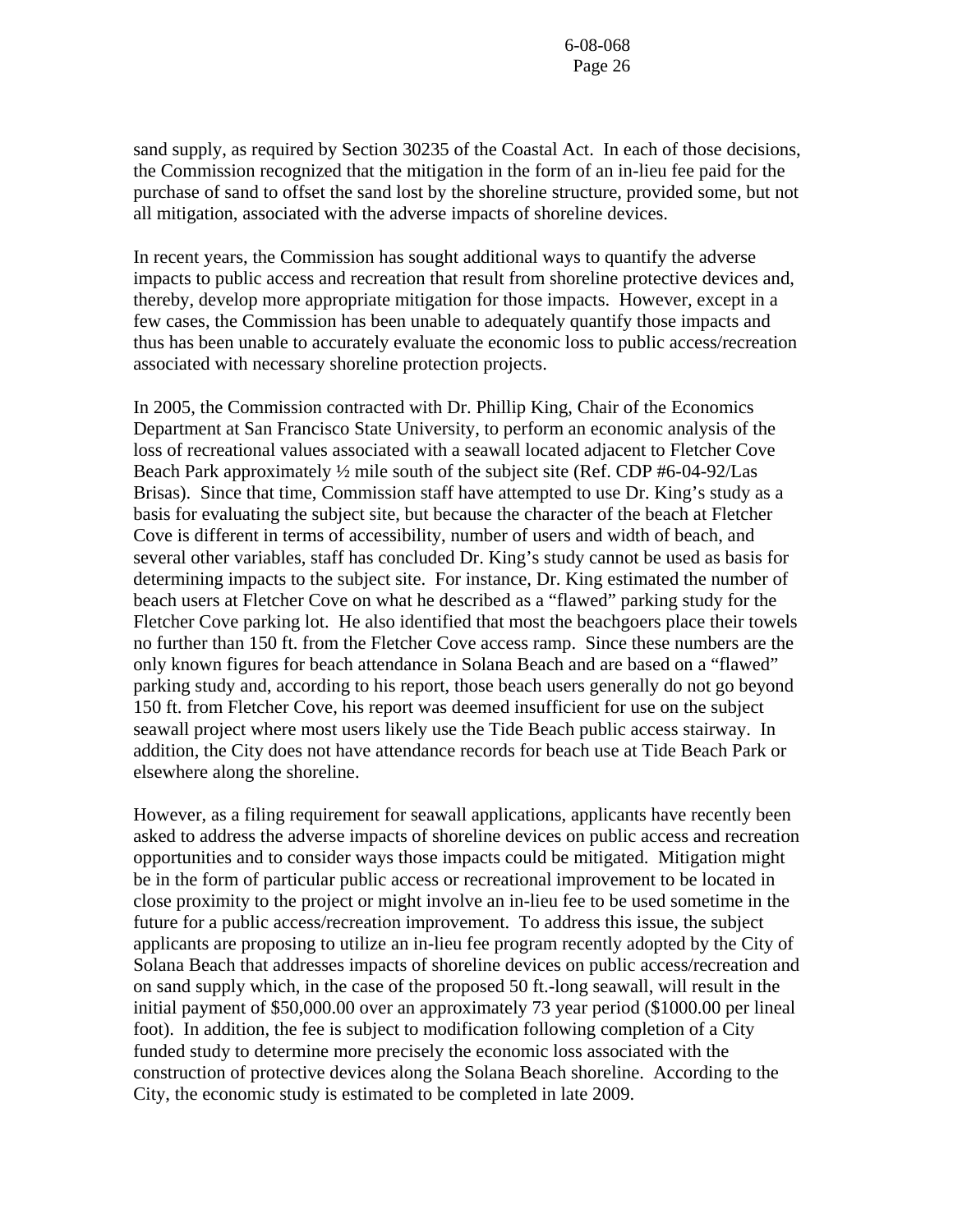In June of 2007, the City of Solana Beach adopted an interim in-lieu fee program to mitigate the adverse impacts associated with shoreline devices (Ref. Resolution 2007- 042, City of Solana Beach). The program has been designed as "interim" in that until the City completes an economic study that more precisely determines the economic costs, the ultimate costs to the property are unknown. As such, the City's program requires that a \$1,000.00 per lineal foot fee be assessed in the interim and requires an applicant to agree to modifications to the fee once the economic study is complete and a more site specific fee is assessed. In the case of the proposed development, the City approved a Conditional Use Permit and as a condition of approval of that permit, required the applicant to pay \$1000.00 per lineal foot of the shoreline device (seawall) so as to mitigate the adverse impacts to public access, recreational use and sand supply resulting from the seawall construction. In addition the City approval required the applicant to agree to a future modification of that fee following the approval of the City's economic study. According to the City's program, the monies collected through the mitigation program will be directed for City use for public access and recreational projects. The applicant has proposed payment into the City's program as mitigation for adverse impacts of the proposed development on public access and recreation.

As previously identified, the proposed seawall and seacave fill will have adverse impacts to public access and recreational opportunities which must be mitigated. Since the site specific information is not currently available to assess those impacts, but is anticipated to be available following completion of the City's economic study, in this particular case, the Commission is accepting the applicant's proposal to mitigate the identified adverse impacts on public access and recreation associated with the proposed 50- ft. long seawall project through the initial payment of \$50,000.00 to the City of Solana Beach and requiring that the applicant provide the Commission with evidence that this fee has actually been paid.

The City of Solana Beach has submitted a draft Local Coastal Program (LCP) Land Use Plan to the Commission which is anticipated to be reviewed by the Commission sometime later in 2009. The City's mitigation program to address loss of sand and public access/recreation is included as part of the LCP submittal, which the Commission will evaluate when it reviews the City's draft LCP. The Commission's acceptance, in this case, of the applicant's proposed mitigation for the loss of public access and recreational opportunities associated with the subject seawall should not be seen as Commission approval of the City's mitigation plan or of the City's economic study, as that plan is not in front of the Commission for evaluation at this time. Instead, due to the lack of sufficient information concerning the economic loss to public access/recreation from the proposed seawall, the Commission agrees to accept the applicant's proposal, and requires it to pay the City's interim fee, until such time that the City completes its economic study and a more accurate economic loss evaluation can be determined. In order to ensure that any subsequent modification of this mitigation fee is consistent with the Chapter 3 policies of the Coastal Act, the Commission imposes Special Condition #3, requiring the applicants to submit an application for an amendment to this permit to the Commission if the final mitigation fee imposed by the City is different than the proposed \$50,000 interim fee. The appropriateness of any reduction in the fee amount will be addressed by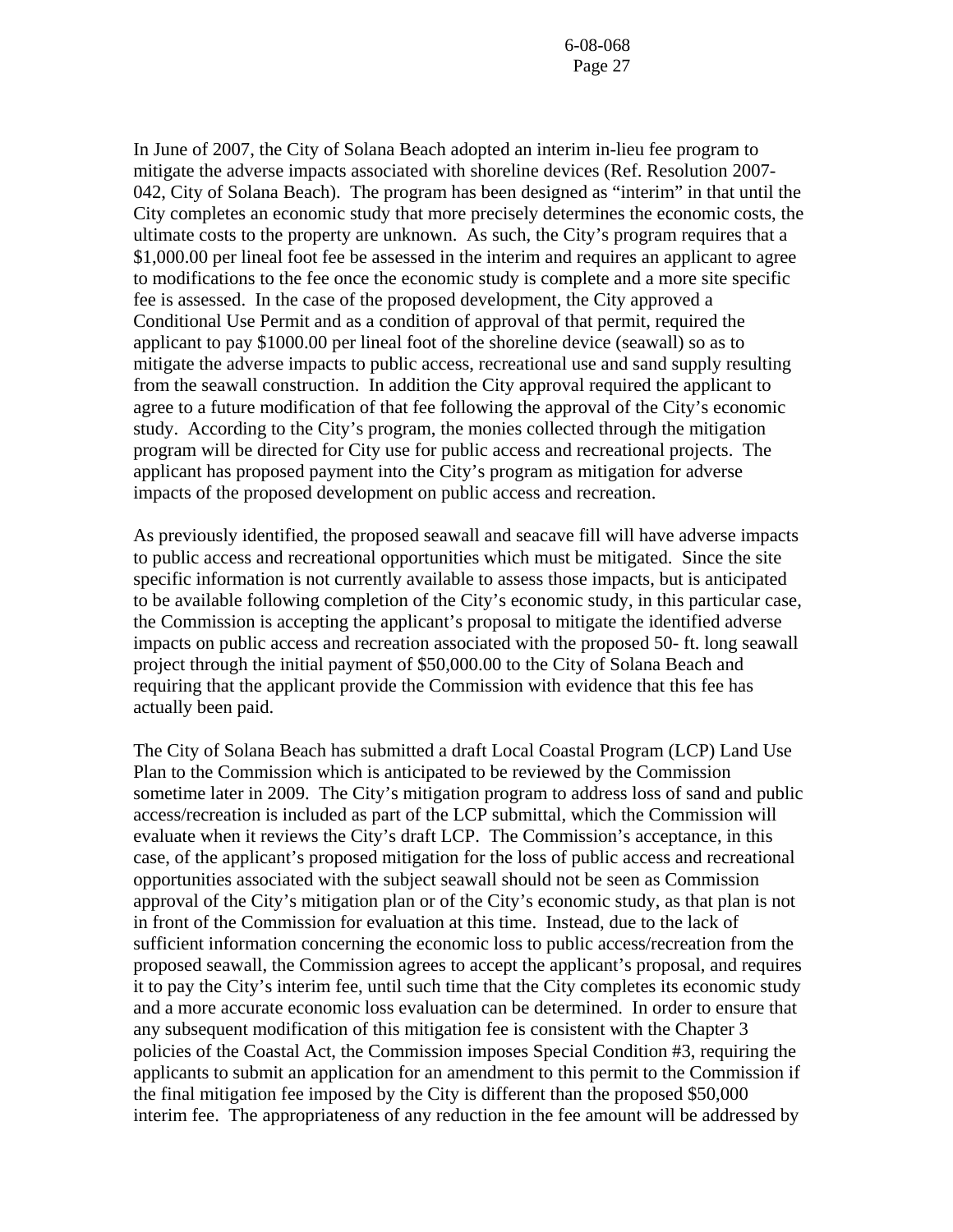the Commission at that time to assure compliance with the Coastal Act and the City's LCP if certified.

It is anticipated that the City's economic study will provide information such as number of beach users throughout the year, what the economic value of a "day at the beach" is, quantification of beach area lost over time and other information which can assist the Commission to more accurately estimate the economic loss associated with seawall devices. However, while the Commission is accepting payment into the City's program with this application, the Commission has not yet had the opportunity to review and address the City's mitigation program as a whole in the context of the LCP and as such, makes it clear that in approving the applicant's proposed mitigation, the Commission is not approving the City's interim ordinance or the findings of the as yet unfinished economic study.

This stretch of beach has historically been used by the public for access and recreation purposes. Special Condition #11 acknowledges that the issuance of this permit does not waive the public rights that may exist on the property. The seawall may be located on State Lands property, and as such, Special Condition #10 requires the applicant to obtain any necessary permits or permission from the State Lands Commission to perform the work.

In addition, the use of the beach or public parking areas for staging of construction materials and equipment can also impact the public's ability to gain access to the beach. While the applicant has not submitted a construction staging and material storage plan for the subject development, it is likely that beach access to the site will occur via Fletcher Cove which is located approximately ½ mile south of the subject site. Because the applicant has not identified the location of the staging and storage area, Special Condition #5 has been attached to mitigate the impact on public parking areas and public access. Special Condition #5 prohibits the applicant from storing vehicles on the beach overnight, using any public parking spaces within Fletcher Cove overnight for staging and storage of equipment, and prohibits washing or cleaning construction equipment on the beach or in the parking lot. The condition also prohibits construction on the beach during weekends and holidays and during the summer months (between Memorial Day to Labor Day) of any year.

With Special Conditions that require mitigation for the adverse impacts to public access and recreation, maximum public access during construction and authorization from the State Lands Commission, impacts to the public will be minimized to the greatest extent feasible. Thus, as conditioned, the Commission finds the project consistent with the public access and recreation policies of the Coastal Act.

 4. Visual Resources/Alteration of Natural Landforms. Section 30240 (b) of the Coastal Act is applicable and states:

(b) Development in areas adjacent to environmentally sensitive habitat areas and parks and recreation areas shall be sited and designed to prevent impacts which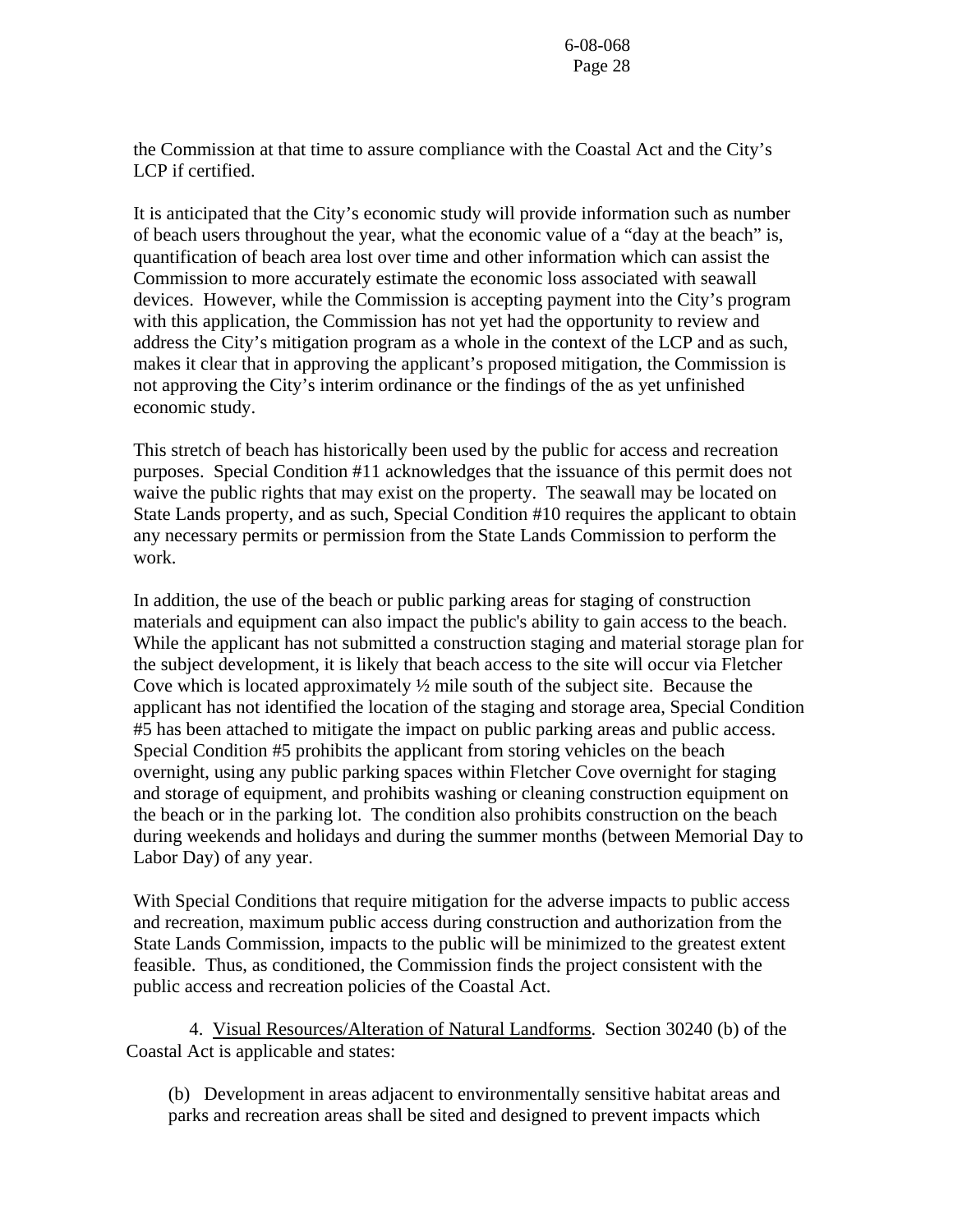would significantly degrade those areas, and shall be compatible with the continuance of those habitat and recreation areas.

In addition, Section 30251 of the Coastal Act states, in part:

 The scenic and visual qualities of coastal areas shall be considered and protected as a resource of public importance. Permitted development shall be sited and designed to protect views to and along the ocean and scenic coastal areas, to minimize the alteration of natural land forms, to be visually compatible with the character of surrounding areas, and, where feasible, to restore and enhance visual quality in visually degraded areas . . .

As stated above, the proposed development will occur on the face of a coastal bluff and on the public beach. The bluff face on either side of the proposed seawall remains in its natural state although a seawall of similar size and design is adjacent to the south side of the proposed seawall and another similarly sized seawall has been approved for construction adjacent to the north side of the proposed seawall. Once the subject seawall and the recently approved seawall are completed and connected to other existing seawalls, the resulting structures will measure approximately 325 feet in length. If not designed to match the other adjacent seawalls and natural existing bluff face, the proposed 50 ft.-long, 37 ft.-high seawall has the potential for adverse impacts on visual resources of the shoreline. Following construction, the natural appearance of the lower bluff will be substantially altered. To mitigate the visual impacts of the proposed seawall, the applicant proposes to color and texture the seawall and vegetate the reconstructed bluff. The visual treatment proposed is similar to the visual treatment approved by the Commission in recent years for shoreline devices along the Solana Beach shoreline. (ref. CDP #6-02-84/Scism; 6-02-02/Gregg, Santina; 6-03-33/Surfsong; 6-04-83/Johnson, Cumming; 6-07-134/Caccavo, et. al.). The technology in design of seawalls has improved dramatically over the last two decades. Today seawalls typically involve sculpted and colored concrete that upon completion closely mimic that natural surface of the lower bluff face. In the case of the subject seawall request, the specific design methods for coloring and texturing the seawall have not as yet been submitted. It is also not clear whether the concrete backfill is also proposed to be colored and textured to closely match the natural bluff. Therefore, Special Condition #1 requires the submittal of detailed plans, color samples, and information on construction methods and technology for the surface treatment of the seawall and backfill structures.

In addition, to address other potential adverse visual impacts, Special Conditions Nos. 4 and 8 have been attached which require the applicant to monitor and maintain the proposed seawall and concrete backfill in its approved state. In this way, the Commission can be assured that the proposed structures will be maintained so as to effectively mitigate their visual prominence.

Therefore, as conditioned, the Commission finds that potential visual impacts associated with the proposed development have been reduced to the maximum extent feasible and the proposed development will include measures to prevent impacts that would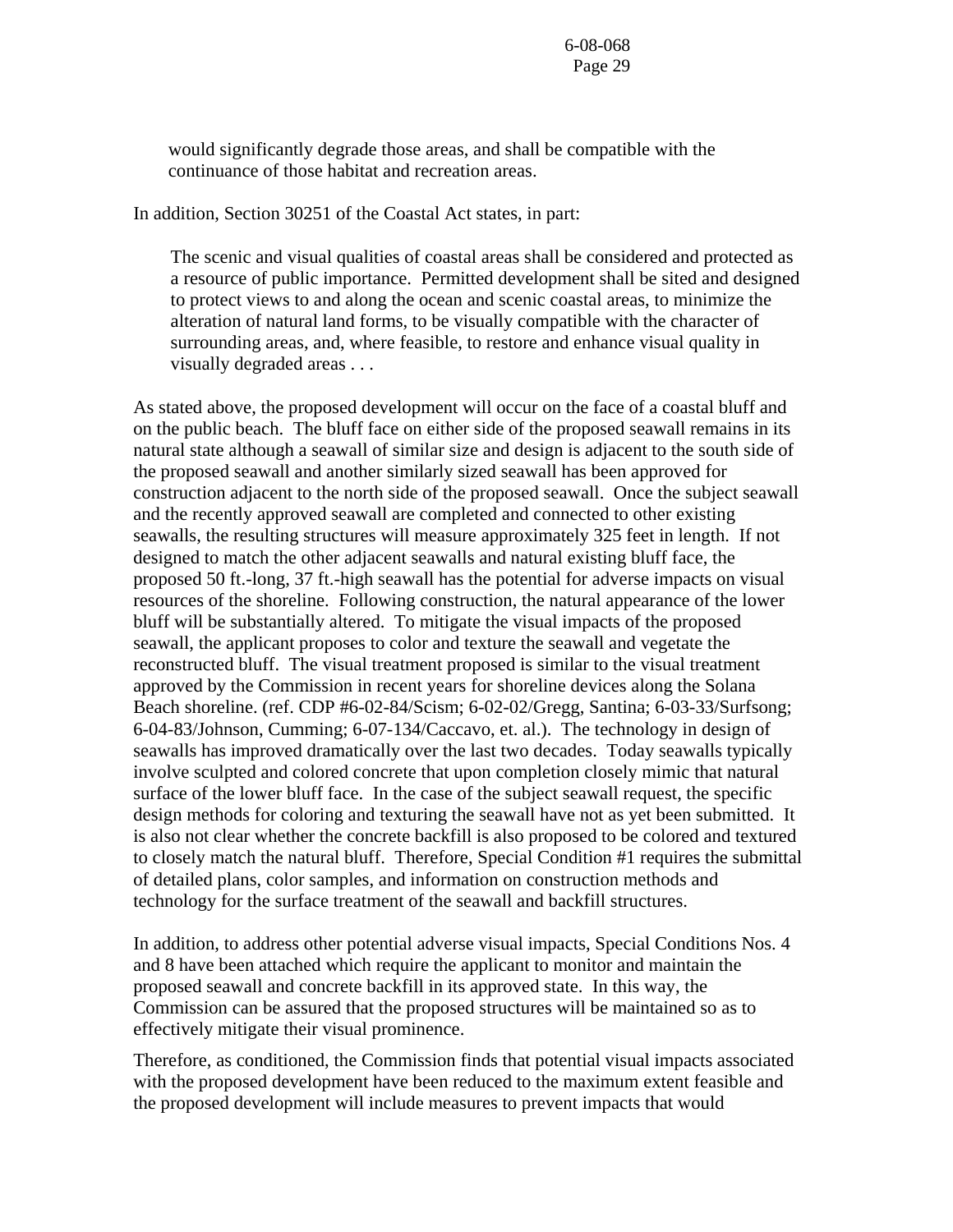significantly degrade the adjacent park and recreation area (beach area). Thus, the project can be found consistent with Sections 30240 and 30251 of the Coastal Act.

5. Protection of Ocean Waters/BMP's. Section 30230, 30231 and 30232 of the Coastal Act require that new development be designed so that ocean waters and the marine environment be protected from polluted runoff and accidental spill of hazardous substances:

#### **Section 30230**

Marine resources shall be maintained, enhanced, and where feasible, restored. Special protection shall be given to areas and species of special biological or economic significance. Uses of the marine environment shall be carried out in a manner that will sustain the biological productivity of coastal waters and that will maintain healthy populations of all species of marine organisms adequate for longterm commercial, recreational, scientific, and educational purposes.

#### **Section 30231**

The biological productivity and the quality of coastal waters, streams, wetlands, estuaries, and lakes appropriate to maintain optimum populations of marine organisms and for the protection of human health shall be maintained and, where feasible, restored through, among other means, minimizing adverse effects of waste water discharges and entrainment, controlling runoff, preventing depletion of ground water supplies and substantial interference with surface water flow, encouraging waste water reclamation, maintaining natural vegetation buffer areas that protect riparian habitats, and minimizing alteration of natural streams.

#### **Section 30232**

Protection against the spillage of crude oil, gas, petroleum products, or hazardous substances shall be provided in relation to any development or transportation of such materials. Effective containment and cleanup facilities and procedures shall be provided for accidental spills that do occur.

The construction of the proposed seawall will occur on the public beach within a few feet of ocean waters. Construction activities will only occur at low tides when access along the beach is available. However, at high tides ocean waters will extend up to the face of the seawall such that the seawall at times will be subject to wave action. The method of construction of the seawall involves the multiple application of shotcrete that is sprayed (at high pressure) over the face of the seawall structure. This shotcrete material will eventually be sculpted and colored to closely match the appearance of the natural bluffs. According to the engineers for similar seawall projects in Solana Beach, approximately 10 to 15% of this shotcrete (concrete) material rebounds off the structure onto the beach as it is being applied. Because the material is wet, the applicant's representative indicates it cannot be picked up until it hardens. The Commission is aware that in previously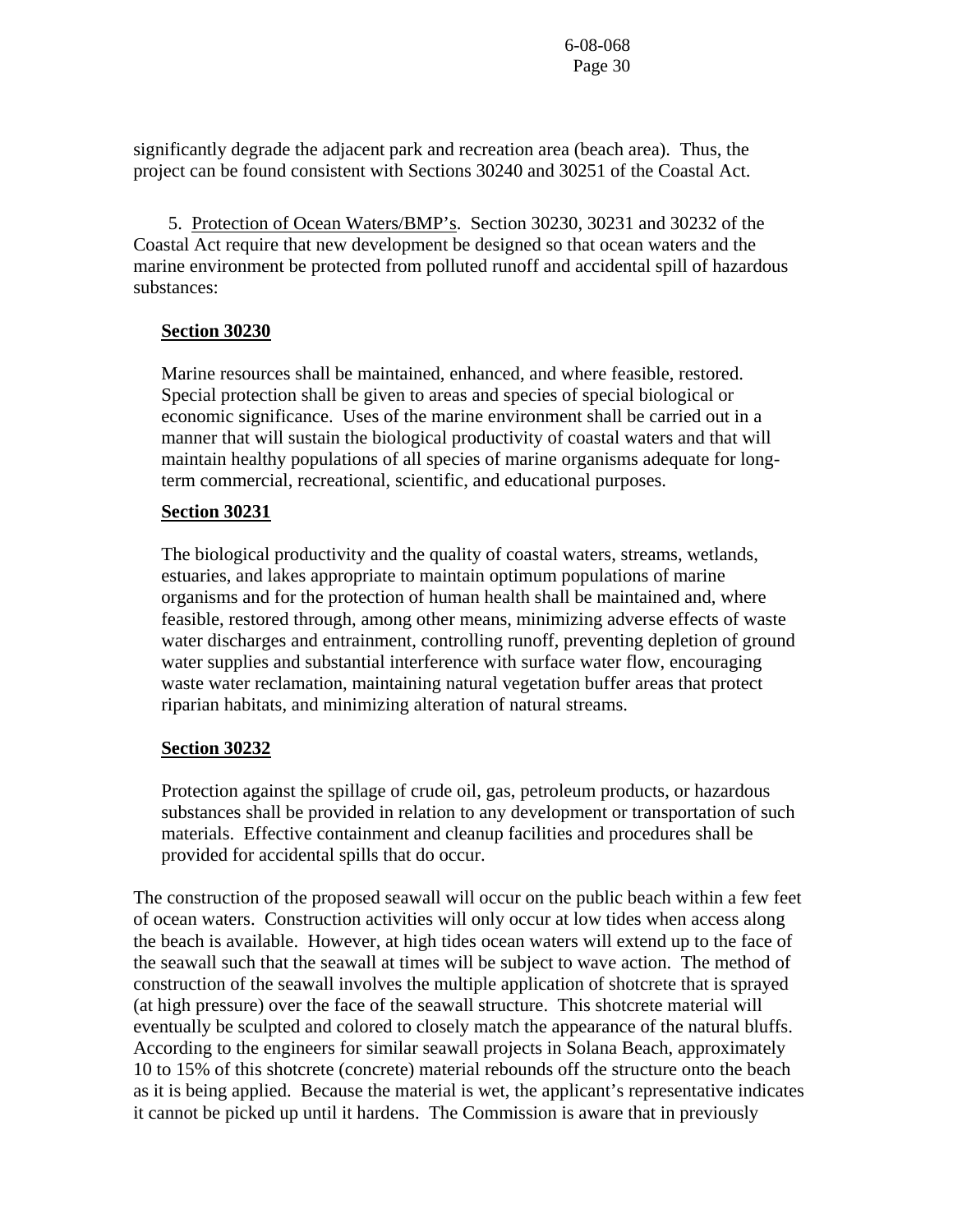constructed seawalls along the Solana Beach shoreline, this shotcrete "rebound" has not been removed before the ocean waters rise and mix with the wet shotcrete material. After the return of low tides, any remaining hardened shotcrete is then picked up by the construction crews and removed from the beach. According to the Commission's water quality division and staff of the State Regional Water Quality Control Board, San Diego Region, the mixing of this rebound shotcrete with ocean waters is a violation of the State Water Quality Act since it would involve the unauthorized discharge of a pollutant into ocean waters.

Along other sections of the coast, shotcrete is applied without the associated rebound problems. Contractors place tarps on the beach to collect material that drops from the wall. They also use backdrops or drapes along the face of the bluff to contain splatter and rebound and prevent scatter of shotcrete material all around the beach. These and other techniques are possible ways to control shotcrete debris and prevent discharge into the marine environment.

Special Condition #5 is attached which requires that during the construction of the project, "the permittee shall not store any construction materials or waste where it will be or could potentially be subject to wave erosion and dispersion". This is a standard requirement for all seawall projects approved by the Commission. However, based on information supplied by the applicant's engineer, this special condition has not effectively served to prohibit the contamination of ocean waters by rebounded shotcrete. To assure that the subject development will not result in the pollution of the ocean waters, Special Condition #13 has been attached. Special Condition #13 requires the applicant to submit a Polluted Runoff Control Plan that incorporates structural and nonstructural Best Management Practices (BMPs), for Executive Director approval, for the construction of the proposed seawall. Construction methods must be devised to assure this rebound shotcrete material does not mix with or pollute ocean waters. With appropriate BMPs, the potential for this polluted material from the site making its way into the ocean will be eliminated. Therefore, as conditioned, the Commission finds the proposed development consistent with the marine and water quality protection policies of the Coastal Act.

 6. Local Coastal Planning. Section 30604(a) also requires that a coastal development permit shall be issued only if the Commission finds that the permitted development will not prejudice the ability of the local government to prepare a Local Coastal Program (LCP) in conformity with the provisions of Chapter 3 of the Coastal Act. In this case, such a finding can be made.

The subject site was previously in the County of San Diego jurisdiction, but is now within the boundaries of the City of Solana Beach. The City is preparing and plans to submit a new LCP for the area to the Commission for review. Because of the incorporation of the City, the County of San Diego's LCP never became effectively certified. However, the issues regarding protection of coastal resources in the area have been addressed by the Commission in its review of the San Diego County LUP and Implementing Ordinances.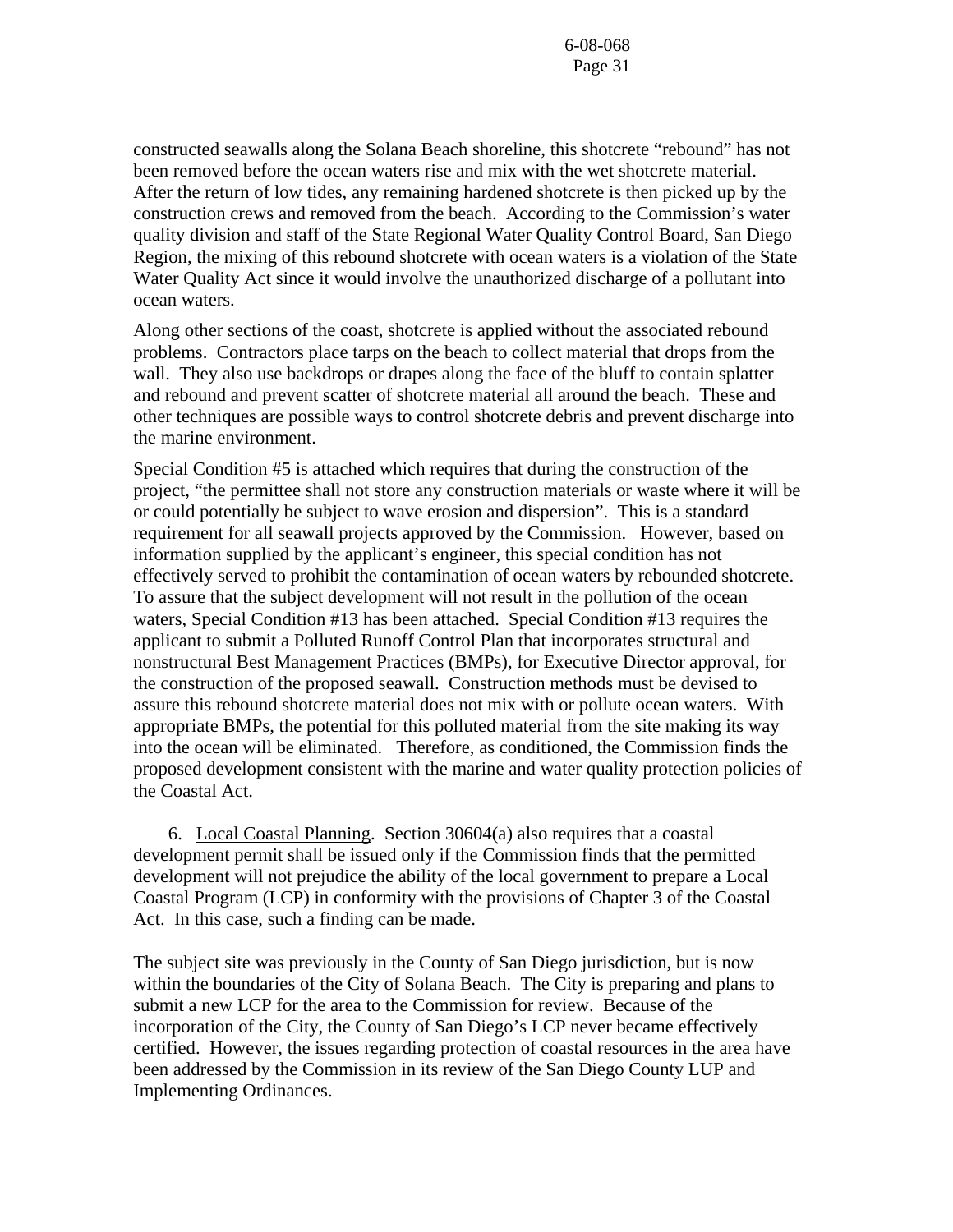The City of Solana Beach has prepared a draft LCP. In preparation of its LCP, the City of Solana Beach is faced with many of the same issues as the City of Encinitas, located immediately north of Solana Beach, whose LCP was certified by the Commission in March 1995. The City of Encinitas' LCP includes the intent to prepare a comprehensive plan to address the coastal bluff recession and shoreline erosion problems in the City. The plan will include at a minimum, bluff top setback requirements for new development and redevelopment; alternatives to shore/bluff protection such as beach sand replenishment, removal of threatened portions of a residence or the entire residence or underpinning existing structures; addressing bluff stability and the need for protective measures over the entire bluff (lower, mid and upper); impacts of shoreline structures on beach and sand area as well as mitigation for such impacts; impacts for groundwater and irrigation on bluff stability and visual impacts of necessary/required protective structures.

The City of Solana Beach LCP should also address these items in the context of a comprehensive approach to management of shoreline resources. As shoreline erosion along the coast rarely affects just one individual property, it is imperative that a regional solution to the shoreline erosion problem be addressed and solutions developed to protect the beaches. Combined with the decrease of sand supply from coastal rivers and creeks, armoring of the coast will continue to erode beaches without their being replenished. This will, in turn, decrease the public's ability to access and recreate on the shoreline.

As previously described, the draft LCP prepared by the City includes provisions for mitigating the adverse impacts of seawalls on public access, recreational use and sand supply. The Commission has not yet reviewed or approved the City's draft LCP. Therefore, the Commission's acceptance of the applicant's proposed mitigation for the loss of public access and recreational opportunities associated with the subject seawall should not be seen as Commission approval of the City's mitigation plan or of the City's economic study.

In the case of the proposed project, site-specific geotechnical evidence has been submitted indicating that the existing structure at the top of the bluff is in danger. The Commission feels strongly that approval of the proposed project should not send a signal that there is no need to address a range of alternatives to armoring for existing development. Planning for comprehensive protective measures should include a combination of approaches including limits on future bluff development, ground and surface water controls, and beach replenishment. Although the erosion potential on the subject site is such that action must be taken promptly, decisions regarding future shoreline protection should be done through a comprehensive planning effort that analyzes the impact of such a decision on the entire City shoreline.

The location of the proposed seawall and seacave fill is designated for Open Space Recreation in the City of Solana Beach Zoning Ordinance and General Plan, and was also designated for open space uses under the County LCP. As conditioned, the subject development is consistent with these requirements. Based on the above findings, the proposed development is consistent with the Chapter 3 policies of the Coastal Act in that the need for the shoreline protective devices has been documented and its adverse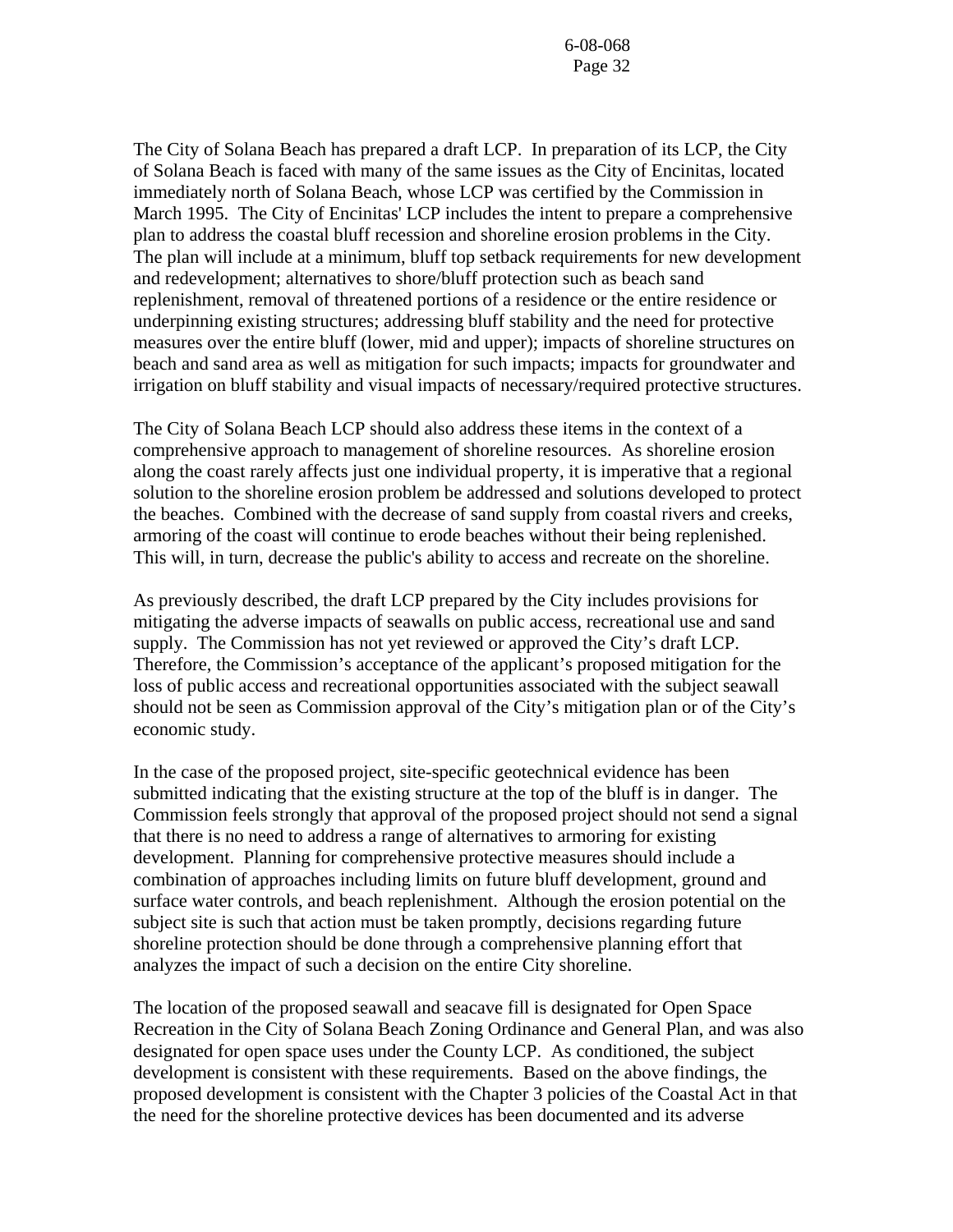impacts on beach sand supply and public access and recreation opportunities will be mitigated.

Therefore, the Commission finds the proposed development, as conditioned, is consistent with the Chapter 3 policies of the Coastal Act, and will not prejudice the ability of the City of Solana Beach to complete a certifiable local coastal program. However, these issues of shoreline planning will need to be addressed in a comprehensive manner in the future through the City's LCP certification process

 7. Consistency with the California Environmental Quality Act (CEQA). Section 13096 of the Commission's Code of Regulations requires Commission approval of Coastal Development Permits to be supported by a finding showing the permit, as conditioned, to be consistent with any applicable requirements of the California Environmental Quality Act (CEQA). Section 21080.5(d)(2)(A) of CEQA prohibits a proposed development from being approved if there are feasible alternatives or feasible mitigation measures available which would substantially lessen any significant adverse effect which the activity may have on the environment.

The proposed project has been conditioned in order to be found consistent with the water quality, geologic stability, visual quality, and public access and recreation policies of the Coastal Act. Mitigation measures, including conditions addressing payment of an in-lieu fee for impacts to sand supply, requirements for minimizing impacts to public access and recreation, monitoring and maintenance of the structures over the lifetime of the project, color of construction materials, timing of construction and the use of BMP's will minimize all adverse environmental impacts. As conditioned, there are no feasible alternatives or feasible mitigation measures available which would substantially lessen any significant adverse impact which the activity may have on the environment. Therefore, the Commission finds that the proposed project is the least environmentallydamaging feasible alternative and is consistent with the requirements of the Coastal Act to conform to CEQA.

#### STANDARD CONDITIONS:

- 1. Notice of Receipt and Acknowledgment. The permit is not valid and development shall not commence until a copy of the permit, signed by the permittee or authorized agent, acknowledging receipt of the permit and acceptance of the terms and conditions, is returned to the Commission office.
- 2. Expiration. If development has not commenced, the permit will expire two years from the date on which the Commission voted on the application. Development shall be pursued in a diligent manner and completed in a reasonable period of time. Application for extension of the permit must be made prior to the expiration date.
- 3. Interpretation. Any questions of intent or interpretation of any condition will be resolved by the Executive Director or the Commission.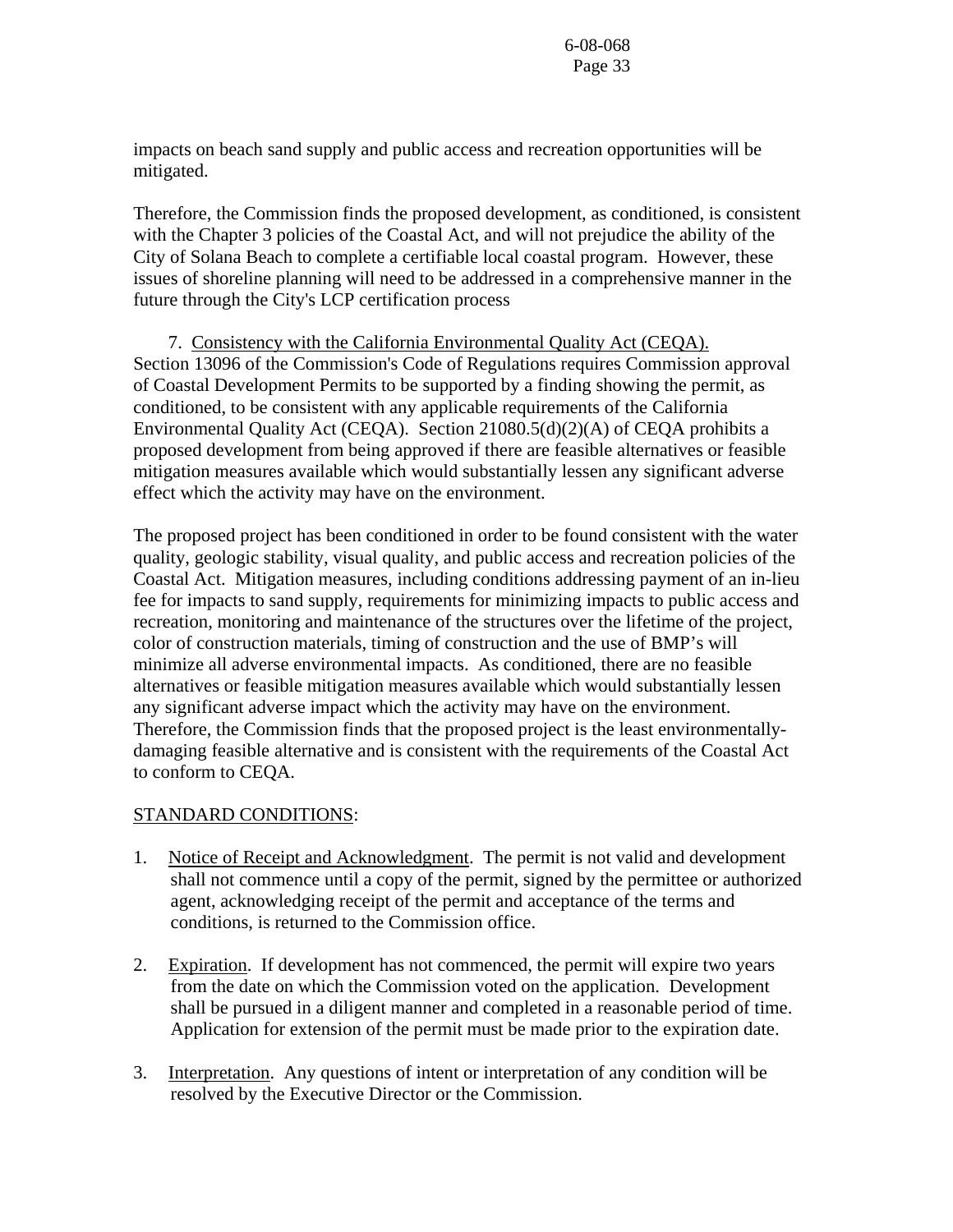- 4. Assignment. The permit may be assigned to any qualified person, provided assignee files with the Commission an affidavit accepting all terms and conditions of the permit.
- 5. Terms and Conditions Run with the Land. These terms and conditions shall be perpetual, and it is the intention of the Commission and the permittee to bind all future owners and possessors of the subject property to the terms and conditions.

(G:\San Diego\Reports\2008\6-08-068 Hamilton.doc)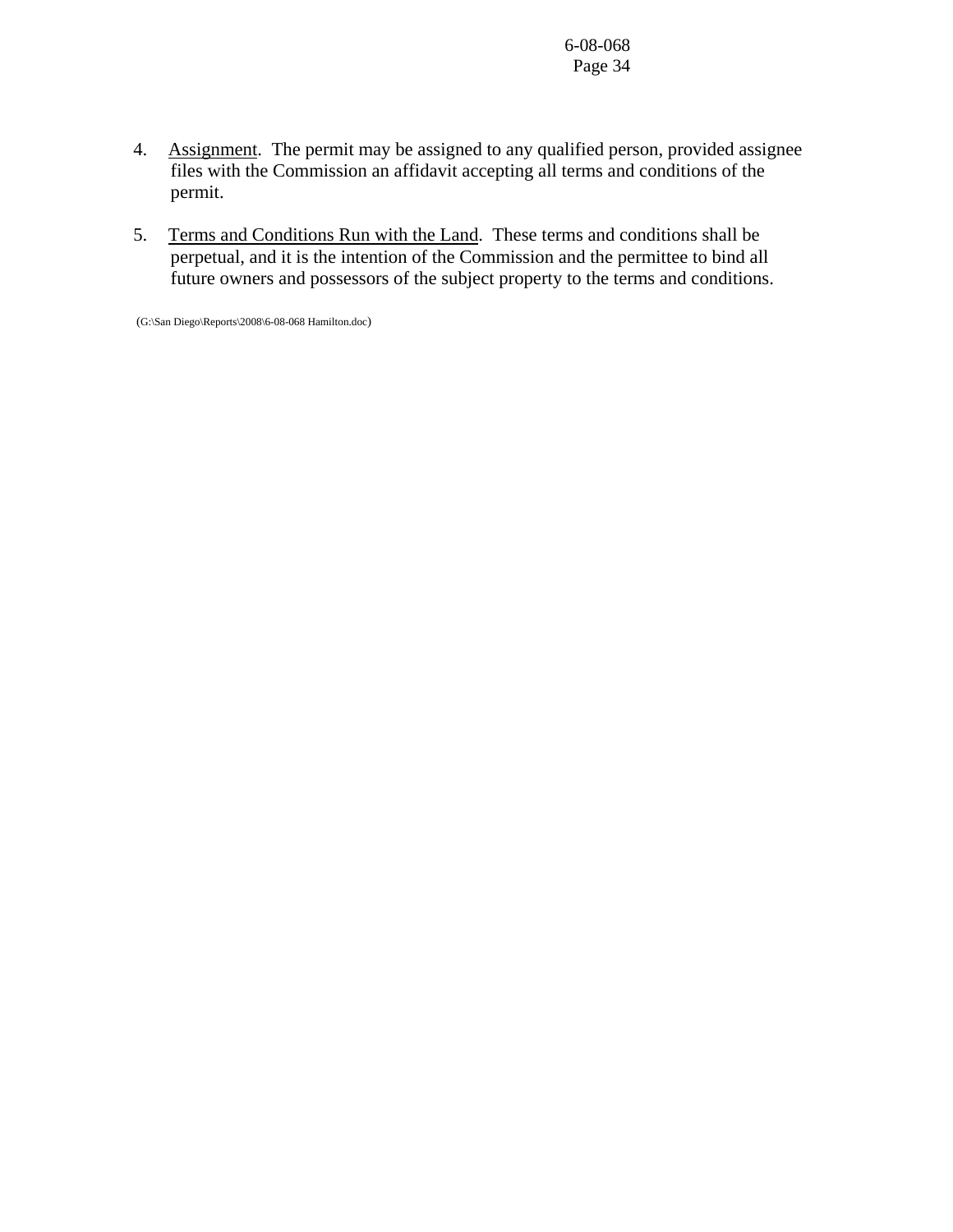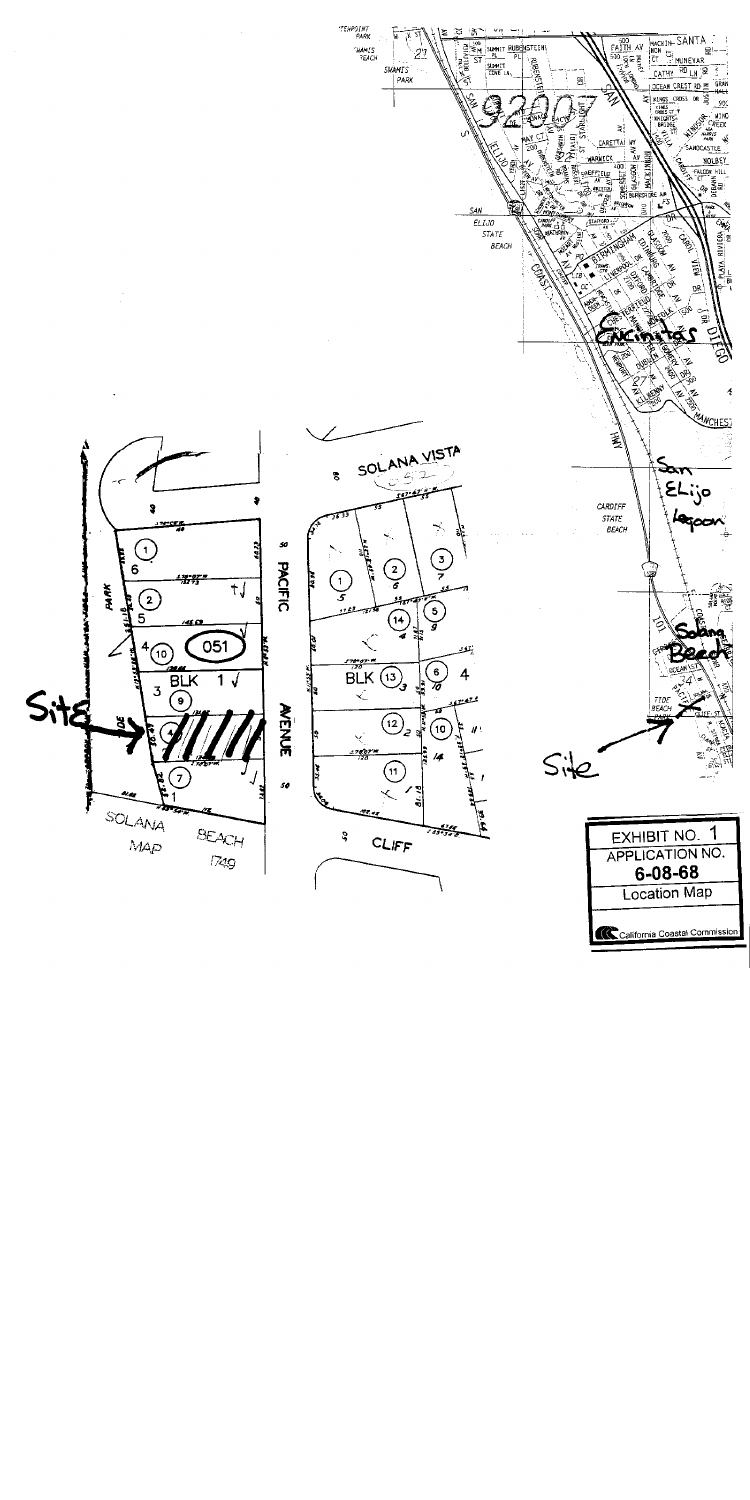

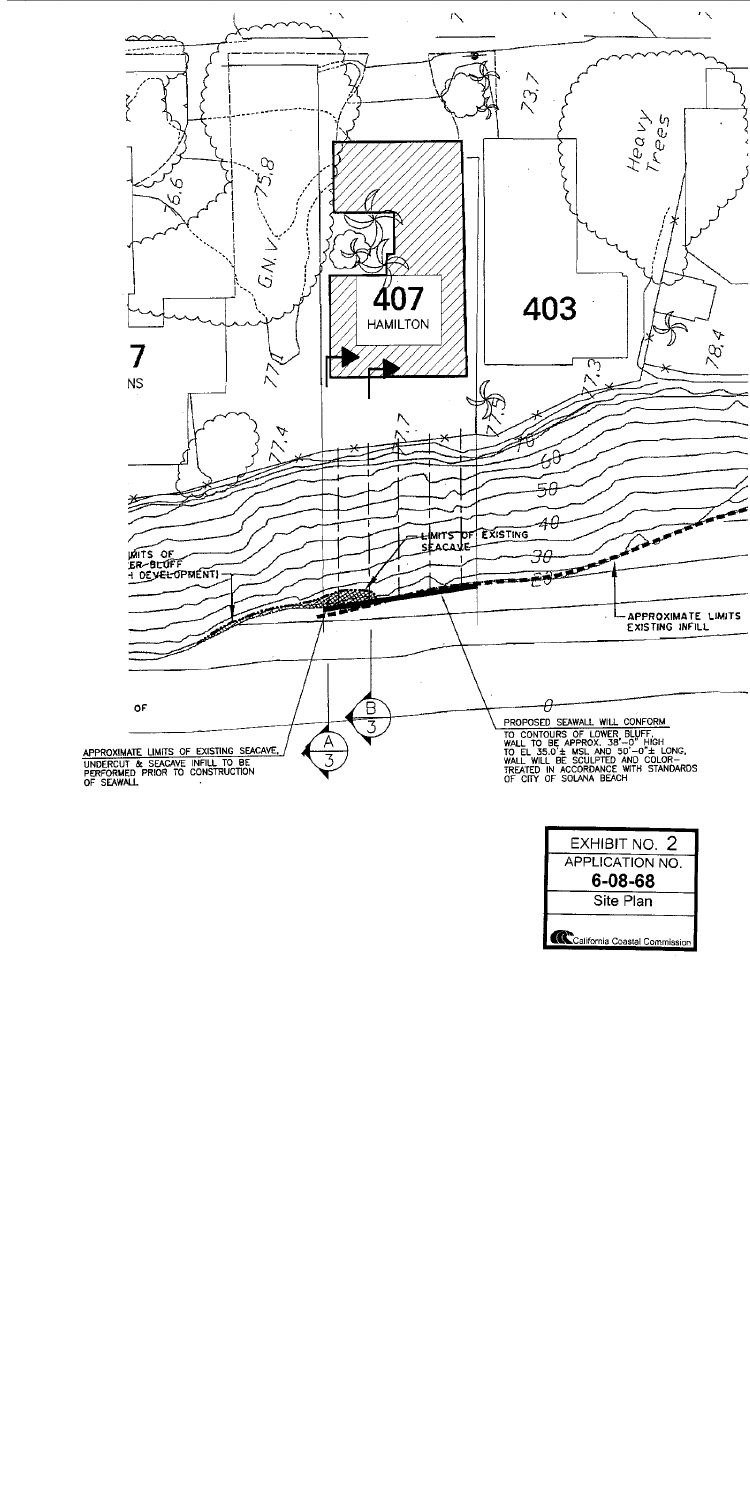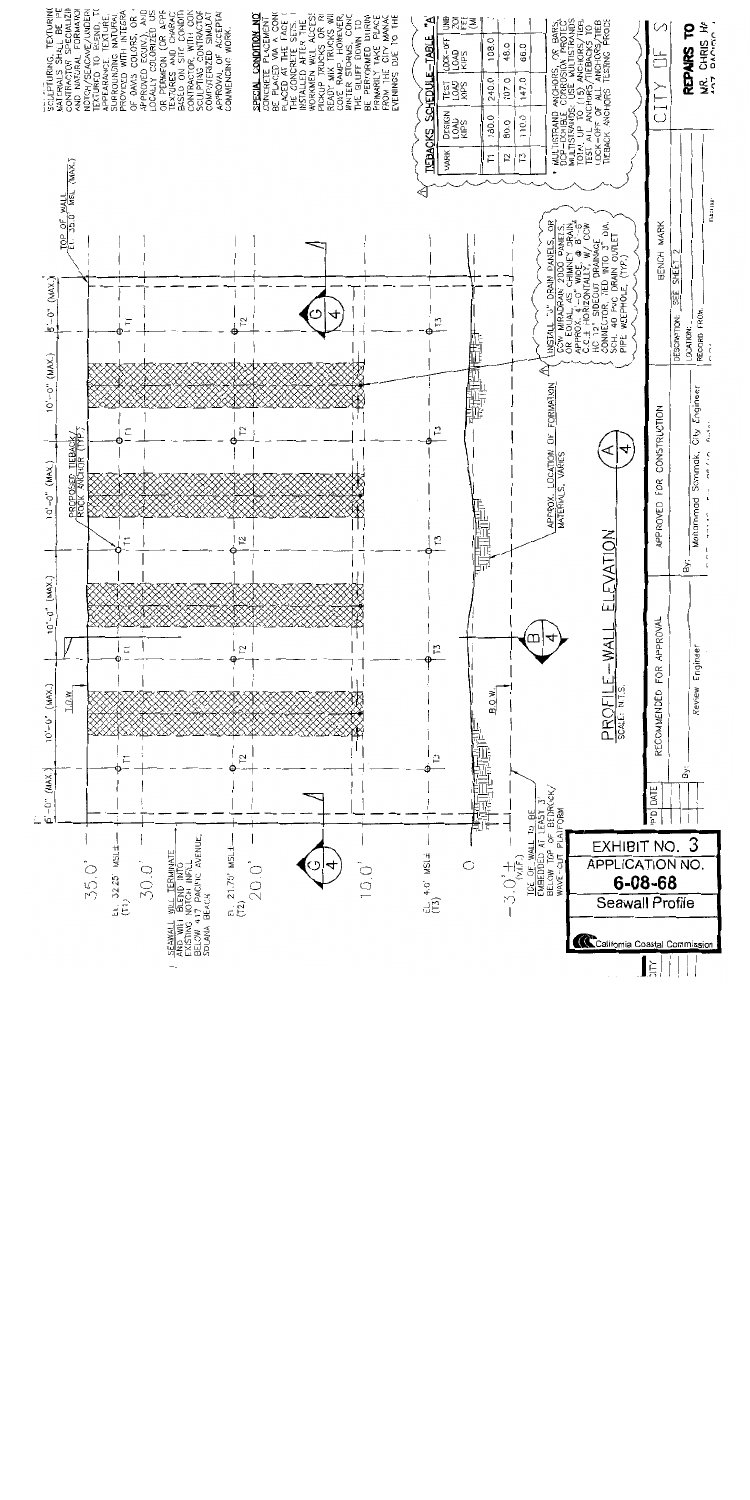

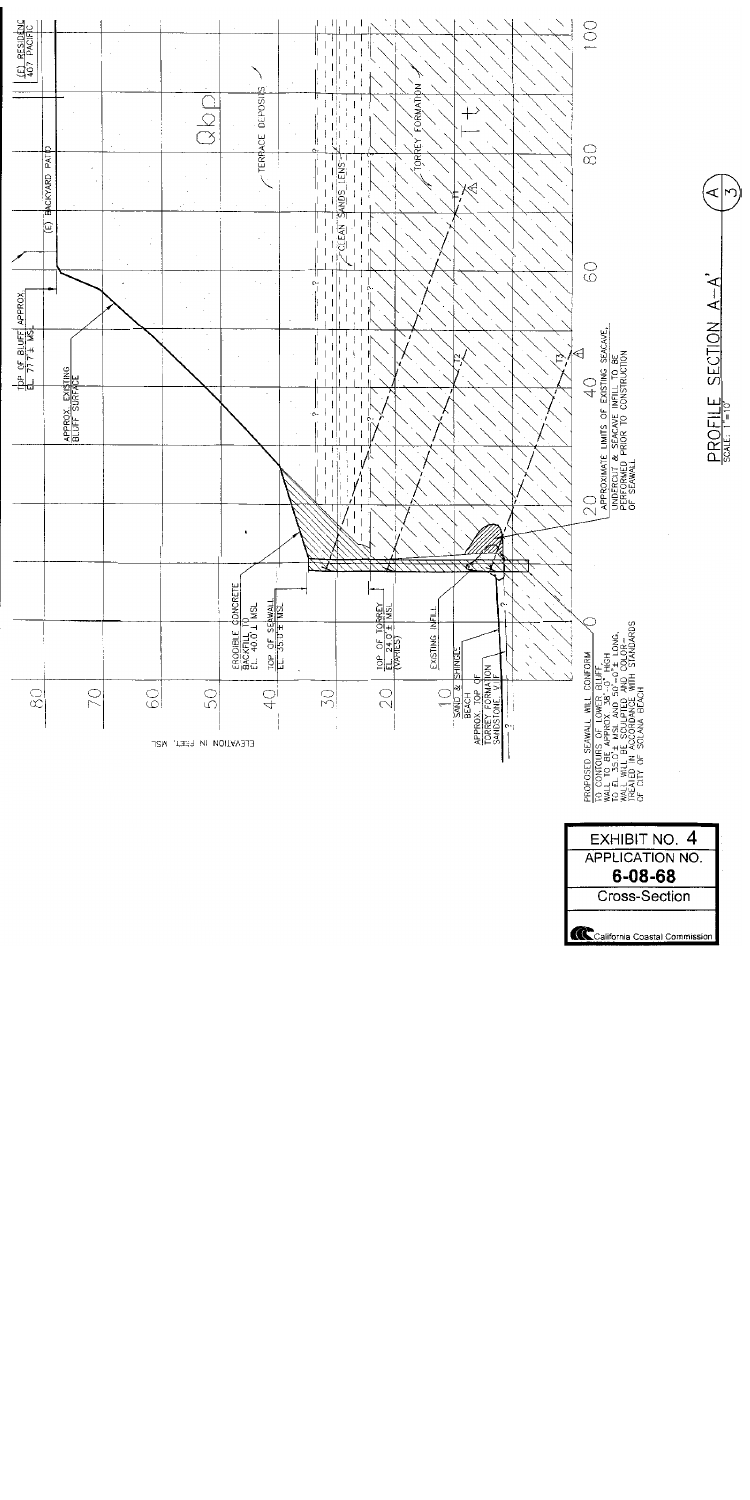# SAND MITIGATION FEE WORKSHEET

# Hamilton; 407 Pacific Avenue Solana Beach August, 2008

#### 50' Seawall

 $W =$ 50  $E =$  $2<sub>1</sub>$  $v =$ .9  $0.27 \text{ ft.}$  $R =$  $L =$  $20 \text{ yr}$ .  $S =$  $.74$  $Hs = 37$  $Hu = 43$  $Rcu = 0.27 ft.$  $Res = 0$  $Aw = R x L x W$  $Vw = Awx v$  $Ae = W \times E$  $Ve = Ae \times v$  $Aw = .27 \times 20 \times 50$  $Vw = 270 x .9$  $Ae = 100$  $Ve = 100 \times .9$  $Aw = 270$  $Vw = 243$  $Ve = 90$  $Vb = (S x W x L) x [(R x hs) + (1/2hu x (R + (Rcu - Rcs)))]/27$  $(S x W x L) = (.74 x 50 x 20) = 740$  $Vb = (740) \times [(R \times bs) + (1/2hu \times (R + (Rcu - Rcs)))/27]$  $Vb = (740)$  x  $[(.27 \times 37) + ((21.5) \times (.27 + (.27-0) / 27$  $Vb = (740) \times [(9.9) + (11.61)/27]$  $Vb = (740) \times 21.51/27$  $Vb = 589.53$  $Vt = Vb + Vw + Ve$  $Vt = 589.53 + 243 + 90$  $Vt = 922.53$ 

 $M = 922.53 \times 18.75 = 17,297.44$ 

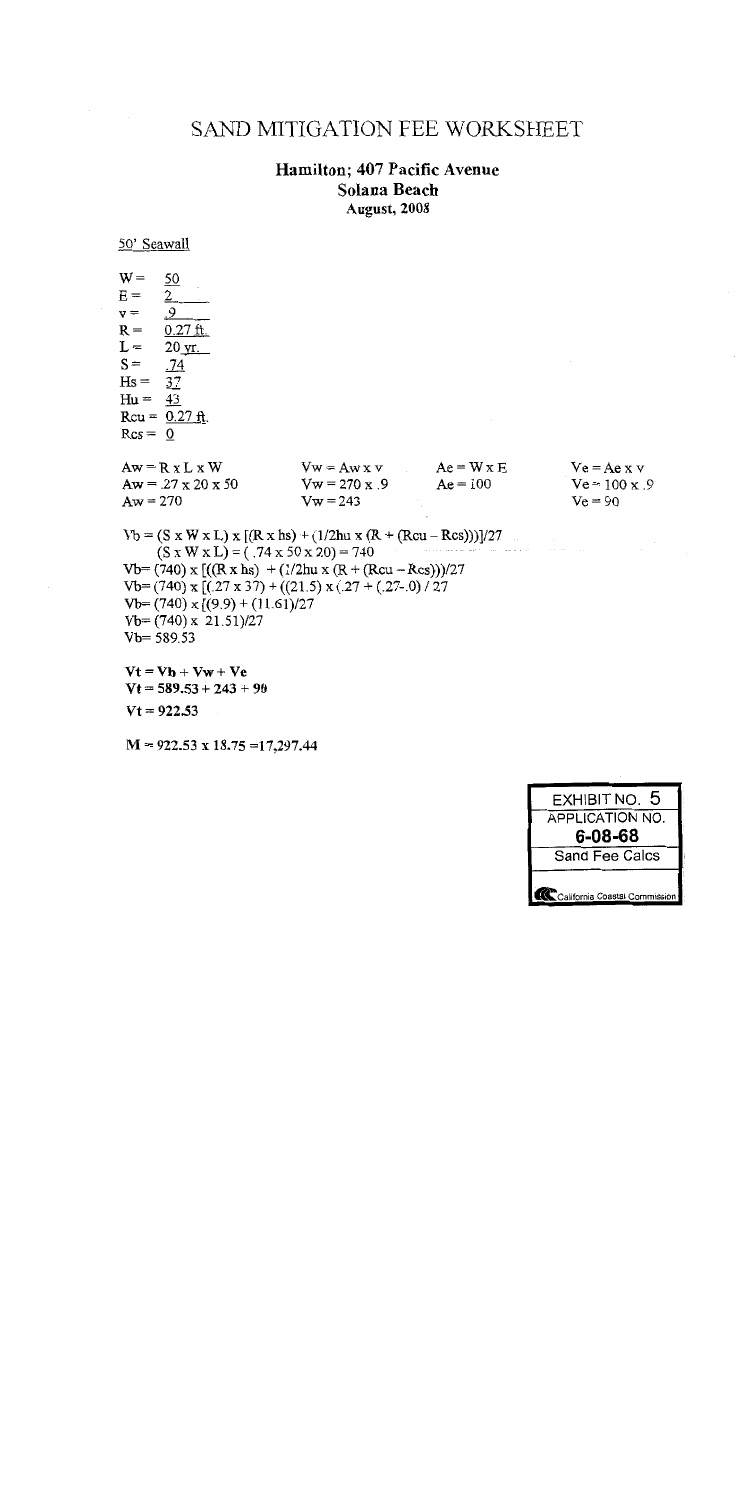

9178 Chesapeake Dr. San Diego, CA 92123 **Phone** 858-518-7191 **FAX** 858-560-8960

Date: July 14, 2008

To: Mr. Bob Trettin **Trettin Company** 9606 Laurentian Orive San Dego, CA 92129

Project: Beach Quality Sand Import, Solana Beach

Scope of Proposal: Import ±3.500 CY Beach Quality Sand to Fletcher Cove. Solana Beach

**Bid Price:** S19.45/CY

Design Documents: Note

**Terms and Conditions:** 

- $\mathbf{1}$ . This bid price is valid for 30 days from date above.
- 2. Payment terms are net 15 days. Balance due will be based on: LOAD TICKETS FOR **DELIVERED MATERIALS**
- $3.$ Bid price is based on one move in o' personnel and equipment. Additional mobilizations are \$2,000.00 each.
- 4. Exclusions: Permits of any kind, compaction/soil testing.
- 5. Price is based on continued availability of sand stockpile as of bid date. Any deviations in availability of sand supply and quality will subject unit price herein to chance.

We thank you for this opportunity to be of service! If you would like to proceed with this work. please call our office.

Since elv. **Ground Force** 

Signature on file

Dave Hoffman Estimator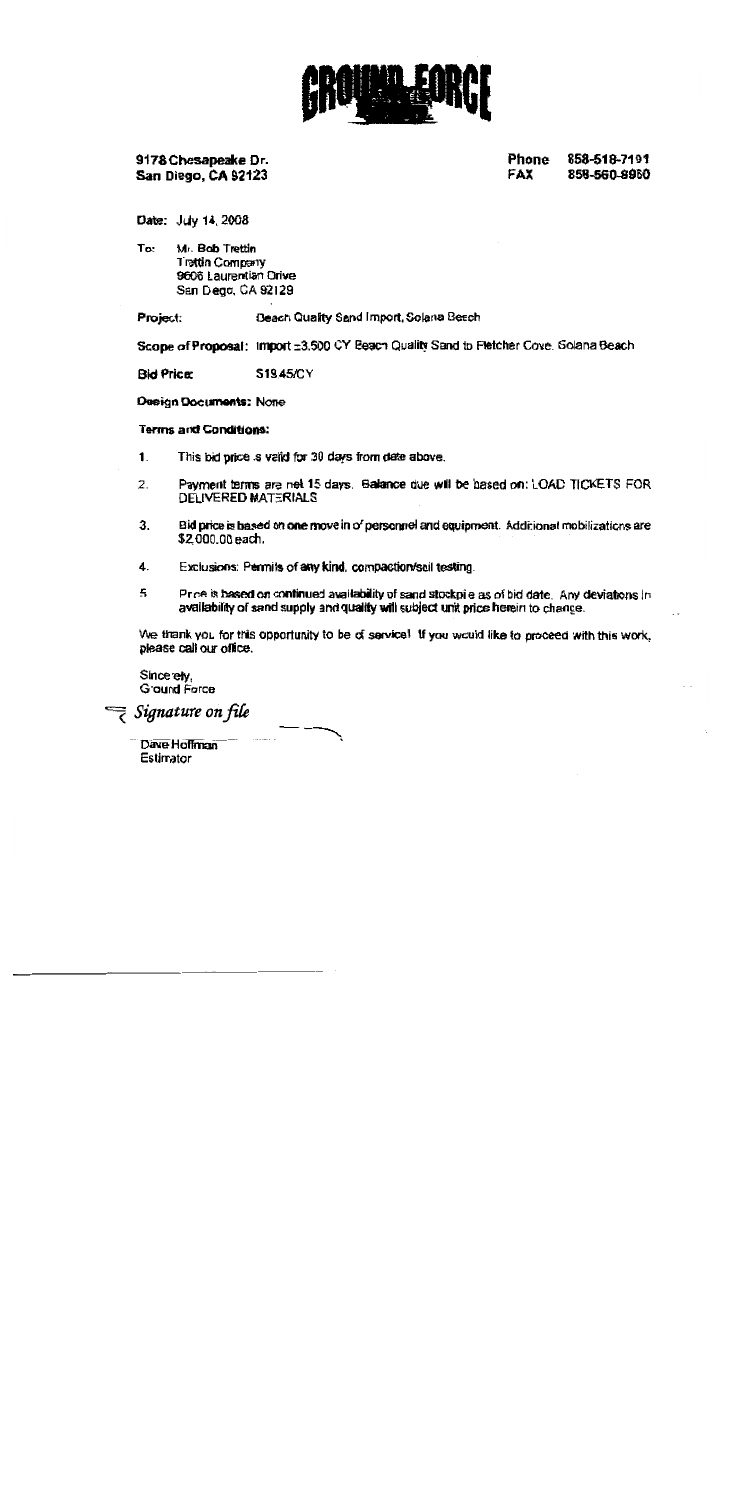# OCEAN RESTORATION **PBALTD**

TO: MR. BOB TRETTIN, PRINCIPAL THE TRETTIN COMPANY 9606 LAURENTIAN DR. SAN DIEGO, CA, 92129

**FROM: RAY FILES** DATE: 7-14-08

RE: Proposal to deliver sand to FLETCHER COVE, SOLANA BEACH

OCEAN RESTORATION proposes to deliver to FLETCHER COVE, SOLANA BEACH, beach quality sand.

The maximum quantity is 5,000 cubic yards. The price per yard is \$21.50 including all cost of the material and transportation to FLETCHER COVE.

Please contact us if you have any questions or if you would like for us to proceed.

**RAY FILES** OCEAN RESTORATION